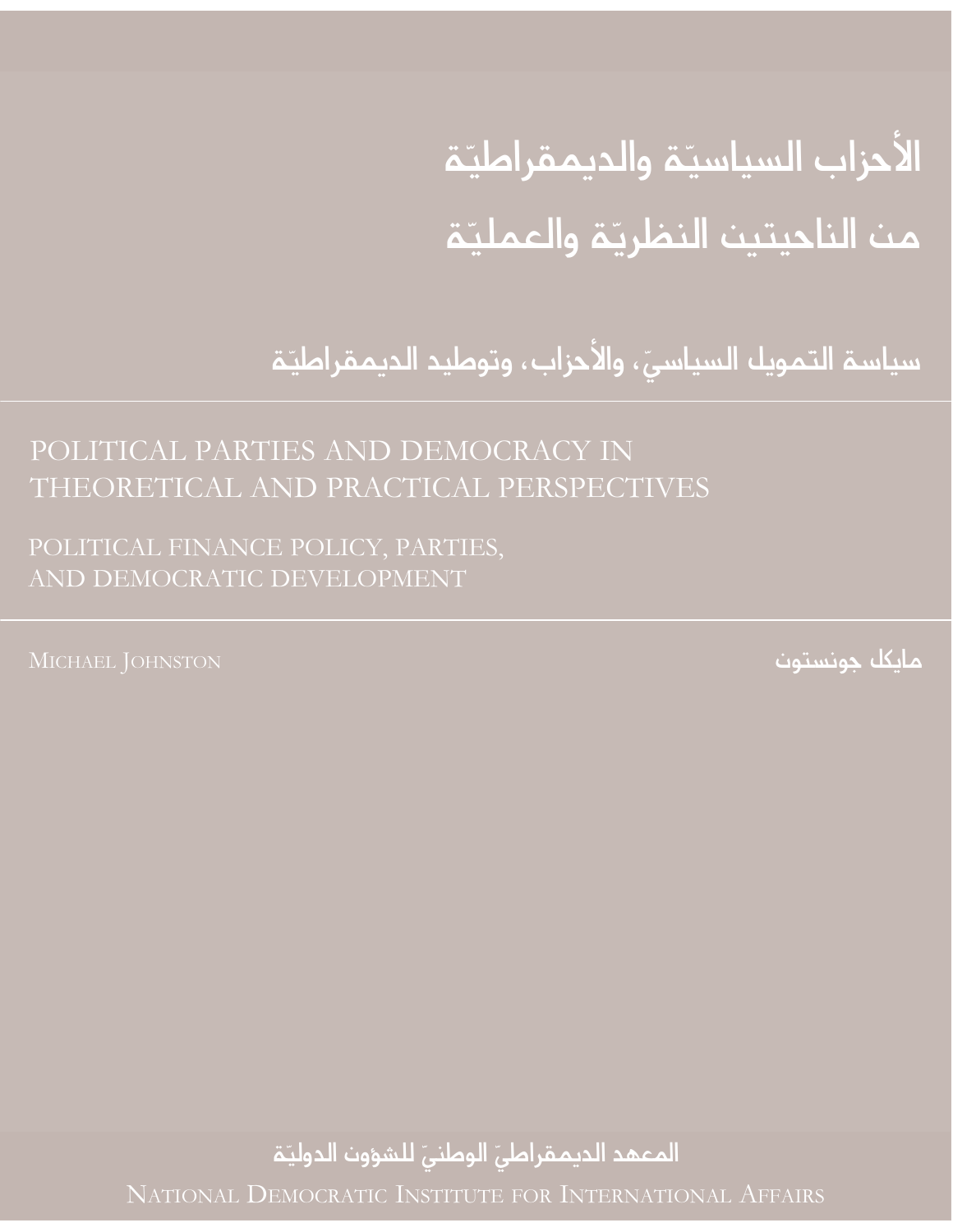# الأحزاب السياسيّة والديمقراطيّة من الناحيتين النظريّة والعمليّة

سياسة التمويل السياسيّ، والأحزاب، وتوطيد الديمقراطيّة

مايكل جونستون

## POLITICAL PARTIES AND DEMOCRACY IN THEORETICAL AND PRACTICAL PERSPECTIVES

POLITICAL FINANCE POLICY, PARTIES, AND DEMOCRATIC DEVELOPMENT

MICHAEL JOHNSTON

المعهد الديمقراطيّ الوطنيّ للشؤون الدوليّة

NATIONAL DEMOCRATIC INSTITUTE FOR INTERNATIONAL AFFAIRS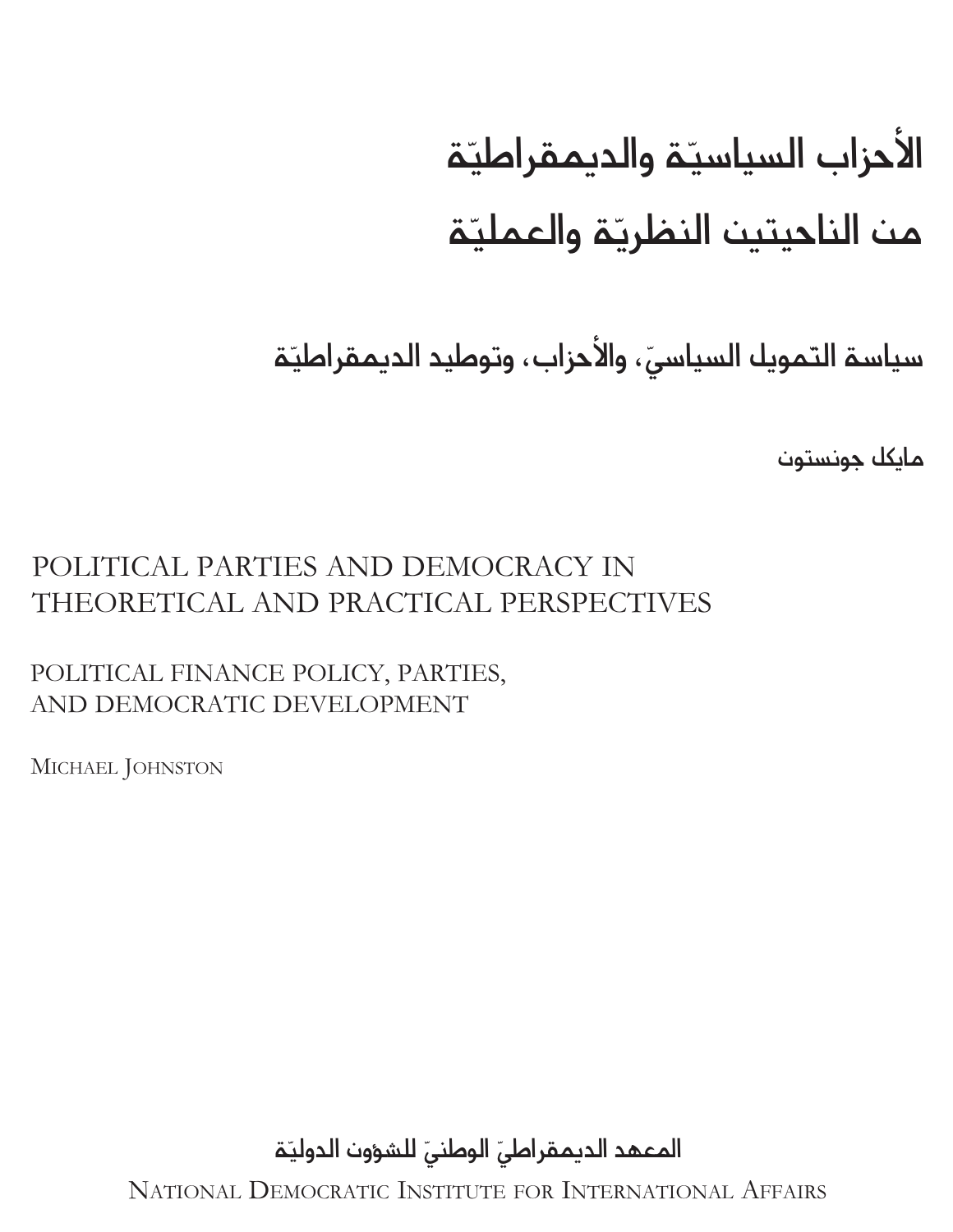ألمعهد الدّيمقراطي الوطني للشّؤون الدّولية هو منظّمة غير ربحيّة، تعمل في سبيل تعزيز الدّيقراطيّة ونشرها على نطاقٍ واسع في العالم. ويوفّر المعهد الدّيقراطي الوطني المساعدة العمليّة للقادة السياسيّين والمدنيّين، من أجل تطوير القيم والممارسات والمؤسّسات الدّيقراطيّة، مستعيناً بشبكةٍ عالمية من الخبراء المتطوّعين. كما يتعاون المعهد مع الدّيقراطيّين في كلّ أنحاء العالم، بهدف بناء المنظّمات السياسيّة والمدنيّة، وصون نزاهة الانتخابات، بالإضافة إلى تشجيع مشاركة المواطنين وتعزيز الانفتاح والمساءلة في الحكم.

جميع حقوق النشر والطبع محفوظة للمعهد الدّيقراطي الوطني للشّؤون الدّولية (NDI) ٢٠٠٥. ويمكن نسخ أجزاء من هذا العمل و/أو ترجمتها لأهدافٍ غير تجاريّة، شرط ذكر المعهد الدّيمقراطي الوطني مصدراً للمادّة المنشورة، وإرسال أية نسخ عن أيّة ترجمة إلى المعهد. النسخة الأصليّة مطبوعة في الولايات المتحدة الأميركية.

ترجمة ناتالي سليمان – تاريخ 28/08.2006. المعهد الديمقراطي الوطني للشؤون الدوليّة، بيروت-لبنان. طبع في لبنان. الرجاء الامتناع عن ترجمة النص العربي إلى لغات أخرى. أما نسخ مقتطفات لأهداف غير تجارية فجائز، شرط ذكر المعهد مصدراً للمادة المنشورة.

> ۲۰۳۰ شارع إم، شمال غرب الطابق الخامس واشنطن العاصمة، ٢٠٠٣٦ تلفون: ۲۰۰۰–۲۰۲–۲۰۲  $Y \cdot Y - VY \wedge - 00Y \cdot :$ فاکس اللوقع الإلكترونيّ: www.ndi.org

2030 M STREET, NW **FIFTH FLOOR** WASHINGTON, DC 20036 TELEPHONE: 202-728-5500 FAX: 202-728-5520 **WEBSITE: WWW.NDI.ORG** 

الَّرجاء إرسال أيّ تعليق أو سؤال حول ترجمة هذا الكتيّب إلى: arabictranslation@ndi.org

تيسّر طبع هذا الكتاب بفضل الدعم الذي قدّمه مكتب الديمقراطيّة وشؤون الحكم، والمكتب المعنيّ بشؤون الديمقراطيّة والنّزاعات وتقديم المساعدات الإنسانيّة، والوكالة الأميركيّة للتنمية الدوليّة، وفقاً لأحكام القرار رقم 00-000-01-000-01-DGC. يُشار إلى أنّ الأراء الواردة في هذا الكتاب صادرة عن المؤلِّف ولا تعكس بالضرورة وجهات نظر الوكالة الأميركيَّة للتنمية الدولية، أو المعهد الديمقراطيِّ الوطنيّ للشؤون الدوليَّة.



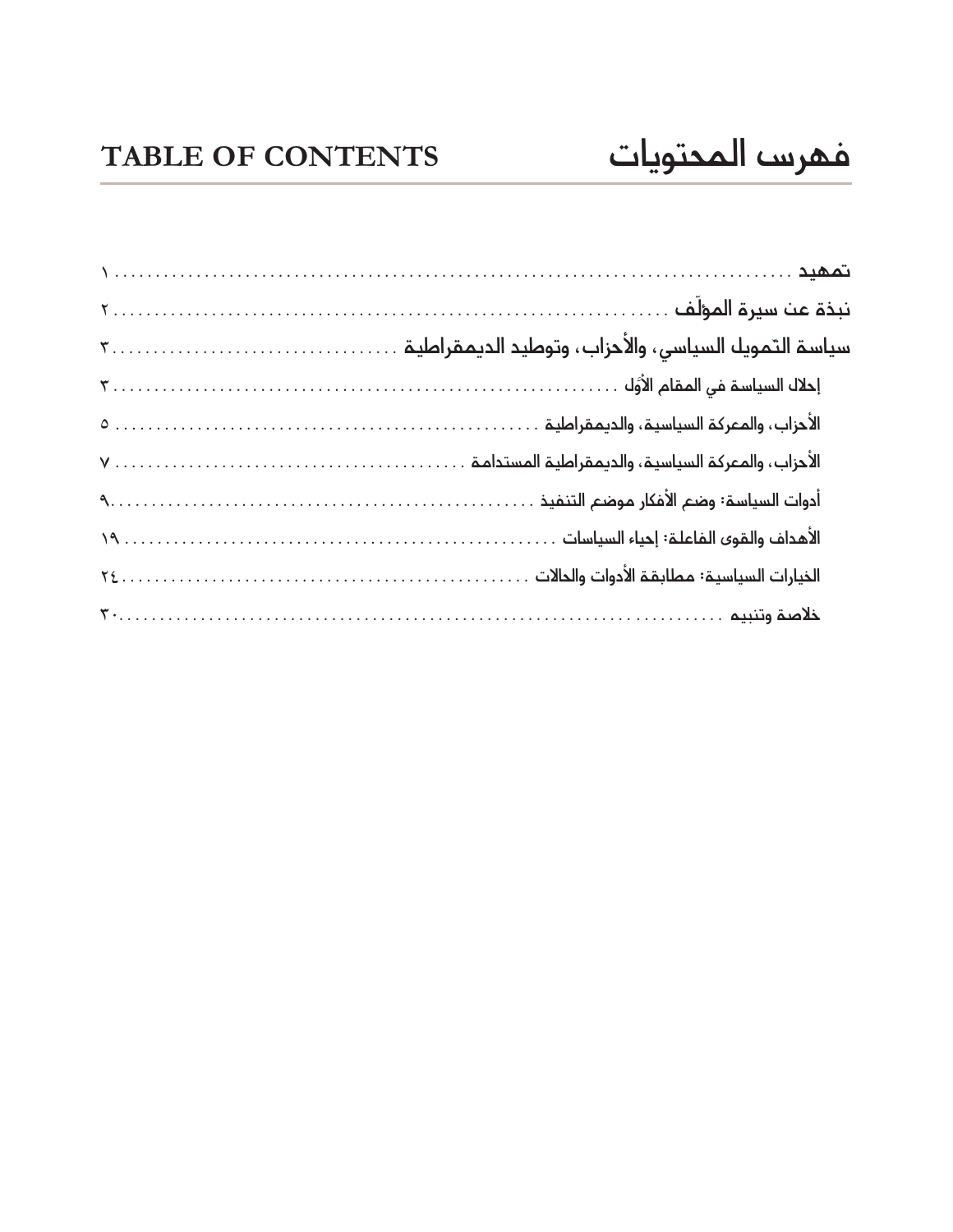#### الأحزاب السياسيّة والديمقراطيّة من الناحيتين النظريّة والعمليّة

إقرار قانون الأحزاب د. كينيث جاندا، جامعة "نورث ويسترن" سياسة التمويل السياسيّ، والأحزاب، وتوطيد الديقراطيّة د. مايكل جونستون، جامعة "كولغايت" التَّطوِّرات في اتِّصالات الأحزاب

د. بيبا نوريس، مدرسة جون ف. كينيدي للعلوم السياسيّة، جامعة "هارفرد"

تطبيق الديقراطيّة ضمن الأحزاب د. سوزان سكارو، جامعة "هيوستن"

> مدير المشروع: فكتوريا كنافور داعم المشروع: هانا أرنولد المستشار: د. دنيز باير مدير التحرير: د. جون غولد المصمّم الطباعيّ: ستيفاني ليفي

يودّ المعهد الدّيقراطي الوطني أن يخصّ بالشّكر كلّ من قدّم مشورته بصفةٍ غير رسميّة في سبيل صدور هذه السّلسلة، بعنوان "الأحزاب السياسيّة والدّيقراطيّة من النّاحيتين النّظرية والعمليّة"، وهم: د. راسل دالتون، مدير مركز دراسة الدّيقراطيّة في جامعة كاليفورنيا، إيرفين؛ ود. دايفيد فاريل، رئيس الكرسي الأكاديمي "جان مونيه" للسياسة الأوروبيّة في جامعة مانشستر؛ ود. مايكل غالاغر، الأستاذ المساعد في العلوم السياسيّة في جامعة ترينيتي، دبلن؛ ود. كاي لاوسن، الأستاذ الفخريّ في جامعة ولاية سان فرانسيسكو؛ ود. بول ويب، أستاذ السياسة في جامعة ساسكس، برايتون.

ولا ننسى أيضاً الاسهامات الإضافيّة التي قدّمها لهذه السلسلة كلّ من سكوت بايتس، من مركز السياسة الوطنيّة؛ وجون بروتون، من الحزب الإيرلندي "فاين غايل"؛ ود. ديتر ديتكيه، من مؤسَّسة فريديريك إبيرت؛ وعضو البرلمان ماتياس أورسي، من حلف الدَّيمقراطيّين الأحرار في المجر؛ وطوماس ميليا، من بيت الحريّة؛ وعضو البرلمان الأوروبي أنيمي نييتز، من الحزب الليبرالي الفلمنكيّ في بلجيكا؛ ود. نوربرت فاغنر، من مؤسّسة كونراد أديناور؛ وطوني وورثينغتون، من حزب العمّال في المملكة المّحدة.

لمزيد من المعلومات بخصوص برامج المعهد الديمقراطيّ الوطنيّ المتعلّقة بالأحزاب السياسيّة، أو للحصول على نُسَخ إلكترونيّة عن سلسلة مؤلّفات الأحزاب السياسيّة والديمقراطيّة من الناحيتيَن النظريّة والعمليّة، الرّجاء زيارة الموقع الإلكترونيّ التالي : http://www.ndi.org/globalp/polparties/polparties.asp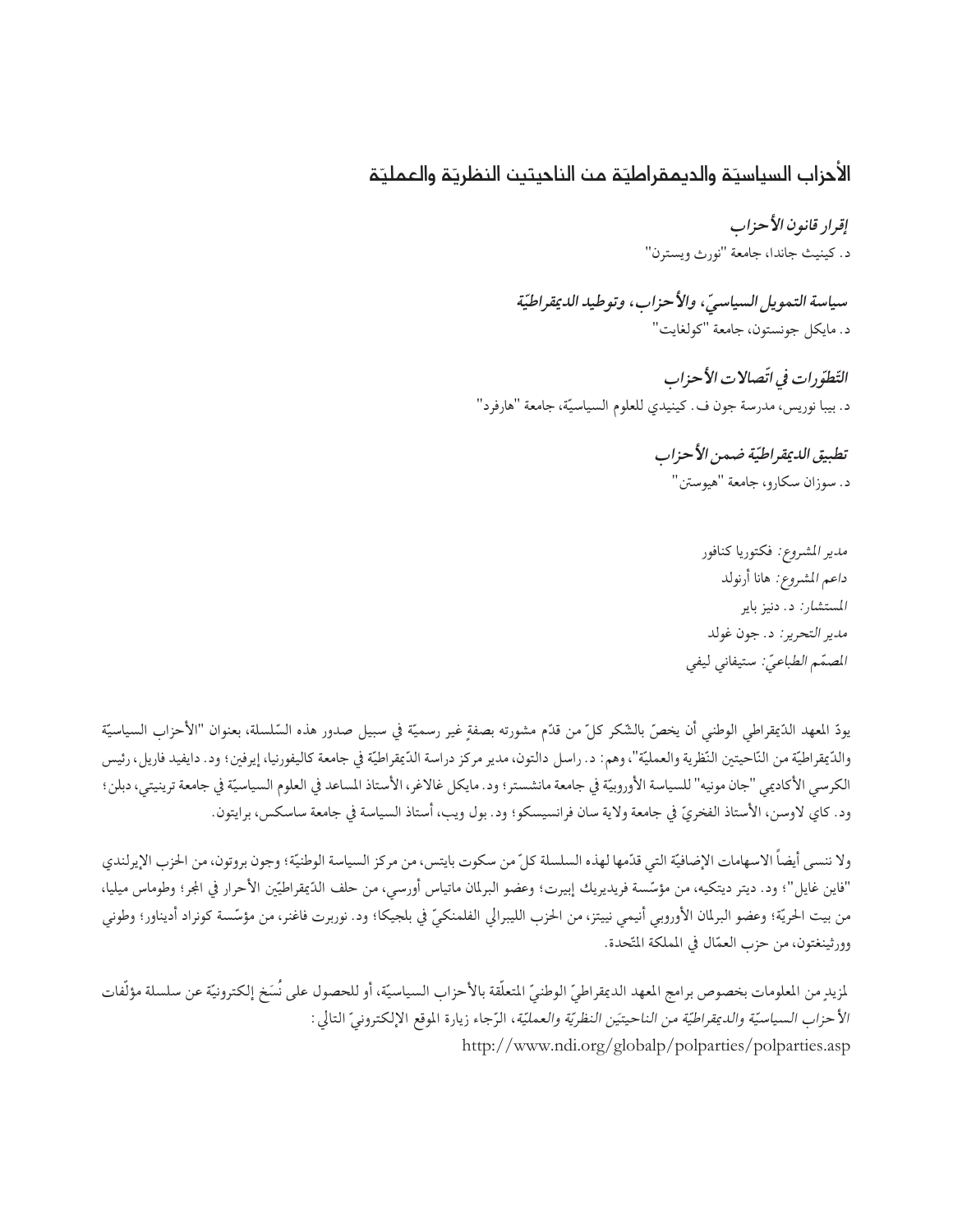#### **PREFACE**

#### تمهيد

تحتاج الدِّيمقراطيَّة إلى أحزابٍ سياسيَّة قويَّة وذات استمرارية، .<br>قادرة على تمثيل المواطنين، وتقديم خياراتٍ سياسيّة تثبت قدرتها على ممارسة السلطة خدمةً للخير العام. إلاّ أنّ اتساع الهوّة بين المواطنين وقادتهم المنتخَبين، والتّراجع في النّشاط السياسيّ، وتطوّر القوى المعادية للدّيمقراطيّة، يضع الأحزاب السياسيّة الدّيمقراطيّة في مواجهة تحدّيات مستمرّة.

لقد عمل المعهد الدّيمقراطي الوطني مع أحزاب سياسيّة من مختلف الدول، لما يزيد عن عشرين سنة، سعياً إلى إشاعة أجواء سياسية أكثر انفتاحاً تمكَّن المواطنين من المشاركة مشاركةً ناشطة في تعزيز المسار الدّيمقراطيّ. ويقارب المعهد الدّيقراطي الوطني مهمَّته، بصفته معهداً يُعنى بشؤون الأحزاب السياسيّة، من وجهة نظر عمليّة، فيقدّم المساعدة من أجل تشجيع التّطوير التّنظيمي للأحزاب على الأمد البعيد، وتعزيز قدرتها التنافسية في الانتخابات المحلَّية والوطنيَّة، ومساعدتها على المشاركة البنَّاءة في الحكم. ويتّخذ هذا الدّعم أشكالاً متعدّدة، بدءاً بالتّدريب التّفاعليّ والممارسة الموجّهة، ومرورًا بالاستشارات، والموارد المكيّفة مع حاجات الأحزاب التبي تساعد هذه الأخيرة لتغدو منظّماتٍ أكثر انفتاحاً وتمثيلاً للشّعب.

لقد بادر المعهد الدِّيمقراطيِّ الوطنبي، في العام ٢٠٠٤، إلى إصدار سلسلةٍ من البحوث، تعالج أربعة مواضيع تتمحور حول دور الأحزاب السياسيَّة ووظيفتها. ويناقش البحثان الأوِّلان، تحت عنوان "إقرار قانون الأحزاب" ، و"سياسة التّمويل السياسيّ، والأحزاب، والتّنمية الدِّيقراطيّة"، الأنظمة واَلياتها التي تؤثّر على الأحزاب مباشرةً، فيما يتناول البحثان الأخران، تحت عنوان "تطبيق الدّيقراطيّة ضمن الأحزاب"، و"التّطوّرات في اتّصالات الأحزاب"، الحكم والتّنظيم داخل الأحزاب. وتهدف هذه الأبحاث مجتمعةً إلى تقديم معلوماتٍ مقارنة عن عناصر السياسة الحزبيّة، والاضاءة على الأنهاج المباينة التَّبعة، وما يرافقها من أسبابٍ ونتائج. كما تدرس بعض تبعات أعمال الأحزاب السياسيّة أو استراتيجيّتها في كلّ منطقة.

لكنّ هذه الأبحاث لا تقدّم نظريّاتٍ حول التّنظيم الحزبيّ، ولا حلولاً فوريّة لمعالجة المشاكل التيي تّت دراستها؛ بل إنها تتناول العوائق والمقاربات المحتملة المتعلّقة بإنشاء أحزابٍ سياسيّة أكثر فعاليّة وشمولاً.

وهي تشير إلى الأخطار والعثرات التي تُحتمل مواجهتها أثناء تنفيذ المشروع، وتصوّر الاعتبارات العمليّة التي ينبغي أن تدركها الأحزاب. بالإضافة إلى ذلك، تشجَّع هذه الأبحاث التعمَّق في عدَّة موارد، وفي مقالات، وكتبٍ ممتازة يستشهد بها المؤلّفون والتمعّن فيها.

ويأمل القيَّمون على هذه الأعمال أن تساعد سلسلة "الأحزاب السياسيّة والدّيقراطيّة من النّاحيتين النّظريّة والعمليّة" القرّاء على فهم كلِّ موضوعٍ فهماً أفضل، واستيعاب تعقيدات القضايا المدروسة. أمّا هذا البحث الذي يحمل عنوان "التّطوّرات في اتّصالات الأحزاب"، فيركّز على قنوات الاتصال المتاحة للأحزاب لتعزيز تواصلها مع المواطنين، وربط هذه التّطوّرات بسياسات الاتّصال التيي يمكن أن تعتمدها الحكومات لتحسين المنافسة الحرّة والنّزيهة بين الأحزاب.

وتقوم هذه السلسلة مقام اختبار تمتزج فيه المعرفة النّظريّة بالبحث التَّجريبيّ والتَّجربة العمليَّة. وقد دعا المعهد الدَّيمقراطيّ الوطنيّ أربعة بحَّاثة بارزين لكتابة الأبحاث وإشراك مجموعة من الأفراد في كلِّ مرحلةٍ من مراحل المسار – ومنهم قادة الأحزاب، ودعاة الدّيمقراطيّة، وبعض موظفى المعهد الدِّيمقراطي الوطني، وأكاديميّون مرموقون – في كل مرحلة من مراحل هذا المسار، بدءاً من وضع إطار الاختصاص الأوليّ، وصولاً إلى مراجعة الخلاصات والمسودّات. ويدين المعهد الدّيمقراطي الوطنيّ بالفضل لعددٍ كبير من الأشخاص الذين ساهموا في صدور هذه السّلسلة، لا سيّما المؤلّفين الذين شاركوا في مسار مضن قوامه التعاون، وتقبِّلوا المعلومات الارتجاعيَّة والتَّوجيهات بكلِّ رحابة صدر، فضلاً عن مستشار المشروع، د. دنيز باير. كما يعرب المعهد الدّيمقراطيّ الوطنيّ عن تقديره وامتنانه لمسؤولة البرنامج العليا، فيكتوريا كانافور، التبي تولّت إدارة المشروع منذ ولادة فكرته.

ويعرب المعهد الدِّيمقراطي الوطني، أخيراً، عن شكره الخالص لما قدّمته الوكالة الأميركيّة للتّنمية الدّولية من دعم لتمويل هذا المشروع.

| كينيث وولاك | إيفان دوهرتي                 |
|-------------|------------------------------|
| الرّئيس     | المساعد الأعلى،              |
|             | مدير برامج الأحزاب السياسيّة |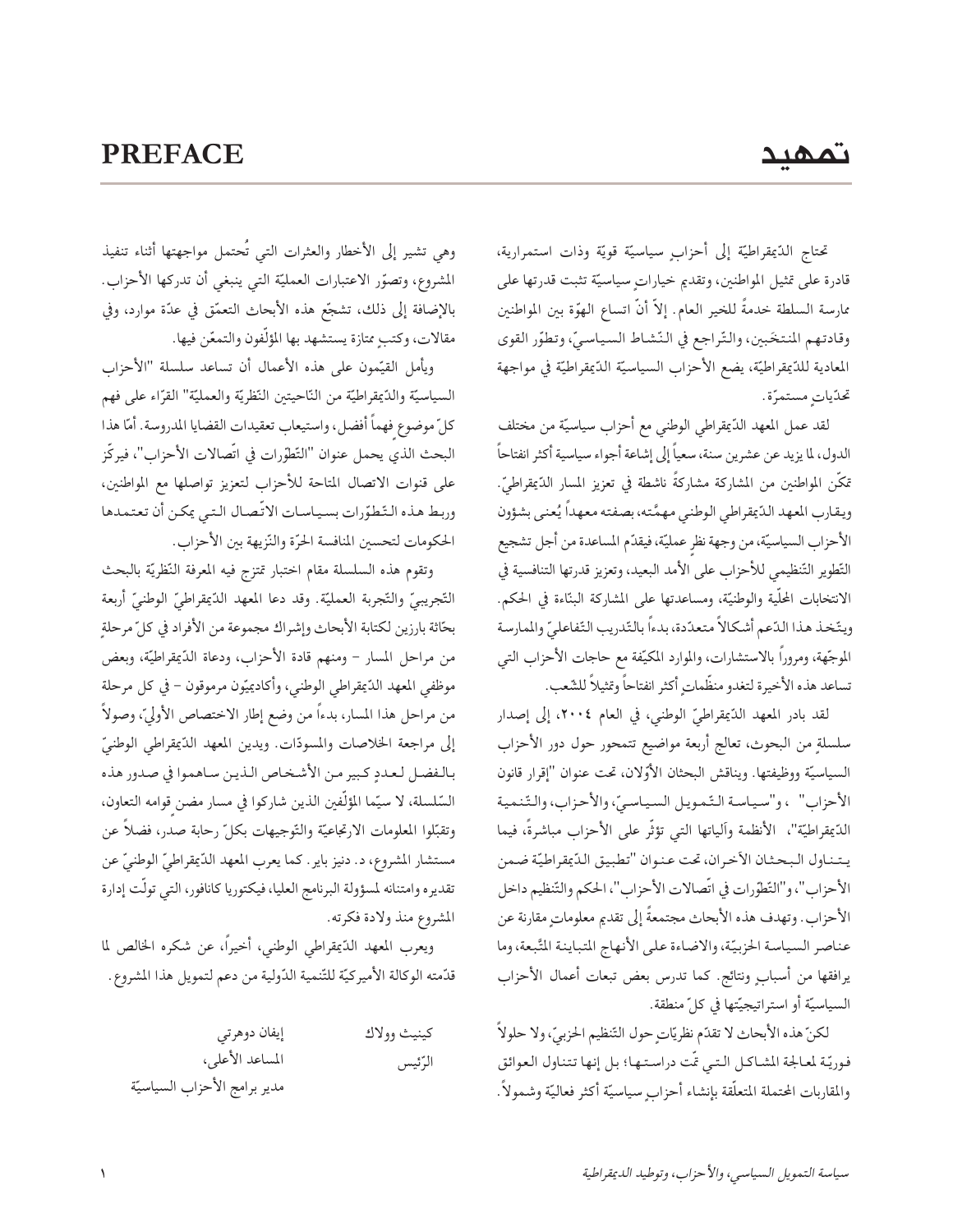مايكل جونستون هو أستاذ العلوم السياسيَّة في مركز شارل أي دانا، ومدير شعبة في قسم العلوم الاجتماعية في جامعة كولغايت. وقد شارك في تأسيس صحيفة "الفساد والاصلاح" *(Corruption and* Reform) وفي تحريرها، منذ العام ١٩٨٥ ولغاية العام ١٩٩٦، كما شارك مع الرّاحل أرنولد جاي هيدنهامر في إعداد كتاب بعنوان "الفساد السياسي: مفاهيم وسياقات" (۲۰۰۲) Political Corruption: Concepts and Contexts ). وتتضمَّن مؤلَّفاته المُرتقبَة كتاباً بعنوان: "أعراض الفساد: الثروة والسلطة والديمقراطية" Syndromes of Corruption: Wealth, Power, and Democracy (٢٠٠٥)، ومختارات أدبيَّة معدَّة حول موضوع الجتمع المدنى والاصلاح. كما عمل د. جونستون مستشاراً لبعض المنظَّمات الدوليَّة ووكالات التنمية، ومنها البنك الدولي، ومؤسسة أسيا، ولجنة ولاية نيويورك للنزاهة الحكومية، والوكالة الأميركية للتنمية الدولية، والأم المتحدة. وقد نال شهادة الدكتوراه من جامعة "يال".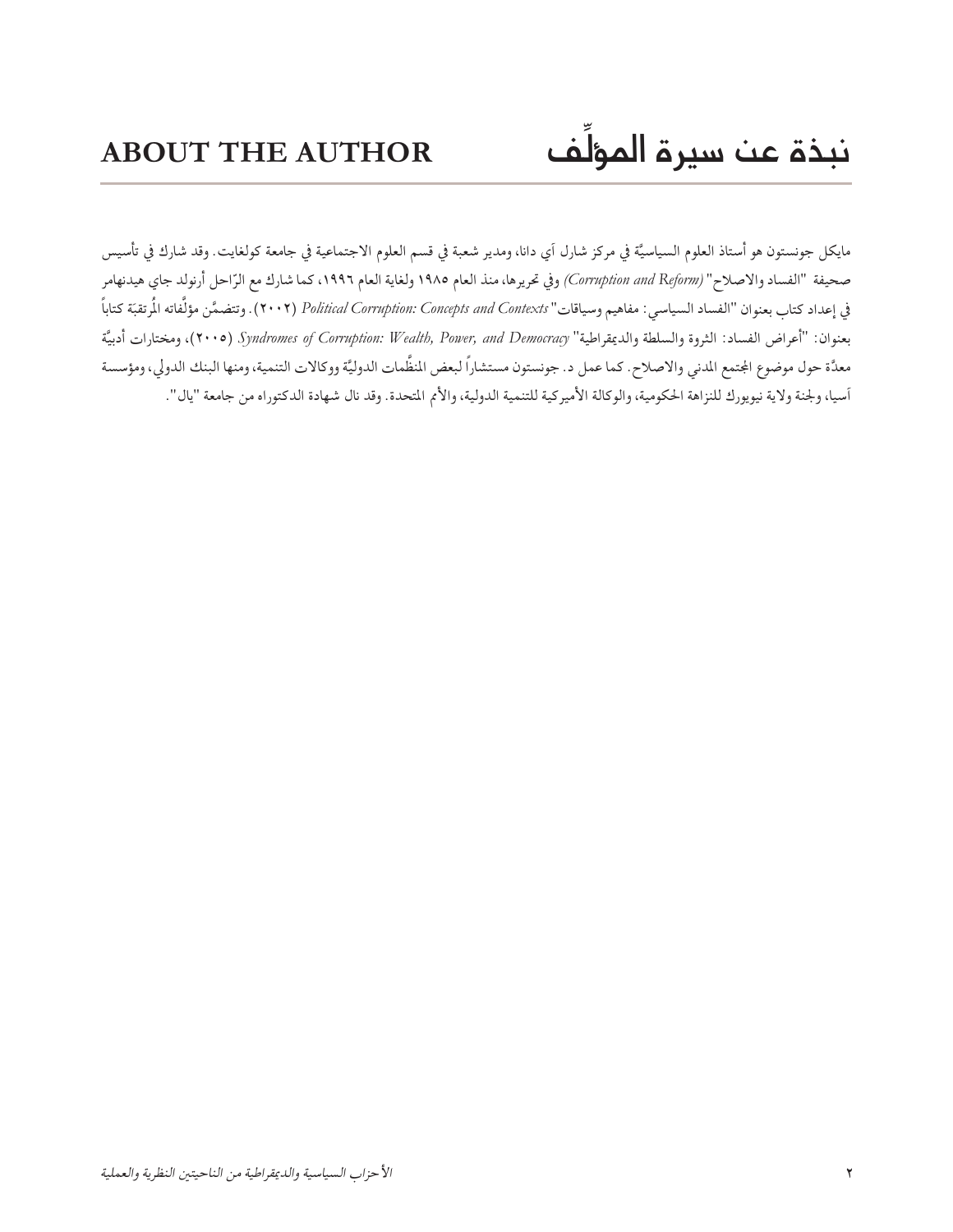للأحزاب السياسية القويَّة دورٌ هام في العمل السياسي الديمقراطي الذي يقوم على التنافس والانفتاح، خصوصاً في الديمقراطيات الناشئة. وتحتاج الأحزاب إلى التمويل لتضمن بقاءها وقدرتها التنافسيَّة، ولتُنجِز وظائفها الديمقراطية خلال الحملات الانتخابية وما بينها. بيد أنَّ السَّواد الأعظم من الناس يرى أنَّ المال السياسي ومانِحِيه يثيرون إشكالية، لا بل يمثِّلون خطرًا، في بعض الأحيان، يهدِّد الديمقراطية. ولا تُجمِع الأراء على وسائل تمويل الأحزاب، أو علمي الأنظمة التبي يُفترض أن ترعي المساهمات، والنفقات، والكشف العلني عن المعلومات. فغالباً ما يأتي تعريف وضع الأحزاب القانوني والدستوري غير محدَّد.' كما يُساء فهم دورها السياسي في أحيان كثيرة.

يحلِّل هذا البحث سياسة التمويل السياسي، وتأثيرها على الأحزاب وعلى توطيد الديمقراطية، مركَّزاً بالدرجة الأولى على الجتمعات التي تحلُّ فيها الديمقراطية ضيفةً للمرَّة الأولى أو تكاد، أو الديمقراطيات التي تحاول النُّهوض من جديد إثر أزمة ألمَّت بها. فلطالما تفشَّت في هذه المجتمعات ظاهرة الشحَّ في موارد الأحزاب التي تحتاج إلى نيل القبول من الدولة، والرصيد الاجتماعي، ودعم المؤسَّسات التي تعمل على تطبيق السياسات الـديمقراطيـة في مجتمعات أخرى. والـقوانين الـتـي ترعـي أساليب التبرُّع بالمال، وجمعه، وإنفاقه، والتصريح عنه – أو حتى سياسة عدم التدخُّل أو التشريعات غير الفاعلة في أيٍّ من هذه الجالات – تخلُّف أثاراً عميقة في نوعيَّة المسارات الديمقراطية وديمومتها.

غير أنَّ معظم هذه السـيـاسـات لا يـهدف إلى إمداد الأحزاب التنافسيَّة بالموارد الضرورية قدر ما يُقصد به ضبط الفساد. وغالباً ما تمثَّل هذه السياسات مذهباً تصحيحياً يعكس رؤيةً مناهضة للسياسة، "رؤية مدنيَّة" تعتبر السياسة وسيلةً لتحقيق المصالح العامة، وترى أنَّ الحكومة ترمي، في صلب كيانها، إلى توفير الادارة السليمة من الناحية التقنية. ولكنَّ المعروف أنَّ الرؤية المدنيَّة وهدف قمع الفساد "منتجان" عموميان، فإن توفَّرا لأحدهم توفَّرا للجميع. لذلك تتعرَّض هذه السياسات للمشكلة المعهودة، إلا وهي الانتفاع على أهون سبيل: فكثيرون هم الذين يلقون الحمل الثَّقيل على الأخرين، عندما لا يرَون لأنفسهم مصلحة شخصية تُذكَر في الَمضي في سياساتٍ من هذا النوع .' لذا، لا

يرجَّح أن تفعَّل مقاربة التمويل السياسي المدنيَّة/المناهضة للفساد مشاركةً سياسية واسعة القواعد، وناشطة، وتنافسيَّة؛ لا بل إنَّها تعيق فعلياً، ومن نواح كثيرة، تحقيق المصالح الذاتية التي تؤدي دوراً أساسياً في كل ديمقراطية فاعلة. وما أكثر الحالات التي تُشبَّه فيها الأحزاب بالمرافق العامَّة، عِوَض اعتبارها وسيلةً يسخِّرها الأفراد والمجموعات للتأثير على السياسات والحكومات". وتلك نظرة تُفرغ العمل السياسي الديمقراطي من حيويَّته. أمَّا من وجد له مصلحةً كافية في التغلُّب على هذه العوائق، وانخرط كلِّياً في المسار، فلا يجد مصلحة ذاتية في الرؤية المدنيَّة/التصحيحيَّة. لذا، لا عجَب إن كانت الأحزاب الحاكمة، في عددٍ من الأنظمة السائرة إلى الديمقراطية، قد أعادت صياغة منظومات التمويل السياسي، أو طبَّقتها بما يتيح لها زيادة مغانمها الخاصة،' فيما تقوم الأطراف المتنافسة كلُّها، في دول أخرى، بانتهاك هذه المنظومات دونما عقاب.°

#### إحلال السياسة في المقام الأوّل

#### PUTTING POLITICS FIRST

تقوم أطروحة هذا البحث الرئيسة على أنَّ سياسات التمويل السياسي لا تخدم التطوُّر الديمقراطي بالانكباب على كبح الفساد، بل بتأمين الدعم والتشجيع لقيام معركة سياسية عمادها الانفتاح، وأحزاب قويَّة تَعي مسؤولياتها. إنَّ توطيد الديمقراطية يقوم، في جوانبه الحيويَّة، على توفير التمويل الضروري خلال الحملات وفي ما بينها، وإدخال مصلحة المواطنين والمجموعات الذاتية في لعبة السياسات التمويلية، وفي العمليات السياسيَّة بوجهِ عام.

ويعني وجود الحزب وجودَ تسويات سياسية أساسية ما بين ضبط الفساد وتمويل أحزاب سياسية منفتحة وتنافسية. فضبط الفساد يصبُّ الجهد في السياسات التنظيمية، أي في رسم مقتضيات الشفافية والقيود المفروضة على المشاركة وعلى تدفَّق الأموال بشكل عام، بدل النهوض بمبادرات توزيع الموارد (أي السياسات التوزيعية) الرّامية إلى تدعيم العنصرَين معاً. بالاضافة إلى ذلك، تتركَّز جهود ضبط الفساد، في معظم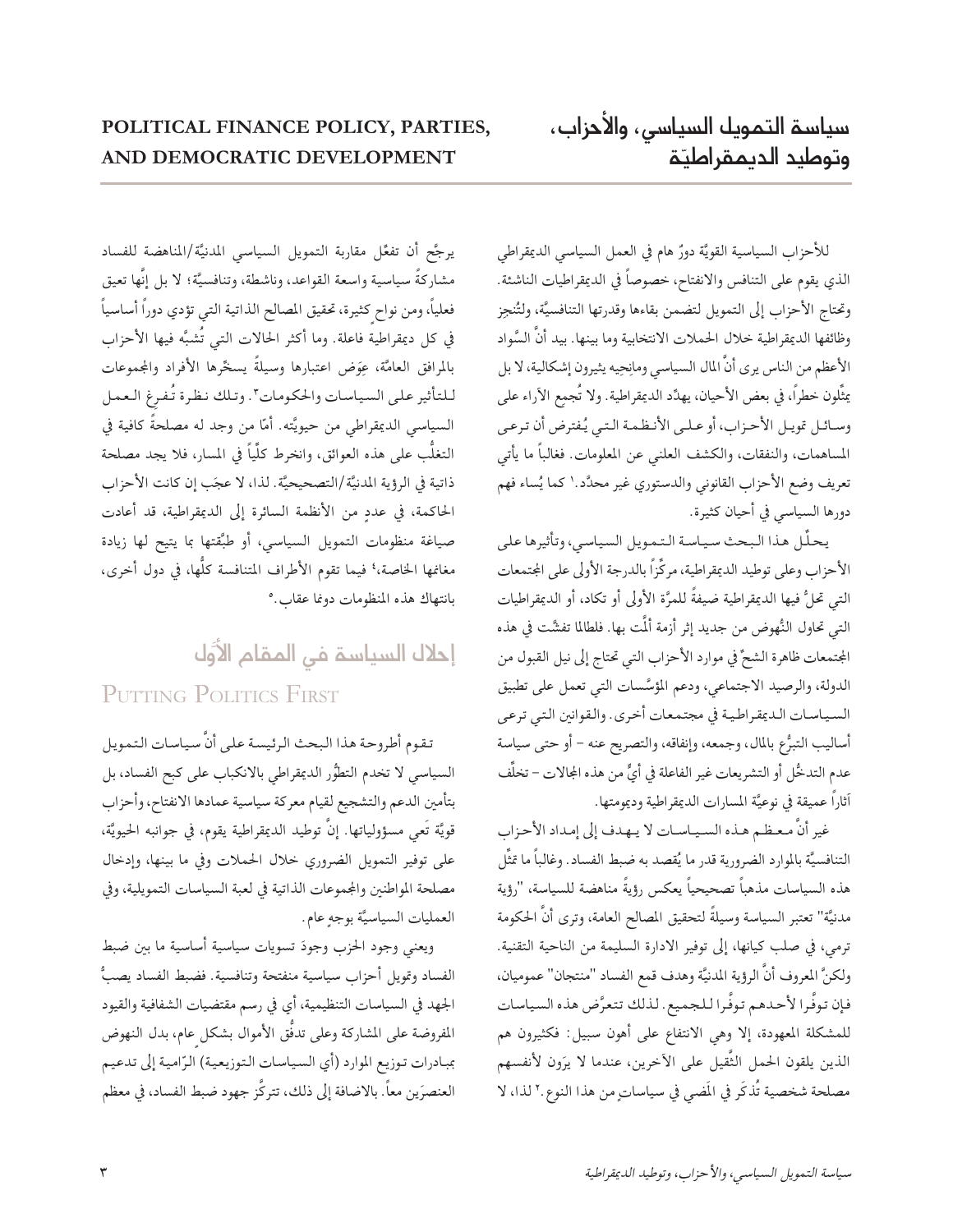#### الفساد

هو استغلال الوظائف والموارد العامَّة لمنفعة خاصة، علماً أنَّ عبارات "العام"، و"الخاص"، و"الاستغلال" تثير سجالاً سياسياً حاداً في عددٍ من الجتمعات. فالفساد المستشري في الديمقراطيات الراسخة يرتبط بمساع يبذلها بعض رجال الأعمال أو أصحاب الثروات لشراء النفوذ في الحكومة أو استئجاره. ولكنَّ المضلة تتمثل أيضاً أو أساساً، في معظم دول العالم الأخرى، في إقدام رجالات الدولة والشخصيات السياسية النافذة على نهب المقدَّرات الاقتصادية. والخلاف القائم، في اَن، حول جوانب هامة من التَّعريف، وإقبال المسؤولين على الإثراء في عدّة دول دونما رادع، يؤكّد أهمية قيام معركة سياسية حرَّة ومنفتحة، لرسم الحدود وتحديد نقاط التمايُز الأساسية، في الموضوع الأول، ومراقبة تجاوزات الحكم السياسي واقتراح حلول بديلة عن الحكومات الفاسدة، في الموضوع الثاني.

> الدول، على المساهمين والمستفيدين، وعلى الحملات الانتخابية، عِوَض الاعتناء أساساً بحيويَّة الأحزاب أو المجتمع المدنى السياسي، على المدى البعيد، وبقيام العلاقات الأساسية بين الطَّرفَين.

> نرجِّح أنَّ قمع الفساد لن ينجح، وبالأخصِّ في الديمقراطيات الحديثة والناشئة التي نوليها العناية في هذا البحث، في تعزيز دور الأحزاب أو ترسيخ السياسات الديمقراطية (والمفارقة أنَّه قد يحرم سياسات محاربة الفساد من الدعم اللازم). إنَّ أفضل سياسات التمويل السياسي التي تسهم في توطيد الديمقراطية، هي السياسات التوزيعية في المقام الأوَّل التي تمدُّ الأحزاب والمجتمع المدنى بالموارد الحيويَّة. أخيراً، إنَّ قمع الفساد قد يؤدي إلى إحكام الطَّوق على الأحزاب والحطِّ من شأنها؛ ويتعيَّن على الدولة الساعية إلى تسخير أدوات التمويل السياسي لتفعيل السياسات الديمقراطية، أن تفكِّر ملياً في نوع الأحزاب التي تودُّ تمكينها، وفي الأنشطة التي تنوي دعمها، عِوَض تشديد القيود.

> لو نظرنا إلى الأحزاب من هذه الزاوية، لتبيَّن لنا أنَّها لا تثير مشاكل لناحية الفساد، بل هي قوى فاعلة أساسية شأنها شأن عوامل التنافس، والتنظيم، والتعبئة، والمساءلة التي تنعش الديمقراطية وتعمَّق جذورها في حياة البلد اليومية. وفضلاً عن التحقُّق من أنَّ دخول المعترك السياسي مفتوح نسبياً، لا يتمثَّل الهدف في إحلال نوع من "تكافؤ الفرص المتاحة" في المنظومة كلِّها (أياً كان المعنى المُعطى لهذا التعبير المستعمل استعمالاً مسرفاً)؛ بل يكمن الهدف في تفعيل دور بعض الأفراد، والمجموعات، والأحزاب، ليصبحوا مشاركين فاعلين في الحياة السياسية، بتشجيعهم على العمل بصورةٍ تتيح للسياسات المتَّبعة أن تصبَّ في مصلحتهم، وتمكينهم من ذلك. وبما أنَّ السياسات التنافسية تفلح، على المدى البعيد، في وضع خيارات مصيريَّة بين أيدي المواطنين، فهي تتحوَّل أيضاً إلى أداة هامة لدرء الفساد بطريقة أخرى.

أقدِّم هذه الحجَّة لرغبتي في الاستناد إلى جملة أفكار ومبادرات بحثيَّة أسهمت، إلى حدٍّ بعيد، في الاضاءة على هذه القضايا، والربط في ما بينها. فقد دافع دليل دور المال في العمل السياسي، الصادر عن الوكالة الأميركية للتنمية الدولية، عن قضية الشفافية في التمويل السياسي دفاعاً قوياً وبليغاً. ` كما تطرَّق إلى قضية ماثلةِ المعهدُ الدوليُّ للديقراطية والمساعدة الانتخابية، الذي فهرس وحلَّل مبادرات تنظيمية تتوافر في أعداد وصيَغ مهولة في جملة من دول العالم.<sup>٧</sup> وليس الغرض من هذا البحث تفنيد هذه الحجج، بل الدعوة إلى إغناء "جبلة" المبادرات بمزيد من السياسات التوزيعية، واقتراح سبُل إقـامـة تـوازن سـلـيـم بين مختـلـف هـذه المبـادرات، بـاتَّـخاذ المعركـة السياسية الفاعلة والسياسات الحزبية المتماسكة معياراً للتقدُّم وهدفاً أخيراً نصبو إليه.

إلا أنَّ الـواقـعـيـة في هـذا المقام موجِبـة. فمـهما اكـتست الحوافز والقيود الناشئة عن سياسات التمويل السياسي من الأهمية، نرتكب خطأً فادحاً إن عقدنا الأمل على إدارة عملية ديمقراطية مستدامة، وعلى ضبطها بدقَّة بمجرَّد استخدام الأدوات المذكورة في هذا البحث. فقد تكون الحوافز واهيةً، أو قويَّة حتى تفقد جدواها، أو متناقضة؛ وقد لا تتَّضح معالمها لصانعي السياسة أو للمشاركين السياسيّين (الذين لا يتمتَّعون دوماً بمستوى التعقُّل الذي تفترضه نظريَّاتنا فيهم)؛ وحتى إذا شجَّعوا النتائج المرجوَّة، فإنَّ العملية ستستغرق وقتاً طويلاً. أضِف أنَّنا لا نبني سياساتنا من العدم. فغالبية الجتمعات أقرَّت لنفسها نظام تمويل سياسي، ويسودها مجموعات وقادة نافذون، لا بل محصَّنون، ولا يضيرهم الحفاظ علىي الوضع القائم قطعاً. ففي التمويل السياسي، كما في أي ميدان سياسي أخر، تنطبق قاعدة "العواقب غير المُرتقَبة''، مخلَّفةً مفاعيل هائلة في بعض الأحيان. لذا ينبغي توخَّى الحذر، على ما ترنو إليه سياسة التمويل السياسي من أهداف ديمقراطية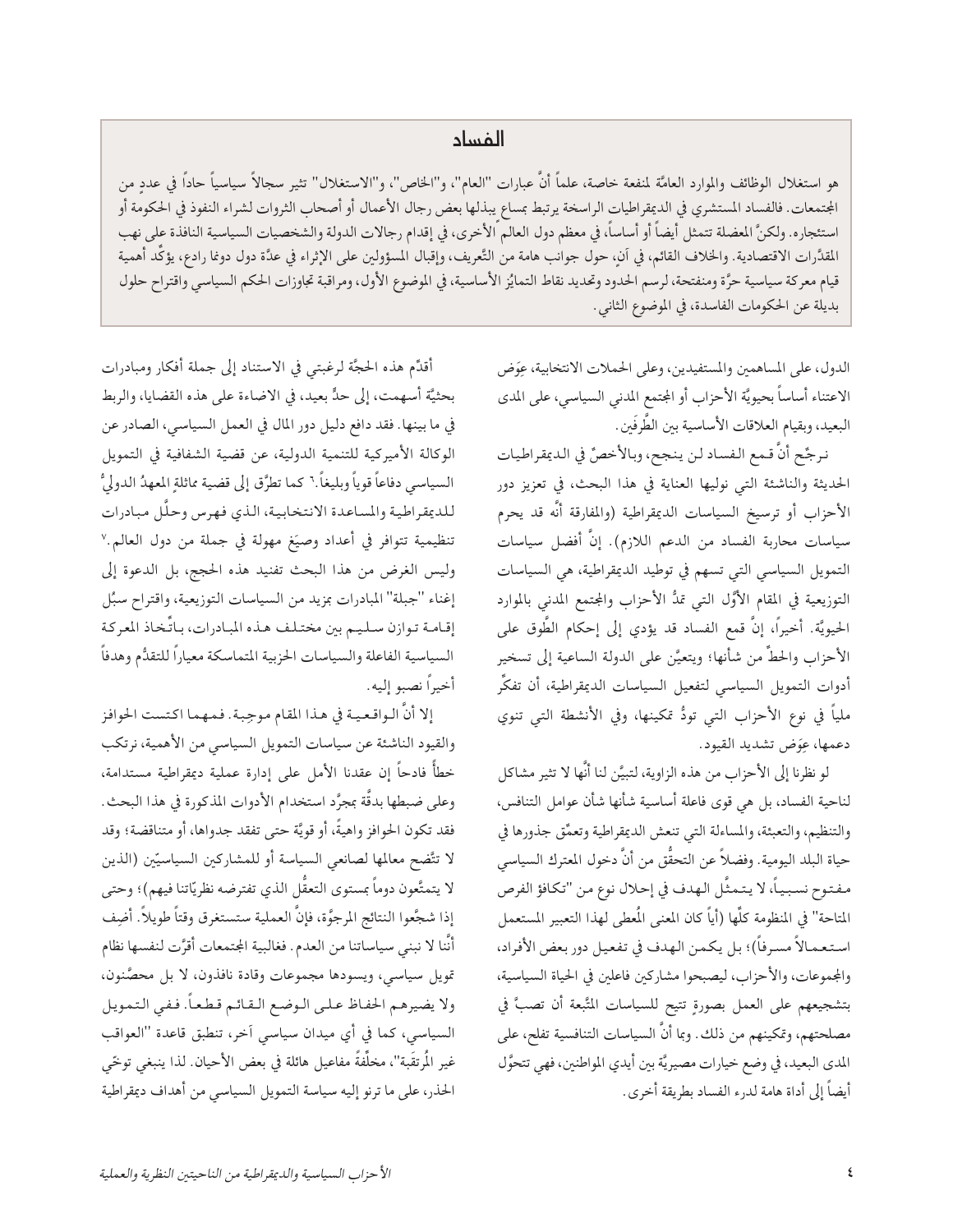جريئة، وبالأخصِّ في المجتمعات السائرة نحو الديمقراطية والتي تسودها الرَّيبة، وتشحُّ فيها المعلومات، وتنقص الدِّراية بالمسار الديمقراطي (وتخفُّ فيها ضغوط هذا الأخير)، ولا تعمُّر فرص الاصلاح طويلاً. قد يستحسن بعضهم خيار توزيع الموارد. ولكن، هل مَن يستحقُّ الحصول عليها؟ وفي حال وجوده، أيسهل التعرُّف عليه؟ يُحتمل أن تكون الشفافية مصدر قوَّة للسياسات المنفتحة والخاضعة للمساءلة، كما يُحتمل، في المقابل، أن تكون سبباً لـلاقتصاص من المواطنين، والمساهمين، والنُّشطاء السياسيّين، ولإبعاد الجموعات اليانعة أو الأحزاب الأشد ضعفاً عن الحلبة السياسية. من هنا حاجة الحكومات دوماً إلى التأنّي في وضع الأنظمة، لا لأنها قد تعوق التغييرات التي نرتجي وحسب، بل لأنَّ كل قانون يصبُّ، في الواقع، في مصلحة خاصة أكثر تمّا يخدم منفعة عامَّة.

تجدر الإشارة إلى ضرورة التنبُّه جدياً لخطر تفشّي الفساد وسوء استخدام المال السياسي، خاصةً في الدول التي تعاني من ضعفٍ في مؤسَّساتها. فبما أنَّ المال يمكِّن بعض الأصوات من أن تطغى على أصوات أخرى، إذا تخطى حداً معيَّناً، يعصى على الأحزاب التي تعوزها الموارد تحقيق مشاركة شعبية، فيما يُحتمَل أن تنجح الأحزاب الفائضة مواردها في إخراج منافسيها من اللعبة على حساب انعزالها عن قاعدتها الاجتماعية. كما يعصى على الأحزاب التي يمدُّها بالتمويل عددٌ محدودٌ من المصادر أن تمثُّل شرائح عريضة من الـنـاس، فيمـا يحقُّ للأحزاب الحاكـمـة أن تـنـهـل مـن "الموارد الادارية" لمصلحتها الخاصة، ومِن سلطات الدولة وأموالها غير الموضوعة في متناول المعارَضة، بحيث تستغلُّها في مكافأة الأصدقاء ومعاقبة الأخصام.^ فقادة الأحزاب قادرون، خصوصاً في الأنظمة البرلمانية المُحكَمة الانضباط، على احتكار مصادر التمويل احتكاراً شخصياً لتعزيز ثرواتهم، وخنق أي حوار داخل صفوف الحزب، وممارسة ضغوط ابتزازية على المساهمين؛ ناهيك عن أنَّ شاغلي المناصب المتربِّعين في مراكزهم، في غير أشكال أنظمة الحكم هذه، يلجأون أيضاً إلى مثل هذه المناورات، بينما تشهد الديمقراطيات الراسخة بازاراً مفتوحاً على كل أشكال النُّفوذ، تلعب فيه الأحزاب ورجالات السياسة دور الوسيط التجاري بين المصالح الخاصة وصانعي القرارت، مقابل عمولة.٩ إذا كان اتقاء التجاوزات على اختلافها، أو فضحها، على جانب من الأهمية، فإنَّ المنافسة الحيويَّة والمفتوحة بين عدد محدود من الأحزاب السياسية القوية والراسخة

جذورها في الجتمع، هي خير وسيلة لِلَجم الفساد وتوطيد الديمقراطية على المدى البعيد.

## الأحزاب، والمعركة السياسية، والديمقراطية

PARTIES, CONTENTION, AND DEMOCRACY

الديمقراطية جملةً من أساليب الحكم الذاتي الديناميكية التي تجمع الشأن الاجتماعي إلى الشأن الرسمي. ولا يرى البعض فيها مجرَّد شكل من أشكال المشاركة في الحياة العامَّة (مماثلة لعمليات المدافعة، والاقتراع، والتجمُّع، ومدٍّ مجموعات معيَّنة بالوقت والمال) وحسب، بل يراها متجسِّدة في مؤسسات الدولة السياسية والاجتماعية (الدساتير وما تؤسس من هيئات، وحقوق معترَف بها، وصحافة حرَّة، وعمليات انتخابية وإجراءات قضائية، وقيَم مشتركة، ومنظَّمات اجتماعية) التي تعزِّز المشاركة كابحةً تجاوزاتها. ومن الضرورة أن يقوم بين عنصرَي المشاركة والمؤسسات توازنٌ وروابط: فالمشاركة التبي تخرج عن نطاق المؤسسات تسودها الفوضي، وتنقصها الفعالية، وتخدم مصالح الأقلَّية على حساب الأكثرية. أمَّا المؤسسات التبي تفتقر إلى عنصر المشاركة فتجسِّد، في أحسـن أحوالـهـا، ممارسـةً لـلحكـم فارغة مـن معانيـها وتكون، في أسوأ الأحوال وفي الغالب، أداةً في يد الحكم الذي يمارس سلطة فوقية.

إنَّما الناس يقبلون على المشاركة السياسية بمزيد من الحيوية والدأب حينما يتوخّون مصلحةً من النتائج. وإذا كانت الديمقراطية تجسيداً للخير العام، فالمفارقة أنَّ المصلحة الذاتية عاملٌ ضروري لبث الحيوية فيها. إنَّ المشاركة المنفتحة، والتنافسية، والعادلة تمكَّن المواطنين والجموعات من المدافعة عن حقوقهم، والتصدّي لقضايا تعنيهم، وتحميل المسؤولين مسؤولية قراراتهم. فالمؤسسات التي تحرِّكها المعركة السياسية الدائرة بين مصالح متأصِّلة في المجتمع، قادرة على تخفيف حدَّة الصِّراع، وجمع المطالب ضمن سياسة عامة مدعَّمة بإجماع كافٍ، وكسب الصفة الشرعية.

وتُعتبر الأحزاب السياسية من أهم المؤسسات في هذه العمليات، كون الأحزاب تجسِّد مفهومَى المشاركة والمؤسسات معاً، وهى ضرورية لتحقيق توازن بينهما. فهذه الأحزاب، على تنوُّعها واختلاف أشكالها، لا تتنافس في الانتخابات وحسب، بل تحرُّك القوى الاجتماعية التي تنعش الديمقراطية وتنظَّمها من دون انقطاع. حتى الديمقراطيون الأشد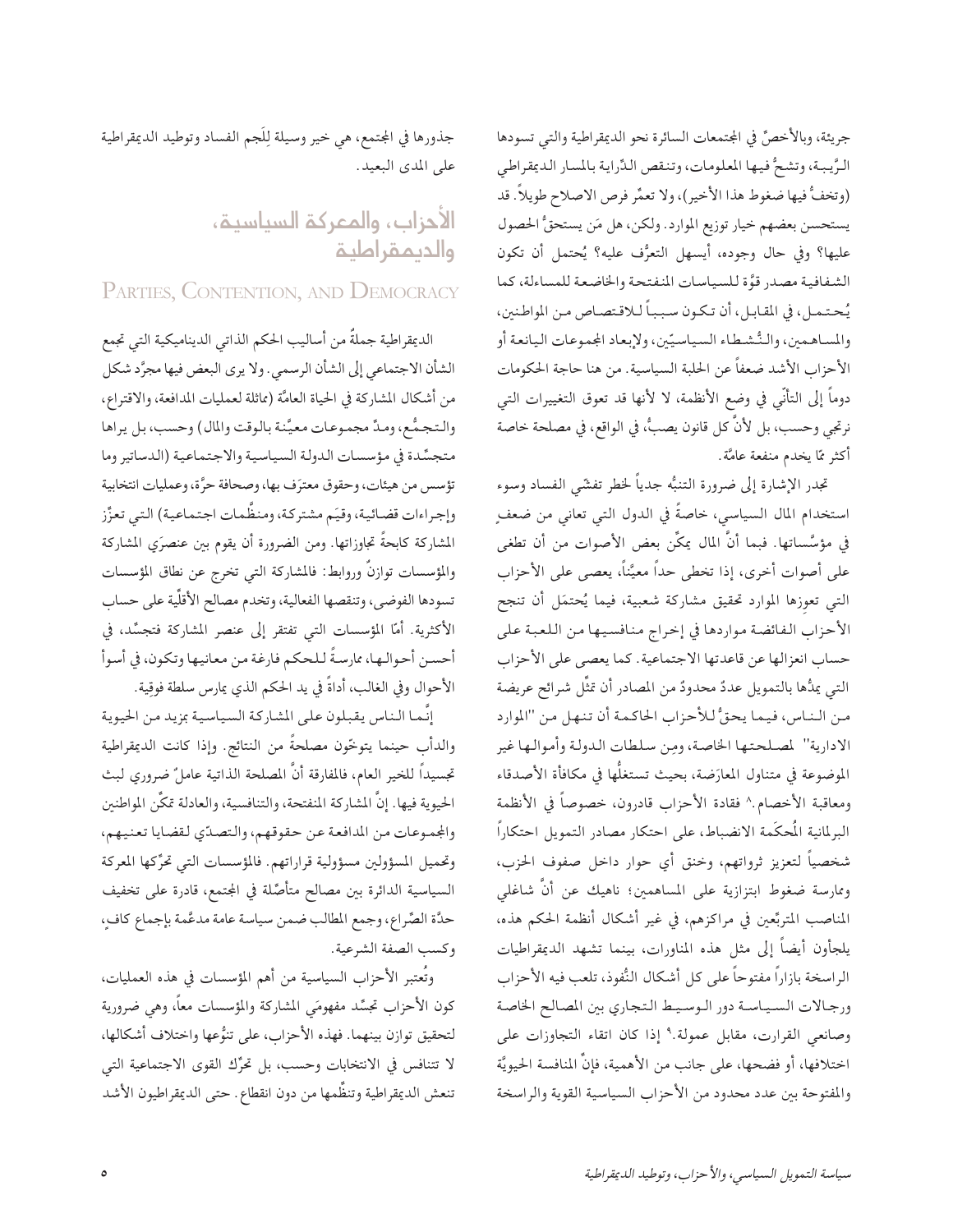حزماً يحتاجون إلى قاعدة تنظيم ثابتة، وموارد متعدِّدة، ووضعيَّة قانونية في العملية السياسية. والأحزاب تسهَّل التواصل بين القادة وأتباعهم وتبسِّط الخيارات السياسية، راسمةً مفاهيمها وفق مصالح المواطنين الذاتية. فكم من مجتمع تقدِّم فيه الأحزاب جملة منافع غير سياسية، بما فيها النشاطات الاجتماعية، وتأمين الاعتراف بالشعوب والجموعات وبوضعها القانوني (تذكَّر "البطاقة المتوازنة" العرقية القديمة [التي يتَّخذ بها المرشَّح شريكاً انتخابياً يكمِّله لجهة الاتساع التمثيلي العرقي أو الجغرافي أو سواهما])، وتوفير شعور بالأمان وبالارتباط فضلاً عن الفعالية.

كـمـا تُـنـاط بـالأحزاب الـوظيـفـة الـهـامـة الـتـي حـدَّدهـا إي. إي. شاتسشنايدر، منذ أمد بعيد، والمتمثَّلة في انتهاج الاعتدال والالتزام، مع أنَّها تُغفَل في أيامنا بانتظام .`` لنقل بتعبير بسيط: عندما تكون الأحزاب قويَّة تحتاجها مجموعات المصالح أكثر من احتياجها إلى مجموعات المصالح نفسها. فقادة الأحزاب قادرون عادةً، لا بل يتعيَّن عليهم أن يقوموا مقام وسطاء يتوصَّلون إلى تسويات ويسهرون على التزام الأطراف بها. والأحزاب القوية تُبرز نقاط الالتقاء وتنهي عن التجاوزات، لا باسم الفضائل المدنيَّة، بل بداعي الفوز في الانتخابات. ولا تعمد الأحزاب بنفسها إلى ردع الأشخاص السّاعين وراء السلطة بقوة السلاح، أو الرشوة، أو بسطوة قائد صاحب كاريزما، أو بقوَّة حفنة من الأوباش، لا بل إنَّها تتعرَّض، نفسها، لجملة من التجاوزات. ولكن، في حال غابت الأحزاب، افتقر المواطنون والمجتمعات إلى خيارات بديلة وديمقراطية حقَّة.

#### الموارد والتسويات Resources and Tradeoffs

لا ريب في أنَّ الأحزاب القوية تحتاج إلى المال، وأنَّ جمع الأموال السياسية وإنفاقها لا يتنافى مع الأخلاقيات المدنيَّة، بل يضاعف حيويَّة العملية الديمقراطية. وإن كنَّا لا نقبَل بمقولة إنَّ المال هو عينه عصب الكلام – وهو جدل قائم حالياً ويظهر ضرباً غريباً من ضروب التحوُّل السياسي – يبقى التبرُّع بالمال شكلاً هاماً من أشكال المشاركة السياسية التي تدلُّل فعلاً على مدى اقتناع أحدهم باَرائه. إنَّ استدرار أموال المواطنين والجتمع المدنى يندرج في عداد نشاطات إنشاء الأحزاب، ويُعتبر وسيلةً كفيلة بتعزيز الصلة بين القادة وأتباعهم. أمّا ما لا يعترف به إلا قلَّة من الناس، فهو دور جمع المال في إرساء مبدأ مساءلة الأحزاب حول وجهة استعمال أموالها، وعمّا تتَّبع من سياسات واستراتيجيات سياسيَّة، وعن طرائق ممارسة الديمقراطية في صفوفها.

تبدو سياسة التمويل السياسي بسيطة إذا ما صوَّرناها على هذا النحو. غير أنها تطرح، عند التطبيق، خياراتٍ سياسة بالغة التعقيد، مُتاحة للديمقراطيات الناشئة والراسخة على السواء. معلومٌ أنَّ سياسات التمويل السياسي وُضِعَت على دفعات، فتشكَّلت على جملة من المقوِّمات المتنوِّعة التي تصيب أهدافاً غالباً ما تأتى غير متجانسة أو ناجمة عن تفكير غير معمَّق . فيجوز، مثلاً، أن تكون القيود المفروضة على المساهمات، والانفاق، والاعانات العامة، والِمَنَّع المقابلة التي تقدِّمها الدولة مضاهيةً للمساهمات الفردية الصغيرة، أو حوافز التبرُّع الضريبية، كما إجراءات التزام القيود والمراقبة، بمجملها، شاملةً أو محدودة. كما يمكن أن تصبَّ الأموال عند الأحزاب أو لجان المرشَّحين المنفردين، أو مجموعة هيئات مستقلَّة، أو تمرَّ في قنواتها. ويُحتمل أيضاً إما إفساح مجال التبرُّع بالمال وإنفاقه للمواطنين الأفراد، والتَّنظيمات الطَّوعية، واللجان التي تمثَّل مختلف المصالح، وشركات الأعمال ذاتها، أو تشجيعهم على ذلك، أو منعهم عنه منعاً انتقائياً. أمّا المسألة الأهم، فإمكانية السَّماح لأفراد ولجموعات أجنبية بتقديم المساهمات. إضافة إلى ذلك، يجوز أن ترتفع عتبة التأهُّل للإعانات أو تتدنَّى أو تتَّسع قاعدتها أو تضيق. أمّا البيانات المتعلَّقة بالمساهمات والنفقات، فإمّا أن توضع بسرعة في متناول شريحة كبيرة من الناس، أو لا تُنشر مطلقاً.

يثير إنفاذ هذه البنود معضلةً لا تنتهي فصولاً، ويعود سببها إلى أنَّ الكثير من البلدان ينعم، في مدوَّناته القانونية، بقوانين مدروسة بعناية يتجاهلها عدد كبير من الناس. أضف أنَّ سياسات التمويل السياسي مُسيَّسة: فهي لا تتَّصف بالحيادية مطلقاً، بل تولُّد المنافع والأضرار السياسية الجسيمة التي تؤثُّر على النتائج بطرق متعدِّدة. وأخيراً، لا بد من القول إنَّ الديمقراطيات نفسها تتقلَّب تقلُّباً ملحوظاً وتعيش حالة من التطوُّر المتواصل . والسياسة التي تنجح في أحد المجتمعات قد تسيئ إلى مجتمع أخر، كما سيضطر الجتمعان إلى إعادة النظر في المقاربة المُختارة وإدخال التعديلات عليها مع مرور الزمن. وما يكمن وراء كل هذه القضايا هو قاعدة ''العواقب غير المُرتقَبة'': فقد يصعب، على ضوء رهانات السياسات الانتخابية وخصوبة مُخيَّلة المشاركين المعنيّين، التكهُّن بما سترتَّبه السياسات، على اختلاف صيغها وتقاطعاتها، من تبعات على أي موقع محدَّد. وهذا ما يحول دون تفرُّد أي نظام تمويل سياسي بأفعل التفضيل.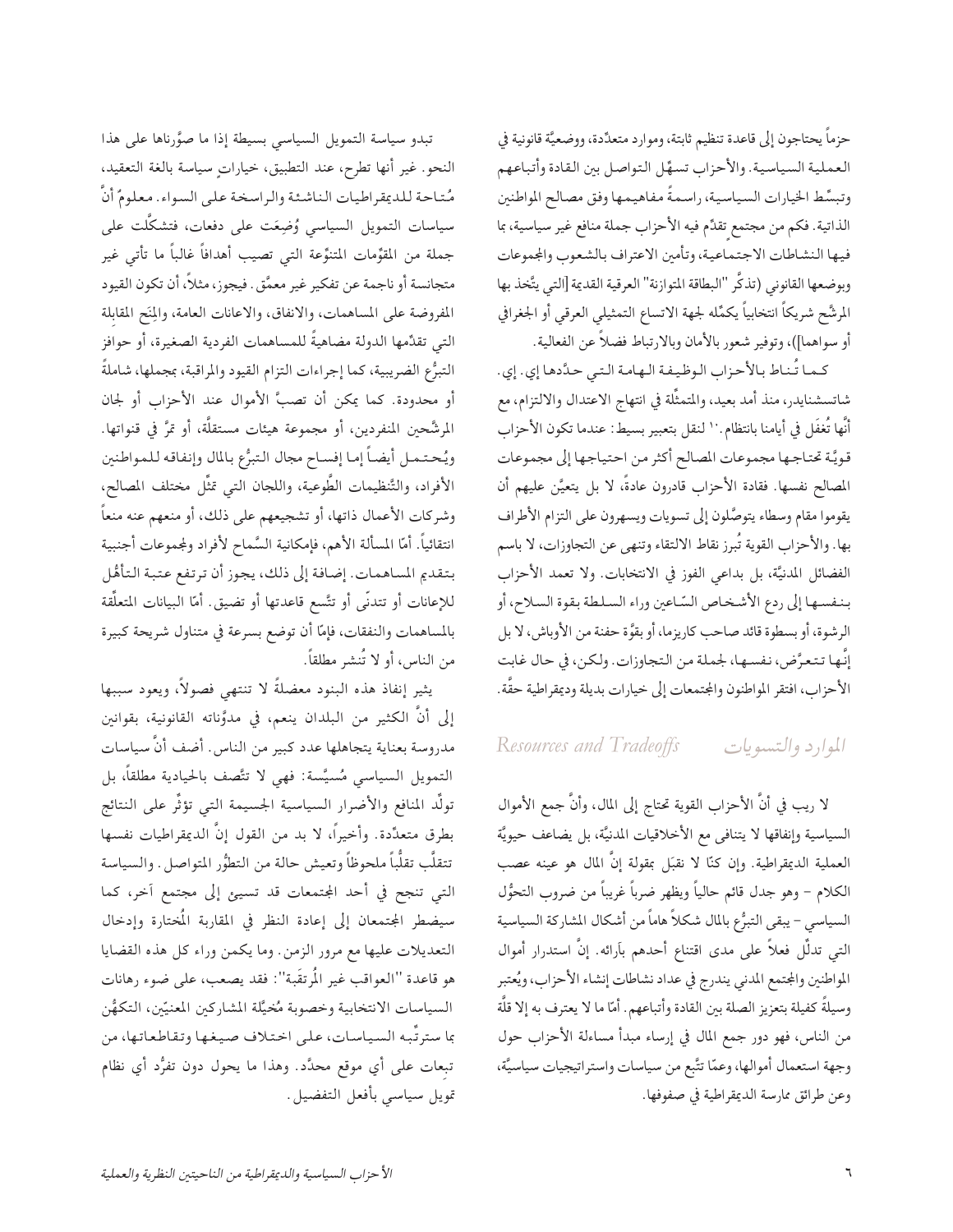تقصَّدنا استخدام لفظة "المعركة" عِوَض لفظة "التنافس" في هذا السياق للدلالة، لا على تعدُّد الأحزاب وعلى اقتصار القرار يوم الانتخابات على خيار واحد، بل على قيام منافسة حيوية، ومتواصلة، ومنطلقة من غايات ذاتية بين مجموعات ومصالح متجذِّرة اجتماعياً، معركة تشهدها الفترات الفاصلة بين المواسم الانتخابية فضلاً عن فترة الحملات. وتشترط هذه المعركة وتكافِئ التنافس، والتنظيم، والحشد، والمساءلة، وهي عناصر يعتبرها البعض، لا فضائل مدنية، بل وسائل تخوِّل الناس وضع العملية السياسية موضع التنفيذ من خلال الأحزاب، فضلاً عن أنَّها صفات تطبع الأحزاب القوية والناشطة، وما تسهم به في الحياة العامة، إلى كونها خصائص ترسم معالم الديمقراطيات الراسخة والمستدامة. بيد أنَّها ليست حالات نهائية أو مؤشِّراً إلى أنَّ مَهمَّة إرساء الديمقراطية باتت ناجزة؛ فهي تحتاج إلى موارد، ومشاركة، وتحديث من حين إلى أخر، كما يُحتمل أن تنحسر انحساراً ملحوظاً حتى في الأنظمة الديمقراطية الراسخة. أن تتعزَّز أو تضعف يبقى رهناً لما نتَّبع من خيارات في سياسة التمويل السياسي.

ونظرًا إلى الأهمية البالغة التي تكتسيها هذه العمليات الأربعة على غير مستوى، سأشير مراراً إليها بلفظة "أهداف". لكن لا نحسبنَّ تنفيذها ممكناً على نحو يسير أو دائم باتخاذ أدوات سياسية محدَّدة، لأنَّها تتداخل، عند التطبيق، مع جوانب متعدِّدة أخرى من التطوُّر الديمقراطي والاجتماعي.

التنافس. يجب أن تُعطى الأحزاب، والأنظمة الحزبية التي تجسِّدها جماعياً، فرصة التأثير تأثيراً فاعلاً في مجموعة متنوِّعة من المصالح والمرشَّحين. ويعني هذا، في أحسن الأحوال، حصولها على فرصة الفوز في الانتخابات. لكنَّ المتنافسين الخاسرين قادرون أحياناً على تغيير شروط اللعبة أيضاً. وتقتضي المنافسة أن يُصان حقُّ الجميع في الاقتراع والترشُّح، وأن تكون الإجراءات الانتخابية نزيهةً ومفتوحة للتدقيق العام. إنَّ القدرة على المساهمة تذكى المنافسة أيضاً، إمّا بشكل مباشر، بتوفير الموارد الأساسية، أو بشكل غير مباشر، بحضٍّ الأحزاب على توطيد علاقاتها مع الناخبين. وتنجح المنافسة في تحقيق مبتغاها حينما تكون منظَّمة (فخياران أو ثلاثة خيارات بديلة خير من ٤٠)، وحاسمة، وواضحة من جهة الصلاحيات المفوَّضة والفائزين. إنَّ إمكانية التنافس على السلطة تنافساً فعلياً، واستقطاب الأصوات والمساهمات على نطاق اجتماعي واسع، تعطي الأحزاب دافعاً للتنافس

يسـرد الجدول ١، في الصـفـحـة ٨، عـدداً مـن أهـمِّ الـتسـويـات الموضوعة على المِحك. بعضها استراتيجي، ويجسِّد خيارات بين ضروب السياسة وأشكال الجتمعات التي يصبو الشعب إلى بنائها؛ أمَّا بعضها الأخر فأقرب إلى التَّكتيك، ويشير إلى الطريقة التي يتوسَّلها الشعب لتحقيق هذه الغايات. لا تأتى التسويات بمجملها تامَّة، بل تتخذ شكل أرجوحة سياسية قوامها أهداف ووسائل متناقضة ومتجاذبة. فقد ينتهج مجتمع، مثلاً، سياسة المساءلة الداخلية والعامة معاً، ما يحتِّم عليه حينها ألا ينسى أنَّ بعض السياسات الذي يؤيِّد هدفاً محدَّداً قد يمرَّر على حساب هدف أخر. ومِن التسويات ما له بعدٌ زمني: فقد يُشدِّد مجتمعٌ معيَّن في البدء على توفير أموال عامة ثم يسعى، مع مرور الزمن، إلى رمي أعباء التمويل السياسي على كاهل الأحزاب السياسية وقواعدها الخاصة من المساهمين. أُضِف إلى هذه التسويات ضروباً أخرى مثل قيام توازن نِسبي بين أحزاب ومرشَّحين ًمنفردين، أو بين سياسات قومية ومحلية، تتشكَّل بحسب طبيعة الدساتير، وأنظمة الحكم، والأنظمة الانتخابية المرعِيَّة. صحيحٌ أنَّ هذه القائمة لا تبسِّط رسم سياسة التمويل السياسي. إنَّما الغاية منها إبراز خيارات أساسية، خيارات لا يجب اتِّباعـهـا لجرَّد انـتـفـاء سواهـا أو قبـل التَّفكير فيها ملياً. ونستشفُّ، في الوقت ذاته، نوعاً من الانسجام بين هذه التسويات، فـنـتـبـيَّـن في الـعـمـود الأوسط مـن الجدول ١ عـدداً مـن الخطط الاستراتيجية والتكتيكية التي تندرج ضمن مقاربة المعركة السياسية التي رسم هذا البحث معالمها، فيما تطالعنا مقاربة مكافحة الفساد، بأوجُهها المتعدِّدة، في الجانب الأيسر. ويأتي هذا التمييز في صدارة المحاور التي يطرحها هذا البحث.

#### الأحزاب، والمعركة السياسية، والديمقراطية المستدامة

#### PARTIES, POLITICAL CONTENTION, AND SUSTAINABLE DEMOCRACY

تحتمل الرؤية المدنيَّة/التصحيحية، كما ذكرنا سابقاً، خيارات بديلة هامة، خيارات تشدِّد على قيمة المعركة السياسية الحرَّة والمنفتحة، أداةً للتطوُّر الديمقراطي وغايةً من أهم غاياته في آنٍ. نلفت الانتباه إلى أنَّنا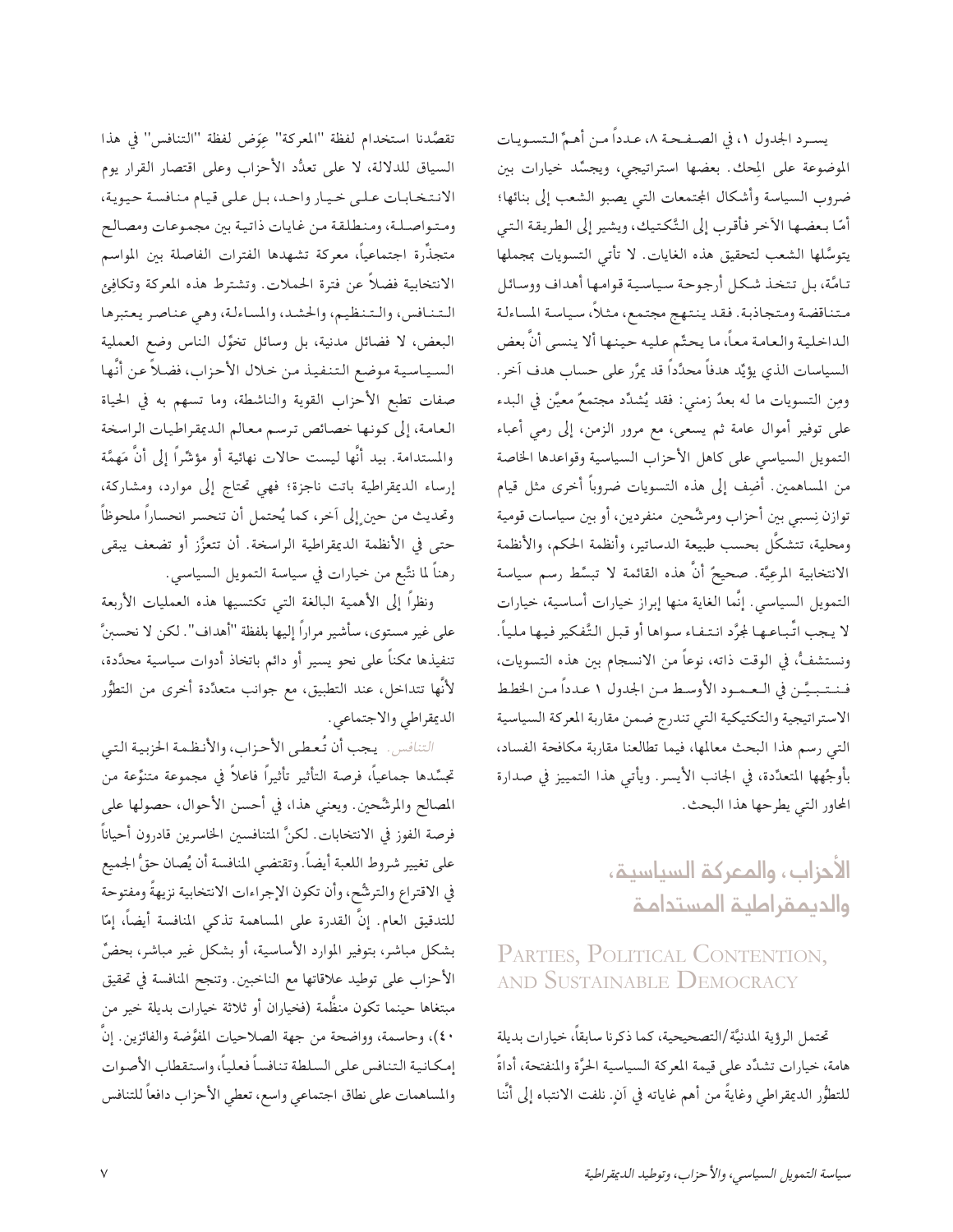|               | مقاربة المعركة السياسية                                                                      | مقاربة مكافحة الفساد                                                               |
|---------------|----------------------------------------------------------------------------------------------|------------------------------------------------------------------------------------|
| (الأهداف)     | توفير الموارد للمعركة السياسية                                                               | ضبط الفساد                                                                         |
| الاستراتيجيّة | اعتبار الأحزاب أدواتٍ وقوى فاعلة في المعركة السياسية                                         | اعتبار الأحزاب كيانات مدنية أو "مرافق عامة"                                        |
|               | انتهاج السياسات التوزيعية (التي توفّر الموارد بصورة<br>مباشرة أو غير مباشرة)                 | تبنّي السياسات التنظيمية (وضع حدود لتدفَّق الأموال؛<br>وممارسة الشفافية والمساءلة) |
|               | اعتبار هيئات المجتمع المدني أطرافاً سياسية ناشطة لها<br>مصالحها الذاتية                      | اعتبار الجتمع المدني ضابطاً للتجاوزات السياسية والمالية                            |
| (الوسائل)     | تشجيع تدفَّق الأموال الخاصّة                                                                 | ضبط نفوذ المساهمين بأموال خاصّة                                                    |
| التكتيكيّة    | توفير الأموال العامة                                                                         | إنشاء أحزاب تتمتَّع بقاعدة ماليّة مستقلّة ومتينة                                   |
|               | تشجيع المساءلة داخل الأحزاب، وتسيير شؤونها الإدارية                                          | انتهاج المساءلة العامة والشفافية                                                   |
|               | إنشاء "ائتمانات سرِّية" يستحيل التحقُّق من هوية<br>مودعيها، فتحول دون الاقتصاص من المواطنين. | انتهاج الشفافية المقصود منها تشديد المساءلة، ووقف التجاوزات<br>والصفقات المشبوهة   |
|               | تشجيع الأحزاب الجديدة والمرشحين المستقلّين                                                   | إقتراح جملة خيارات متماسكة ويسهل على المواطنين فهمها                               |
|               | التركيز على الأحزاب                                                                          | التّركيز على مرشّحين منفردين                                                       |
|               | إيلاء القضايا الوطنية، والمرشَّحين، والتحالفات عناية خاصة                                    | إيلاء القضايا المحلية، والمرشَّحين، والمصالح عناية خاصة                            |

الجدول ١: أهمّ التسويات فى سياسات التمويل السياسىّ

على خلفيَّة قضايا تعني الناس، وبأسلوب يعكس قيماً شعبية. أمَّا للخاسرين، فتمثَّل أسباباً وجيهة لتقبُّل نتائج إحدى الجولات الانتخابية، وهم يستعدّون بشراسة للفوز في الانتخابات التالية.

التنظيم. تتيح الأحزاب الصحيحة البنية التعبير عن نقمة الشعب وتطلُّعاته حقَّ تعبير، مؤمَّنةً هيكليةً ثابتة للسياسات الجماهيرية. فهي تنظُّم الهيئات التشريعية وموظّفيها، والهيئات التنفيذية (وحتى الموظفين المدنيين أحياناً، على ما في ذلك من مخاطرة)، وما يتفرَّع عنها من مؤسسات، وخلايا تفكير، ومؤسسات خيريَّة، ونوادٍ اجتماعية، وتنظيمات نقابية وتجارية، ووسائط للإعلام الجماهيري. ويتحقَّق الحفاظ على الولاء، إلى جانب الانضباط على مستوى النُّخبة، بجملة مُغريات تبدأ من طرح الالتزامات السياسية، واستمالة المناصرين بقيادات شعبية، وبالنشاطات الاجتماعية، وصولاً إلى الحسوبيات السياسية، والامتعاض من المنافسين . كما تنكبُّ الأحزاب القوية على تشكيل قاعدة متطوِّعين تتحرَّك بدافع من أهداف الحزب الطويلة الأمد. أمّا الأحزاب التبي يُعوزها التنظيم فقد

تلجأ إلى إثارة النقمة على المستوى العرقي، والطبقي، والعقائدي؛ لا بل إنَّها تصل إلى أسوأ، نتيجة عجزها عن تحريك جهود تطوُّعية بقطع وعود سياسية جديرة بالثقة، فتصبح مرتهنة لعاملين سياسيّين مأجورين، ما يزيد مشاكل تحصيل الموارد تفاقماً، ويأسر بنية هذه الأحزاب وبرامج عملها بمصالح يصبو مرتزقة سياسيّون إلى تحقيقها على المدى المنظور.''

الحشد. يُقصَد به، في الواقع، التحرُّك بدافع التنظيم. ولا يتم خلال الحملات الانتخابية وحسب، بل بين حملة وأخرى أيضاً. ومن أوضح أوجه هذا الحشد التحقُّق من مدى أهليَّة المواطنين للتصويت، ومن مبادرتهم الفعلية إلى الادلاء بأصواتهم؛ لكنَّ التحدّي المتواصل يكمن في استقطاب المسؤولين الحزبيّين، ومقدِّمي الدعم المالي، وواضعي السياسات، والمرشَّحين، والناشطين على كافة المستويات. إلا أنَّ تدابير التمويل السياسي تخلُّف انعكاسات هائلة على مدى فعالية الأحزاب في حشد الأصوات، وجمع المال، وتعبئة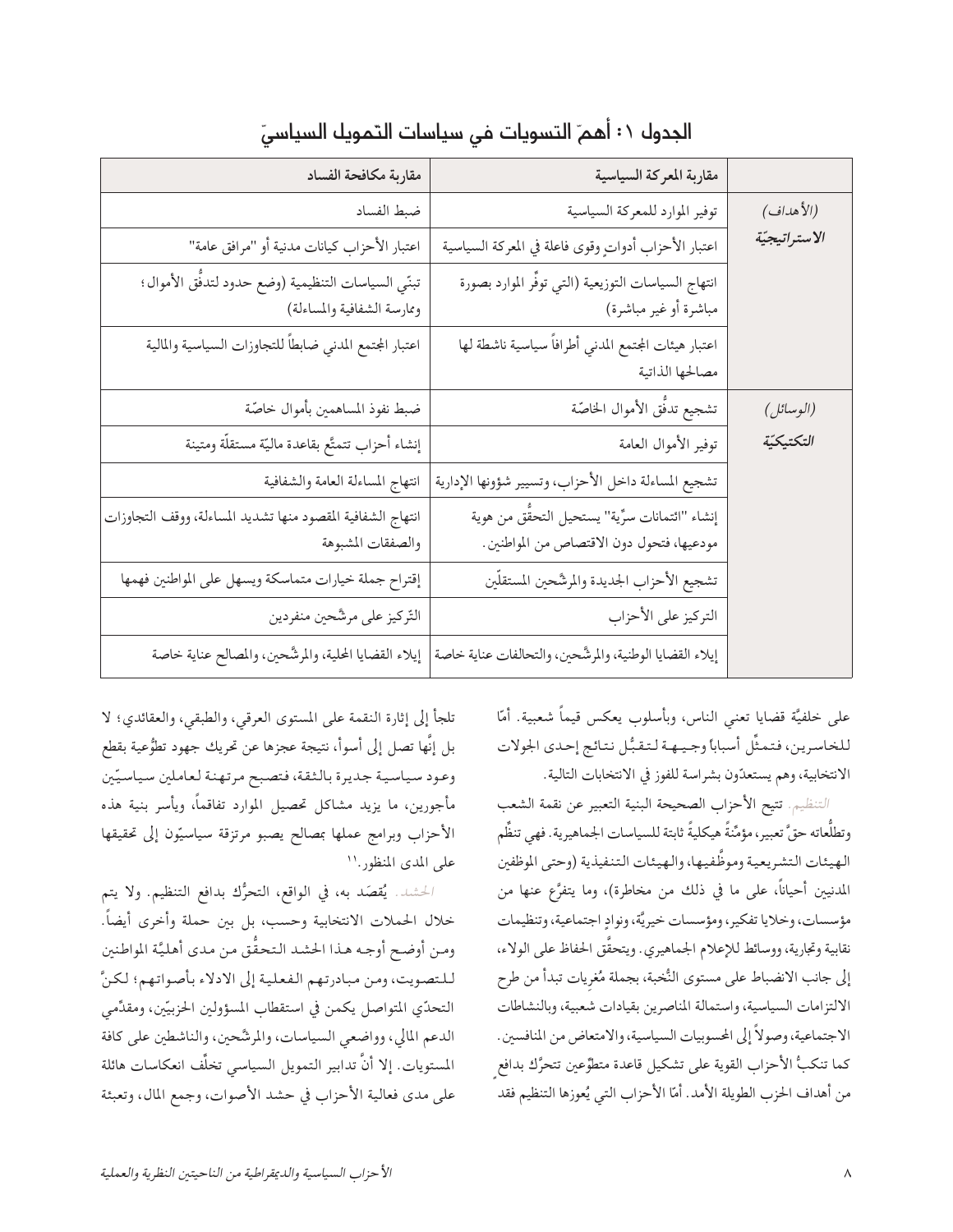القيادات والرأي العام، كما ستؤثَّر على من يجد، أو لا يجد، إمكانية الترشُّح.

الساءلة. تحتمل لفظة "المساءلة"، عملياً، غير معنى. فقد تعمد الأحزاب، إن في موقع الحكومة أو المعارضة، إلى إخضاع كبار المسؤولين لمساءلة أعضاء الحزب، وأهم أصحاب المصالح، ومقدِّمي الدعم المالي، والمواطنين. بموازاة ذلك، تتحتَّم على قادة الأحزاب إجابة الأعضاء، والمساهمين، والمواطنين، عمَّا اتَّبعوا من سبُل في إنفاق التبرُّعات، وفي تحديد الاستراتيجية، والأولويات السياسية وتنفيذها، وإدارة شؤون الحزب الداخلية ونقاشاته. ولا تمثَّل المساءلة، في معانيها المختلفة، قيمة مدنية وحسب، بل وسيلة تبثَّ الحماسة في الأحزاب، وتحيى قدرتها الدائمة على الانفتاح والتأقلم. فالأراء المتعارضة والنقاشات الصريحة تساعد أي حزب على تقبُّل أفكار جديدة وفضح عيوب الأفكار الرَّجعية، كما يساعد توطيد الديمقراطية والشفافية داخل الأحزاب في الاحتفاظ بقاعدة عريضة في المجتمع المدنى، مع أنَّ الأحزاب تحتاج إلى إثارة قيَم ومشاعر تلقى شعبية، وإلى التزامها أيضاً. كما يتحتَّم عليها أيضاً التزام الصِّدق في تعهُّداتها إلى المساهمين، مهما بدت هذه الفكرة فاقدة الشعبية، ذلك أنَّ قلَّة من الناس تتبرَّع لأحزاب أو مرشَّحين يلوذون بالفرار ما إن يحصلوا على المال . غير أنَّ هذه الروابط لا يجب أن تستحيل قائمة مشتريات للمساهمين، أو قاعدةً لنهب الأموال على يد مسؤولين لهم حصانتهم. ١٢

#### الأدوات والأهداف Tools and targets

لا يعتبر واضعو أنظمة التمويل السياسي هذه الأهدافَ الأربعة مجرَّدَ خطوات فعَّالة تستطيع الأحزاب القيام بها، بل وسيلةً لتشكيل الخيارات السياسية. يُفترض في أي تقييم للوضع الرّاهن أن يُستهلَّ بتقويم صريح للطريقة التي تؤدي بها الأحزاب القائمة هذه الوظائف السياسية الأربع، على أن تحلَّ في صدارة الاهتمامات الوظائف التي تُنجَز بأدنى درجة من الفعالية.

> أدوات السياسة: وضع الأفكار موضع التنفيذ

POLICY TOOLS: PUTTING IDEAS TO WORK

لكلِّ مزيج من السياسات يمكن تصوُّره انعكاس على الأهداف الأربعة، أو على مكامن المشكلة، لا محالة."' ولكن، لا يزال في مقدورنا التعرُّف على روابط محدَّدة، ويمنحنا التفكير في الأدوات والأهداف (أو القوى الفاعلة)، وسيلةً للشُّروع في تصنيف سياسات الـتمويل السياسي. أمّا أولى هاتَين اللَّفظتَين فتشير إلى الموارد والتقيبود النناجمة عن أي سياسة تمويل سياسي، والتبي يمكن تقسيمها تقسيماً مفيداً ما بين أدوات تنظيمية وتوزيعية.<sup>١٤</sup> وأمّا اللَّفظة الثانية فتدلُّ على مختلف اللاعبين السياسيّين، المنفردين مسهم والمنظَّمين، والذين يتأثَّرون بأدوات السياسة (أو الذين يصبحون قوى فاعلة تابعة لأحد أنظمة التمويل السياسي عن طريق أعمال ينجزونها).

في ظلِّ غيابٍ أي قائمة معيارية بالأدوات والأهداف/القوى الفاعلة، يُعدُّ النقاش التالي، بحكم الضرورة، تبسيطاً للخيارات السياسية المركَّبة. لكنَّ الجحدول ٢، في الصفحة ١٠، يحدَّد أبرز الروابط القائمة بين مجموعة متنوِّعة من الأدوات التنظيمية (مثل كشف المعلومات، وحدود المساهمة والمظورات، ومقاربات عدم التدخُّل، و''الائتمانات السرِّية'')، والأدوات التوزيعية (مثل الحوافز الضريبية، والاعانات، والتمويل العام الجزئي، والتمويل العام الكُلِّي، والاعلام المجاني)، في الجانب العَمودي، وأهدافنا الأربعة أو الاشكاليات الواردة في رأس الجدول.

ويستعرض الجدول أيضاً أفكاراً عامة لللغاية عىن أثار السياسات المرتقَبة، الايجابية منها والسلبية والختلطة، مبيِّناً الصعوبات التيى تعترض محاولة الاختيار والجمع بين مختلف سمياسمات التممويـل السميـاسمي. ليست هذه قائمةً بـ"وسائل العلاج" قطعاً. ففي معظم الحالات، تأتى الأثار المرتقبَة مختلطةً، وقد ترتبط النتائج في جميع الخانات بتفاصيل السياسة المتَّبعة، وبوضع الأحزاب نفسها، وبمجمل الظروف الحيطة بالسياسات الديمقراطية. من جهة أخرى، لا تدلُّ خانة خالية في الجدول على أنَّ الأهداف أو المشاكل ستنجو من المفاعيل، بل تعني أنَّ الروابط أضعف أو غير مباشرة. أمّا الأهداف والقوى الفاعلة، فنناقشها في ما يلي لجهة الانعكاسات المحتمَل أن تخلَّفها الاستراتيجيات التنظيمية والتوزيعية على الأحزاب، والمرشَّحين المنفردين، والمساهمين، وهيئات المجتمع المدنى.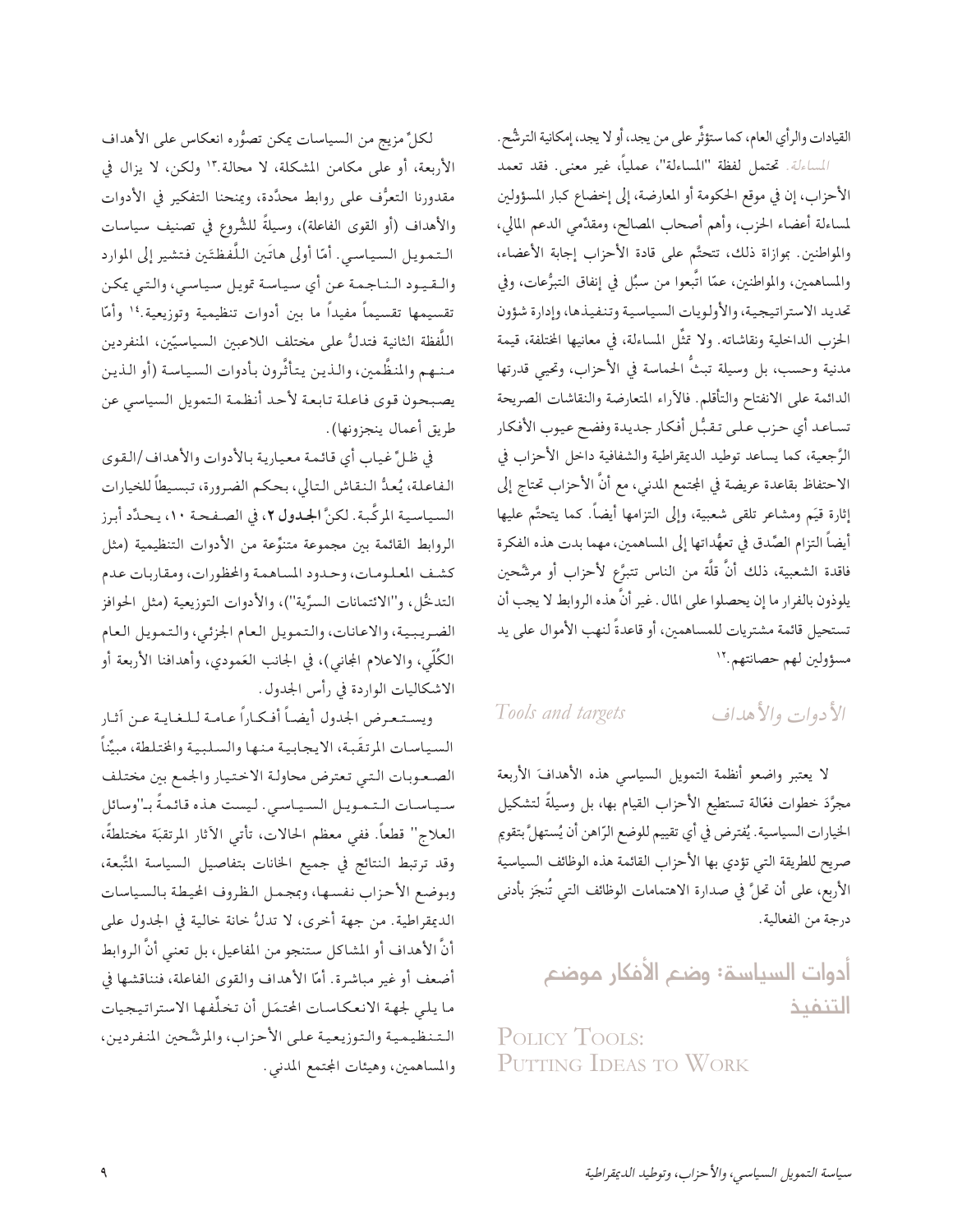| المساءلة                         | الحشد            | التنظيم                                                        | التنافس                          | الأدوات                       |
|----------------------------------|------------------|----------------------------------------------------------------|----------------------------------|-------------------------------|
|                                  |                  |                                                                |                                  | التنظيمية                     |
| $\begin{array}{c} + \end{array}$ |                  |                                                                |                                  | كشف المعلومات                 |
|                                  |                  |                                                                | $-/+$                            | الحدود/الحظورات               |
|                                  | $-/+$            | $-/+$                                                          |                                  | مقاربة عدم التدخُل            |
| $-/+$                            |                  |                                                                | $\begin{array}{c} + \end{array}$ | "الائتمانات السرية"           |
|                                  |                  |                                                                |                                  | التوزيعية                     |
|                                  | $\boldsymbol{+}$ | $-/+$                                                          | $\! + \!$                        | الحوافز الضريبية              |
| $-/+$                            | $\ddot{}$        | $-/+$                                                          | $\begin{array}{c} + \end{array}$ | الإعانات/التمويل العام الجزئي |
|                                  |                  | $-/+$                                                          | $-/+$                            | التمويل العام الكُليّ         |
|                                  | $\! + \!$        |                                                                | $\ddot{}$                        | الإعلام المجانبي              |
|                                  |                  | الأثار المرتقبة<br>+ = إيجابية<br>– = سلبية<br>$= -/ +$ مختلطة |                                  |                               |

#### الجدول ٢: أهم الروابط القائمة بين الخيارات السياسية والأهداف/الإشكاليات

أدوات السباسة التنظيمية

#### Regulatory Policy Tools

كشف المعلومات. كثيرة هي الدول التي تشترط الكشف العلني عن المساهمات، والإيرادات، والنفقات، بمختلف الوسائل.'' فبعضها يفرض قيوداً على هذه العملية أو يُرجئها بإسناد إعداد التقارير، مثلاً، إلى وكالة رسمية، قد تنشر البيانات أو لا تنشرها، خلا فئات معيَّنة من المساهمات والنفقات؛ وبعضها يكتفي بطلب الكشف عن المعلومات من اللَّجان الرسمية المشرفة على الحملات، بدلاً من طرف ثالث. وقد يكون الكشف شاملاً وسريعاً، فيتم بنشر المعلومات بصورة كاملة وسريعة على شبكة الإنترنت. وقد تتجاوز مستلزمات الشفافية حدود الأحزاب، والمرشَّحين، والمساهمين، لتشمل لاعبين أخرين في العملية السياسية، سيَّما منهم مسؤولين يشغلون مناصب بالانتخاب أو التَّعيين، بالاضافة إلى مقدِّمي عروض للاستئثار بعقود عامة، ومرشَّحين لشغل مناصب

قضائية أو مناصب إدارية عليا، وسواهم من اللاعبين. أمّا الخيارات المتعلقة بكمِّ المعلومات المطلوب الكشف عنها وتفاصيلها، والوصول إلى البيانات ونشرها، فتسترعى الانتباه عند التَّمييز بين أنشطة الأحزاب والمرشَّحين، من جهة، وأنشطة المجموعات المستقلَّة، من جهة أخرى. وغالباً ما يتم ربطها أيضاً بوضع المنظَّمات الضريبي.

وتلقى عملية الكشف عن المعلومات استحساناً عارماً باعتبارها تدبيراً لمكافحة الفساد – "فالشمس خير مطهِّر" – كما أنَّها تسهِّل تقدير مدى الانفتاح والتوازن التنافسي في أحد الأنظمة من عدَّة نواح هامة. ولكنَّ السياسات الديمقراطية ترى أنَّ مستلزمات الكشف عن المعلومات تقتضي بعض التَّسويات ولا تخلو من العيوب. ويستلزم بلوغ الفعالية وتحقيق المصداقية فيها توافر موارد عامة، وصحافة حرَّة، وطاقات إدارية، ونظام محاكم ونيابة عامة سليم. لكنَّ المفارقة أنَّ البيانات تفقد فائدتها كلَّما أتَّسعت سياسة الكشف عن المعلومات وازدادت تفصيلاً. فلتكتسبَ المعلومات فعاليةً في ضبط التجاوزات، لا بدَّ من أن تطرحها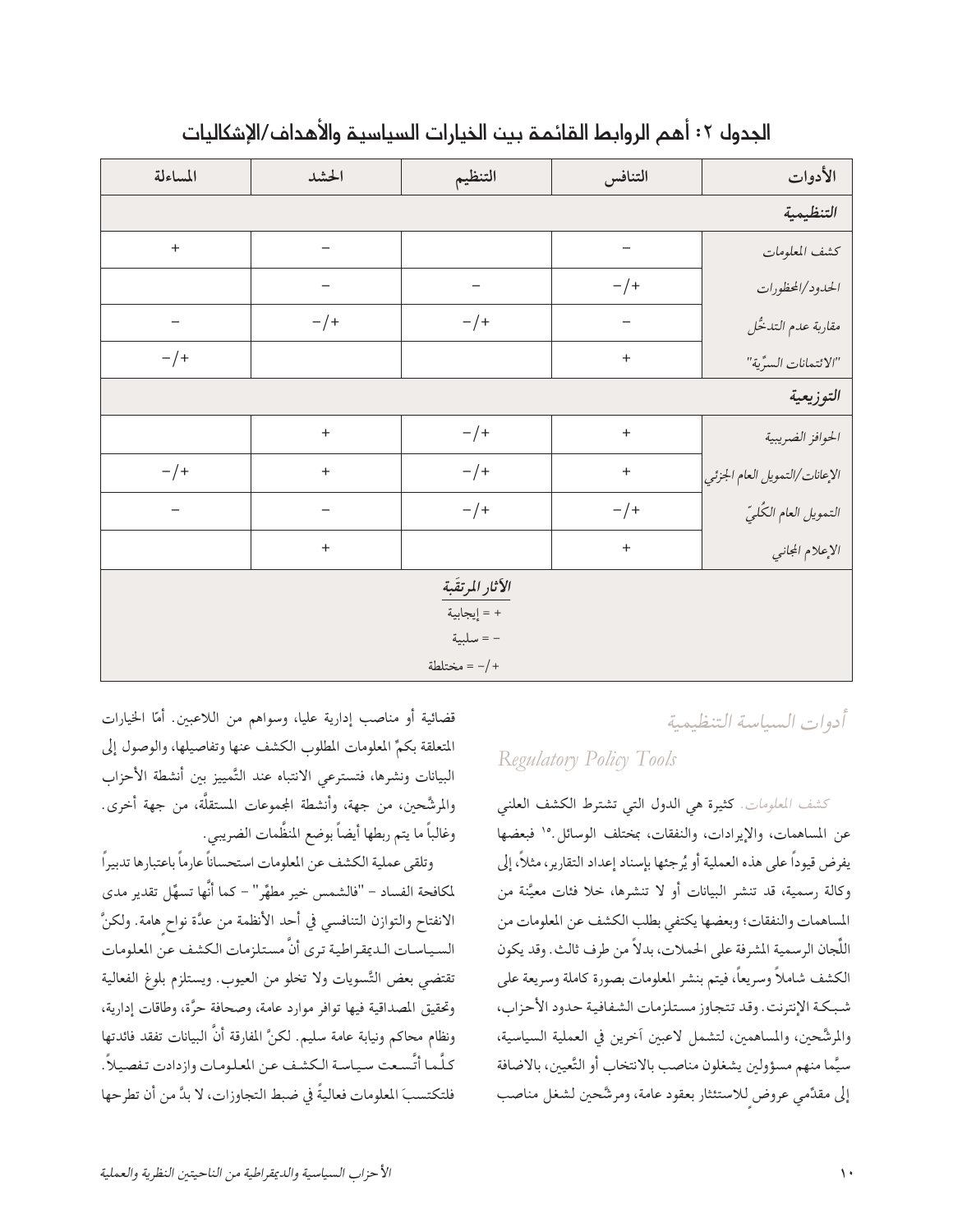#### الشفافية والكشف عن المعلومات – الولايات المتحدة

ترتكز سياسة التمويل السياسي في الولايات المتحدة ارتكازاً رئيساً على الشفافية وعلى الكشف عن المعلومات. وحدها الحملات الرئاسية تحظى بالتمويل على المستوى الفدرالي، على أنَّ جميع المرشَّحين إلى منصب فدرالي، وسائر المساهمين تقريباً، مطالَبون بتقديم تقارير عن أنشطتهم المالية إلى لجنة الانتخابات الفدرالية التي تيسَّر، في مرحلة لاحقة، إطلاع عامَّة الناس عليها. إنَّ الشفافية تمكَّن الصحافة والمرشَّحين المتنافسين مبدئياً من مراقبة طرق المساهمة والانفاق، والناخبين من معاقبة المنافقين في الانتخابات. أمّا من الناحية العملية، فيغدو من الصَّعب التحكُّم بالبيانات المتدفَّقة نتيجة الكشف؛ فيتبيَّن أنَّ أفظع التجاوزات، ومعظمها تقريباً، لا يسترعي انتباه العموم إلا بعد إجراء الانتخابات، إن حدث أن استرعى انتباههم. ويُحتمَل أيضاً أن يُعيق الكشف عن المعلومات وصول مساهمات إلى المتنافسين، من مانحين لا يرغبون في معاداة أهل الحكم؛ لا بل إنَّ الشفافية قد تثنى المواطنين الذين يعيشون في محيط لا يأمنون له كثيرًا، عن المشاركة في عملية التمويل السياسي.

> الصحافة أو الأحزاب المتنافسة أو هيئات المجتمع المدنى للعموم، محلَّلةً ومفسَّرة، علماً أنَّ تدفُّق البيانات يتسبَّب في إبطاء هذه العملية وفي رفع تكلفتها. أمَّا على مستوى الطبقة النخبَوية، فتبقى مجموعة خدمات غير رسمية مقدَّمة للمساهمين، وتجارة ناشطة في مجال حرِّية الوصول، عَصِيَّة على أي نظام كشفٍ عن المعلومات يمكن تصوُّره، أو تقبُّله.'''

> إنَّ سياسات الكشف عن المعلومات تُبرز التسويات القائمة بين ضبط الفساد وتمويل السياسات الحزبية الحيويَّة. وفي أحسن الأحوال، تأتى الانعكاسات على وظائف الحزب الأربع مختلطة. وتحديداً، حينما يتحكَّم بنظام يصبو إلى الديمقراطية قائدٌ أو حزبٌ حاكمٌ له سطوته، يُحتمل أن تعيق الدعاية تقديم المساهمات إلى أحزاب جديدة وإلى مرشَّحي المعارضة، وتثنى "متعاطى تجارة التبرُّع" عن التعامل مع أحزاب المعارضة. أمّا من هم في السلطة، فقد يتوقون إلى الإفصاح عن مخزونهم المالي (أو عن قسم منه)، سعياً إلى إقناع من يُرتقَب خوضهم المبارزة أن يقبعوا في بيوتهم، وإقناع المساهمين المحتمَلين بصوابية ركوب القطار قبل أن يغادر المحطَّة. بعد أخذ مختلف العوامل في الحسبان، يبدو أنَّ المساءلة يخدمها كشف المعلومات أفضل خدمة، سيًما عندما تستغل هيئات الجتمع المدنى والصحافة البيانات المنشورة. أمَّا أن يراعى المواطنون البيانات المالية في ما يتَّخذونه من قرارات في شأن التصويت والمساهمة، فيفترض درجة معيَّنة من الثَّقة والتطوُّر الفكري قد لا يحاكيها واقع الحال .

> كما يلقى الكشف عن المعلومات أعباء إدارية ثقيلة على كاهل الأحزاب، والمرشَّحين، والمساهمين، وسواهم مَّن يُحتمل أن ينفقوا أموالاً بصفة مستقلَّة؛ وإذا بدت مستلزمات الكشف معقَّدة أو متطفِّلة، فيُرجَّح

أن تطيح المسائل التقنية المتَّصلة بالامتثال لها، عِوَض المسائل التي تطال السياسات المُجدية أو الأداب المعوجَّة، بخطط العمل وقدرات القادة، طارحةً نفسها قضايا رئيسة في الحملات. وحتى في ظلِّ أنظمة الكشف الفعَّالة، يسلب الامتثالُ لها عمليةَ الحشدِ الوقتَ والمواردَ، فيما ينجح تدفُّق المعلومات عن التمويل أحياناً في إقصاء المواطنين عن الحياة السياسية بدل دفعهم إلى الاستجابة لنداءات الأحزاب.

الحدود والحظورات القانونية. يجوز تحديد سقوف للمساهمة، أو جـمـع الأمـوال، أو "إحشـاد الأموال" (راجع تعريفها في الصفحة التالية)، أو الانفاق، أو استخدام وسائل الإعلام. ويجوز تطبيق هذه السقوف على مبالغ مالية مجمَّعة، أو تطبيقها بصورة متفاوتة على فئات معيَّنة من الأموال، والمانحين، ووجهات الاستعمال، ومراحل حملة من الحملات. وقد يطال حظر التبرُّع شركات الأعمال، والنقابات، والمقاولين المتعاقدين مع الحكومة، والأجانب من أفراد ومنظَّمات؛ فيما تنظُّم محظورات أخرى العلاقات القائمة بين الأحزاب والمرشَّحين من جهة، ومجموعات مستقلَّة من جهة أخرى. ولمَّا كادت الاحتمالات تتراوح إلى ما لا نهاية، فلا عجَب إن تراوحت النتائج بين ما هو مجدٍ (فيمنع مساهمَين أو أكثر من السيطرة على العملية)، وما هو بالغ الإضرار (مثل التقنيات التبي تحول دون استفادة أحزاب المعارضة من مساهمات أو هِبات تدنَّت حدودها إلى درجة بات معها لزاماً على الأحزاب والمرشَّحين خرق القانون لجمع الحد الأدنى من التمويل). وقد يلجأ بعض المتربِّعين في الحكم إلى إيجاد مخارج للتَّحايل على هذه المحظورات والسُّقوف؛ وتتجلَّى معالم هذا الخطر في قدرة الأحزاب الحاكمة، في معظم الدول الشيوعية السابقة، على استغلال "الموارد الإدارية" من دون أي عائق .'''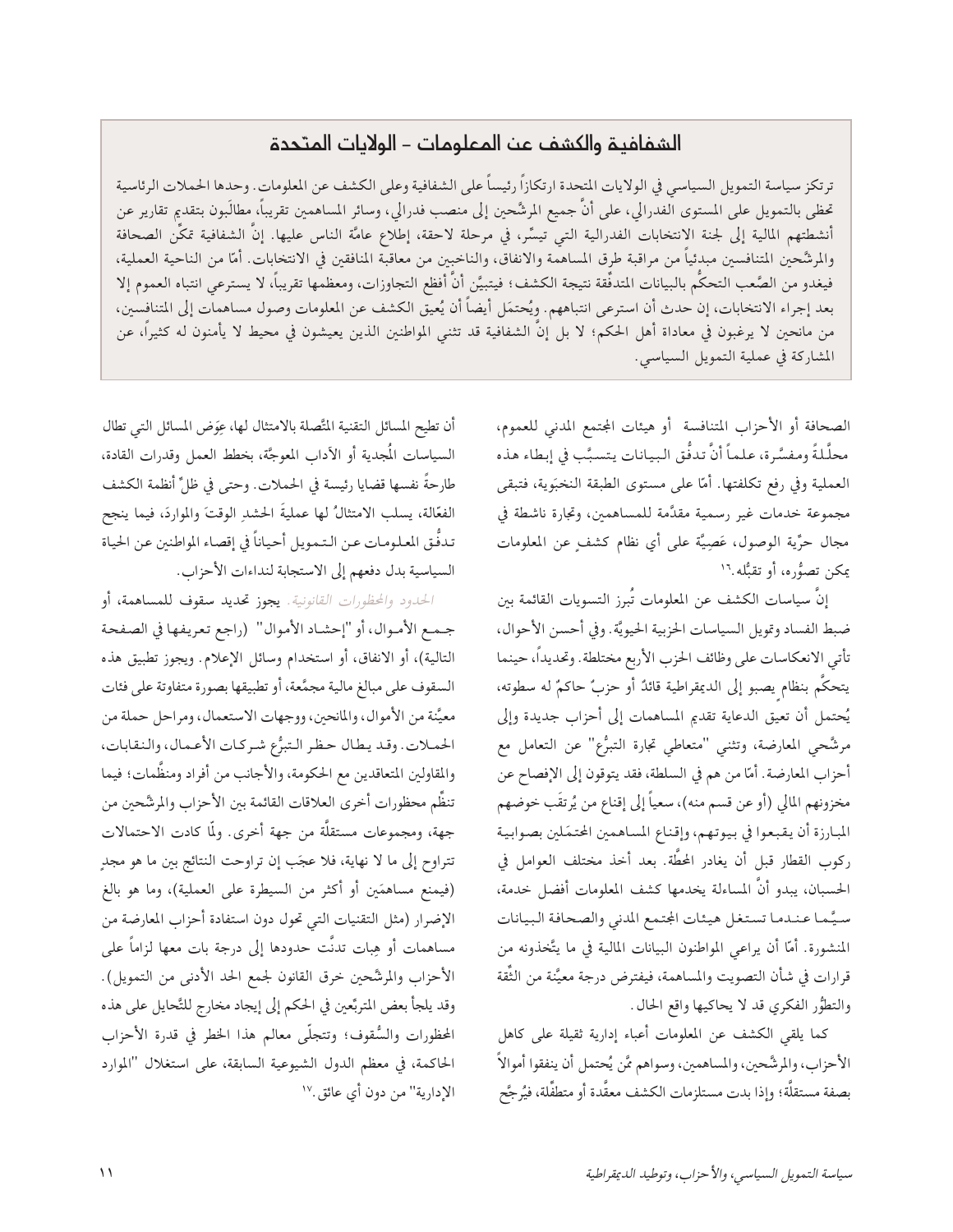هنا أيضاً تطالعنا التسوية القائمة بين قمع الفساد، الذي يتحقَّق بنجاح عموماً بفرض قيود ومحظورات، ودعم سياسات الأحزاب الحيوية؛ إذ يُرجَّح أن تقيِّد الحدود الموضوعة مواردها وتحدَّ المحظورات اعتباطاً من حرِّية المشاركة. وفي هذا الإطار أيضاً، تلعب الرؤية المدَنية/التصحيحية، في جانبها اللا سياسي، دوراً في مكافحة الفساد، إذ يسود اعتقاد بتلازم المال السياسي والمال المشبوه، وبأنَّ ضبط تأثير مصالح المَيسورين يستدعى إخراج المال من اللعبة السياسية. فالحدود المفروضة على المساهمات الضخمة وعلى مستويات الانفاق العالية تحمى المنافسة. أمّا الحدود المتدنّية والأكثر شمولاً، فبات شبه مؤكَّد أنَّها تضعف المنافسة السياسية وقدرة الأحزاب على تنظيم جماهير الناخبين وحشدها، في حين أنَّها لا تمسُّ بالممرّات غير الانتخابية المتعدِّدة التي تسلكها الثروات للتأثير على مسار السياسة.

#### "إحشاد الأموال"

إحشاد الأموال مبادرة يقوم بها فرد أو مجموعة لحمل الأخرين على الـتبرُّع بـالمال لصـالـح أحـد الأحـزاب أو المرشَّحين، بـحيث يـعـود الفضل له أو لها في تجميع مبلغ يفوق ما كان ليُساهم به مُحشِد الأموال بمفرده ويتعدّاه أشواطاً.

وتثير مسألة التعاطي مع المساهمات الدولية، بنوع خاص، اهتماماً في الدول التي تنحو نحو الديمقراطية: فهل يجب تقبُّلها أو تشجيعها، ولِمن يُعطي حق تقديم المساهمة؟ قد يسيئ تدفُّق الأموال من شركات الأعمال، أو الحكومات الأجنبية، المضاربة مصالحها مع المصلحة الوطنية والتطُّور الديمقراطي، إساءة بالغة إلى ديمقراطية ما زالت طريَّة العود. ويتبيَّن، من جهة أخرى، أنَّ مصادر التمويل الحلَّية قد تكون شحيحة، للأسف، لأسباب سياسية واقتصادية معاً. قد يتم التعاطي مع المساهمات السياسية التي تقدِّمها فروع الأحزاب الدولية أو المنظمات غير الحكومية المعنيَّة بإرساء الـديمقراطية، بمقاربة تختلف عن طريقة التعاطي مع المساهمات التي تقدِّمها الهيئات الدولية. غير أنَّ مسائل شائكة قد تثار في ما يطال صحَّة مصادر التمويل المشتركة بين الدول، حيث يُحتمَل أن تتحوَّل شركات الأعمال والجموعات الاصلاحية الوهميَّة إلى قنوات تستخدمها حكومات غايتها تدعيم مصالحها الجيوسياسيَّة أو مصالحها الحُلِّية. من هنا ضرورة إيلاء عناية خاصة لتعريف ما يعتبر أو لا يعتبر،

مثلاً، شركة ذات ملكيَّة محلية.

إستراتيجيات عدم التدخُّل. قد تنظر إلى استراتيجيَّات عدم التدخُّل وكأنَّها مادَّة غريبة مُدرجة في أي لائحة من لوائح ''الأنظمة''، مع أنَّ خيار عدم التنظيم (أو خيار الامتناع عن اتَّخاذ القرارات) لا يزال يحمل صفات القرار السياسي. تقضي استراتيجية عدم التدخُّل، حسبما توحي به التَّسمية، بأحقِّية أي كان في التبرُّع بالمال، وتخزينه، وجمعه، وإنفاقه كما يحلو له. أمّا "استراتيجية عدم التدخُّل المعدَّلة"فقد لا توفُّر إمكانات مطلقة سوى للاعِبين مختارين، كالمساهمين بمبالغ صغيرة، مثلاً، مستثنيةً المساهمين بمبالغ ضخمة؛ أو الأحزاب لا المرشَّحين أو مَن لـهـم حـقُّ الانفاق بصفة مستقلَّة؛ أو من يخوضون التحدّي في مراحله الأولى لا المتربِّعين في الحكم، وهذا أمر مستبعد بما أنَّ شاغلي المناصب هم الذين يصيغون القانون). لا عجب إن أغرت هذه الاستراتيجية المتبرِّعين بمبالغ كبيرة وتعرَّضت لشتَّى مخاطر الفساد، سيَّما إن كانت شروط الكشف عن المعلومات غير صارمة أو غائبة. في المقابل، لن تثير قضايا حرِّية القول أية مشكلة؛ وستصبح الحِيَل القانونية والإدارية محدودةً وتخفُّ أعباء الامتثال للأنظمة؛ لا بل إنَّ بعض أنواع المتنافسين، من منهم ينعم بثروات طائلة أو بدعم المَيسورين، سيستسيغ إطلاق حملات تنافسيَّة. لا يُغريَنَّ هذا الكلام القارئ: فاستراتيجية عدم التدخُّل كفيلة بتحويل اللعبة السياسية إلى لعبة رجال أثرياء أكثر مّا هي عليه حالياً، فمعظم المتنافسين سيفتقر حينها إلى القدرة التنافسية، لا بل يُحتمل أن يغرَّه العمل خارج نطاق التوافق الديمقراطي.

تكاد معالم المساءلة تضمحلُّ في ظلِّ هذا النظام، أقلَّه من حيث العلاقات الوثيقة التبي تجمع القادة بالمواطنين وبمناصري الحزب. وقد تكون المساءلة بين المساهمين وأهم الشخصيات السياسية هي السائدة، علماً أنَّ الأمر يرتبط، في جزء كبير منه، بما إذا أفضت سياسة عدم التدخُل إلى تلقّي المرشّحين أموالاً من عدد قليل من المساهمين الْمَهيمنين أو إلى سوق عامة تتدفَّق فيها مصادر التمويل على اختلافها. فأمَّا في الحالة الأولى، فقد تثير قلقنا ظاهرة الارتشاء، فيما يتسنَّى للقادة السياسيّين، في الحالة الثانية، إحكام قبضتهم على المال، مع ما يستتبع ذلك من نهب وسرقة. وفي الحالتَيْن، لا نستبشر خيراً من استراتيجيات عدم التدخُّل من حيث قدرتها على كبح الفساد (إلا لجهة القول "حيثما انتفت القوانين زال احتمال تعرُّضها للانتهاك")، وإن بدت مستحبَّة ظاهراً لما تعطيه من زخم للأحزاب السياسية، علماً أنَّ فوائدها تبقى محدودة في هذا الجال أيضاً. فهذه الاستراتيجية تقصر، في معظم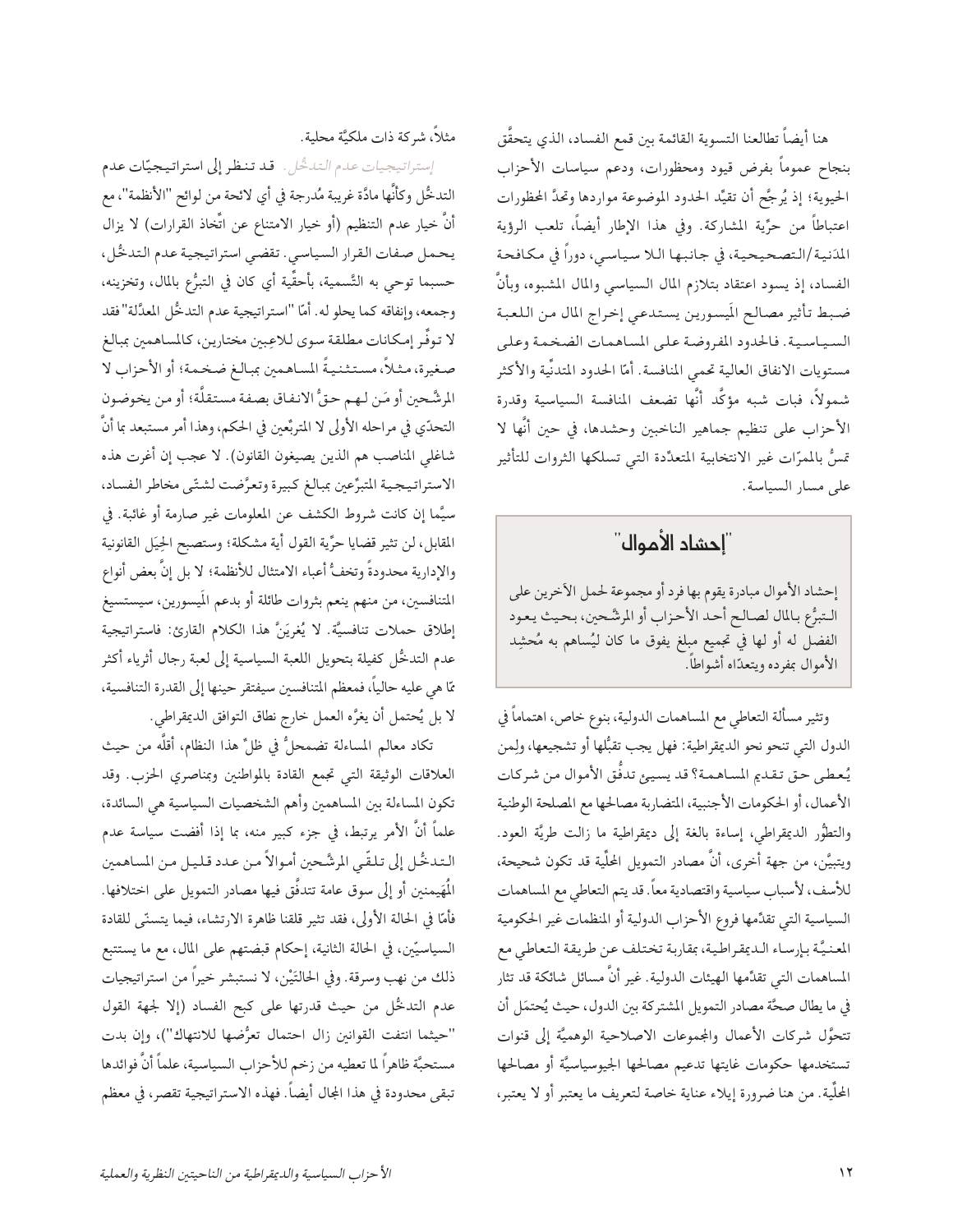#### "الائتمانات السرِّية"

تُودَع المساهمات في حسابات هيئة تنظيمية مركزية، تعيد توزيعها لتمويل الحملات على شكل مِنَح حكومية مخصَّصة للسلطات الحلَّية. غير أنَّ أسماء المساهمين تبقى طيَّ الكتمان، وتُقدَّم الِنَح على دفعات، بحيث لا يُستدَلُّ على توقيت المساهمات الفردية عند الافراج عن الأموال. كما ينعم المساهمون بفترة سماح يحقُّ لهم خلالها سحب ما تبرَّعوا به من مبالغ. إنَّ هذه الخطَّة تحول دون التحقَّق من هويَّة المساهمين، وتتيح تطويق أي نفوذ غير مشروع. يجب عدم الخلط بين هذا النوع من "الائتمانات السرِّية" وخطط تحمل التَّسمية عينها، تُخضِع موجودات المسؤولين المالية لإدارة مستقلة يتولاها طرف ثالث، تلافياً لأي تضارب في المصالح.

الأحيان، عن تعزيز المنافسة؛ وقد يخال لنا تزايد عدد المرشَّحين والأحزاب تزايداً مهولاً في البدء، شبيهاً با حصل خلال انخفاض الضغط السياسي الناشئ عن انهيار الأنظمة الشيوعية، ولكنَّ قلَّة منهم ستحظى بدعم واسع أو تمثِّل منافسين جدِّيين للفوز بالمناصب. والأرجح أنَّ حزباً واحداً أو قل، في أحسن الأحوال، عدداً محدوداً من فصائل تضمُّها شرائح الجتمع الميسورة والمنظَّمة تنظيماً جيداً، سيتوصَّل إلى فرض نفسه كحزب له سطوته.

أن ينبثق حزبان أو ثلاثة أحزاب متجذِّرة اجتماعياً عن أي نظام حكم ينتهج عدم التدخُّل، يجسِّد انقسامات المجتمع العرقيَّة، أو الدينية، أو الاقليمية الجوهرية أكثر مّا يُبين احتدام المنافسة الديمقراطية المرنة، وإن تعزَّزت قدرات الأحزاب الفعليَّة على التنظيم والحشد، في ما نَدُر من الحالات، بينما تتقوَّض في معظم الحالات الأخرى، على المدى المنظور؛ أمَّا إذا برز حزب واحد مُهيمن على المدى البعيد، فمن شأن هذه القدرات، بشِقَّيها، أن تخدم مأرب غير ديمقراطية.

من المستبعَد اختيار استراتيجية عدم التدخُل المشروعة لتكون مقاربةً سياسية، مع أنَّ عمليات منح الأموال وإنفاقها غير الخاضعة لنظام، مقرونة بالكشف عن المعلومات على الإنترنت، نالت بعض الدعم من مجلس نواب الولايات المتحدة في أواخر التسعينات. (وما لا نجد له تفسيراً هو وصفها بالسياسة المؤيِّدة للمتنافسين). علاوةً على ذلك، تمثَّل هذه الاستراتيجية، إلى حدٍّ ما، نتيجةً منطقيَّة للحُجَّة القائلة "إنَّ المالَ عصبُ الكلام"، فتعفيه إجمالاً من موجب الخضوع للأنظمة. ولكن، علينا التنبُّه جيِّداً إلى مخاطر هذه المقاربة عند تصميم هيكليَّة أي نظام. فالسياسات التي تفقد مصداقيَّتها، أو الرؤية المناهضة للسياسة التيي تخفّض الحدود المالية إلى درجة متدنِّية جداً قد تفرز قوانين تُنتهَك، في النهاية، دونما عقاب، وتشكَّل مجموعة من استراتيجيات عدم التدخُّل بحكم الواقع. لذا، يُستحسن تقدير حاجات الأحزاب السياسية إلى التمويل على

ضوء الواقع، لثلا ينتهي الأمر بأي سياسة ترمي شكلاً إلى بلوغ هدف متطرِّف متمثَّل في إلغاء دور المال في اللعبة السياسية، إلى تحقيق النتيجة المعاكسة.

"الائتمانات السرِّية". تُعتبر خياراً للأنظمة المبنيَّة على الشفافية ١٠، بناءاً على فكرة لا تبدو بديهيَّة للوهلة الأولى، وتدعو إلى قطع الطريق على كل إمكانية تعرُّف على هويَّة المساهمين. فالمساهمات الخاصة لا تُحال مباشرة إلى الأحزاب أو إلى لجان المرشَّحين، بل إلى حسابات تديرها سلطة مركزية تعمد لاحقاً إلى توزيع الأموال على المستفيدين أصحاب الصَّلة علىي شكل مِنَح غير خاضعة لقيود. أمَّا أسماء المساهمين، المحفوظة لدى هيئة رسميَّة، خدمة لأي إجراءات قانونية لاحقة، فتبقى طيَّ الكتمان. وتوزّع الأموال وفق جدول ٍلا يتطابق مع توقيت المساهمات الفردية. وينعم المساهمون بفترة سماح يحقُّ لهم خلالها سحب مبالغ تبرًّعوا بها سابقاً، وهو تدبير احترازي يمنع استغلال أي سلطة رسمية لنهب المال.

وغالباً ما تُطرح الائتمانات السرِّية أداةً لمكافحة الفساد، تقلَّص هيمنة المساهمين السّاعين إلى بسط نفوذهم والمسؤولين الذين يمارسون الابتزاز، وتساعد أيضاً في بروز سياسات حزبية تنافسيَّة. في الديمقراطيات الناشئة وتلك التي ظهرت بعد نزاع، تحمى الائتمانات السرِّية المواطنين المساهمين من التعرُّض لانتقام المسؤولين، أو أرباب العمل، أو فصائل خاصة. وفي أي ديمقراطية تنافسية، تقلَّص المخاطر (الحقيقية أو المُفترضَة) والناتجة عن التبرُّع بالمال للمتنافسين ولأحزاب المعارضة. كما تنتج عن هذه الائتمانات منافع خاصة في مجتمعات تعرَّفت على الديمقراطية حديثاً، وما زالت الثقة الاجتماعية فيها في أدنى مراتبها، والمواطنون يرون في النشاط السياسي عملاً محفوفاً بالخاطر . ولعلَّ هذا السبب يبرِّر تردُّد كوريا في مواصلة تجربة الائتمانات السرِّية،'' بينما اعتبرتها لجنة رفيعة المستوى تعيد النظر في الخيارات المالية في دولة الشيلي أفضل خيار.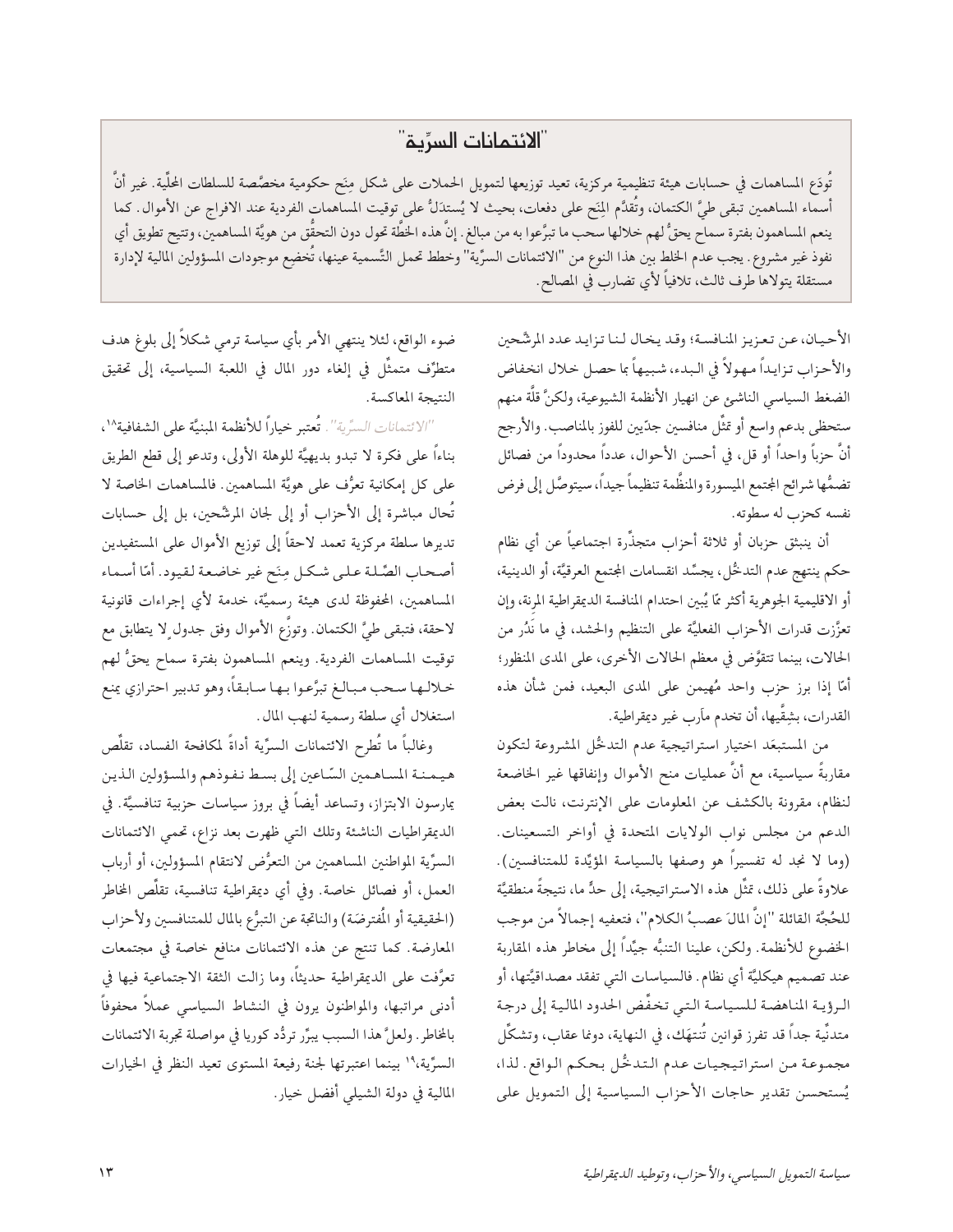تكمن المسألة في أنَّ هويَّة المساهمين ليست بسِرِّية. فلا مانع يمنع شخصاً من إعلان تبرُّعه، ما دام التحقُّق منها متعذِّراً. فأولئك الذين يفصحون عن تبرُّعاتهم، أو المسؤولون الذين يتابعون التحقيق للتأكُّد من أنَّ الأهداف المبتزَّة قد دفعت الأموال، أو كل من يسعى إلى معاقبة أحدهم لتبرُّعه بالمال، قد يشقُّ أو يستحيل عليهم التحقُّق من حصول التبرُّع. (حتى ولو أبرز أحدهم شيكاً ملغيً فيُحتمَل أن يكون قد أعاد المبلغ المتبرِّع به خلال فترة السَّماح). لا بل إنَّ نظام الائتمانات السرِّية قد يفيد من بعض ضروب الخداع: فإذا استغلَّ هذا النظام عددٌ كبير من الطامعين بإكرامِيات، فادَّعَوْا التبرُّع بأموال لم يدفعوها فعلاً، قلَّص ذلك نفوذ من ساهم بماله مساهمة فعليَّة.

يجادل المنتقدون بأنَّ منع المساهمين من جَنى بدل هباتهم المعنوي يؤدي إلى تقلُّص تدفُّق الأموال الخاصة وانحساره، مشرَّعاً الباب للإعانات العامة المُستترة؛ فيجيب المدافعون، من جهتهم، بوجوب سحب المال المساهَم به للمعاوضة من النظام. إنطلاقاً من هذه النقطة، تخلُّف الائتمانات السرِّية آثاراً مختلطة على عملية المساءلة: فبينما تخفُّ أعباء الواجبات المترتَّبة على المرشَّحين والأحزاب إزاء المساهمين، تُجتزأ قدرتهم علىي تسخير المال للتَّعبير الصريح والثابت عن وجهات نظرهم؛ من جهة أخرى، يقترح المدافعون عن هذه الخطَّة أن يُعاد إلى عدد أكبر من الناخبين حقُّهم في مساءلة قادتهم وتعزيز هذا الحق. وقد يتطلَّب النظام كذلك درجةً عالية من الطاقات المؤسساتية والنزاهة، لأنَّ تسريب بيانات متَّصلة بالمساهمات كفيل بنسف الخطة برُمَّتها. وهذا ما حصل بالفعل لنظام ائتمانات سرِّية وضعه حزب العمّال البريطاني موضع التجربة، تلبيةً لأغراض الانتخابات عام ١٩٩٧. فمُنيَت هذه التجربة بالفشل بعد سنة، حينما سُرِّبت معلومات إلى الصحافة عن مساهمات قدَّمتها شركات التَّبغ، بعدما وافقت الحكومة على المضيِّ في التصريح بالترويج للمنتجات التبغيَّة في المباريات الرياضية.

إنَّ الاستراتيجيات التنظيمية كافة تفضَّل الترهيب على الترغيب. قد تصمَّم وتطبَّق بأدقِّ التفاصيل؛ أمّا التقيُّد بها فموضوع آخر. إذ تحتاج هذه الاستراتيجيات كلُّها إلى طاقات مؤسساتية هائلة من حيث البيروقراطية، وإنفاذ القوانين، ونظام المحاكم؛ وإذا تعطَّل أحد مكوِّنات النظام التنظيمي على المدى البعيد، تعرَّضت المكوِّنات الأخرى لاحتمال فقدان المصداقية. ولعلَّ ما يضفي مصداقية على الحدود القانونية،

البدء بتطبيق القوانين على شخصيات مرموقة؛ على أنَّ هذا التدبير يتسبَّب بكارثة على الصعيد الديمقراطي إن اتَّخذ شكل إجراءات حكومية صارمة تستهدف المعارضة. لهذا السبب، يُحتمَل أن يهتمَّ معظم الأنظمة الديمقراطية، بادئ ذي بدء، بالكشف الذاتي (معزَّزًا بعقوبات مُحتملة) بصفته السبيل إلى فرض احترام القيود الموضوعة. لكنَّ إنجاح تطبيق هذه المقاربة يفترض في نظام العقوبات التحلَّمي بالمصداقية، وإشاعة حدٍّ أدنى من الثقة السياسية والاجتماعية، وهما شرطان قد لا تستوفيهما الدول التي تستعيد مسارها الديمقراطي، ناهيك عن أنَّ معظم الأدوات التنظيمية يستهدف الفساد أكثر من حرصه على حيويَّة سياسات الأحزاب. فكم من مرَّة تسبَّبت فيها مخالفات أو اعتبارات تقنيَّة تافهة حول مسألة الامتثال، التي تصلح أداةً لـهـزِّ الـعصـا في حـمـأة الحمـلات أكثر مّا تبرز كـقضايا سياسية شائكة، في إخراج المواضيع الهامة المتعلقة بالسياسات المُجدية من الميدان السياسي. هكذا ستبقى الخارج المبتكرَة والعواقب غير المُرتقبَة موضع اهتمام: فالأفراد الذين بلغت مساهماتهم حدَّها الأقصى بوسعهم أن يمرِّروا أموالهم بواسطة أقاربهم أو أصدقائهم، فيما قد تقدِّم شركات الأعمال دعماً عينياً يصعب تعقُّب أثاره، في حين يحرم الكشف عن المعلومات أحزاب المعارضة من التمويل، لا بل يتحوَّل إلى أداة ابتزاز. تلك نقطة تندرج في مشكلة أعمَّ تتَّصل بمقاربات تنظيمية تنطلق من منظور بناء الديمقراطية. فهذه المقاربات تركَّز على إبقاء بعض فئات من الناس، والأموال، والأنشطة خارج العملية السياسية أكثر من تركيزها على إعطائها قوَّة الدفع. صحيحٌ أنَّ الضرورة تقضى بوضع بعض القواعد لهذه اللعبة، غير أنَّ القيود والكشف عن المعلومات قد تُفرغ النظام من الأموال، وتجرِّده من الطاقات الاجتماعية، والخيارات المفيدة، وهي مسألة سنعود للتطرُّق إليها في ختام نقاشنا.

#### أدوات السياسة التوزيعية

#### Distributive Policy Tools

للسياسات التوزيعية، تلك التي تسعى عامَّةً إلى مدٍّ مختلف المشاركين بالموارد، فوائد واضحة في محاربة الفساد، وإن كانت أشدَّ ارتباطاً من السياسات التنظيمية بهدف تعزيز سياسات الحزب المنفتحة والتنافسية. يمكن استحداث أدوات توزيعية وتهديفها بطرق مبتكَرة،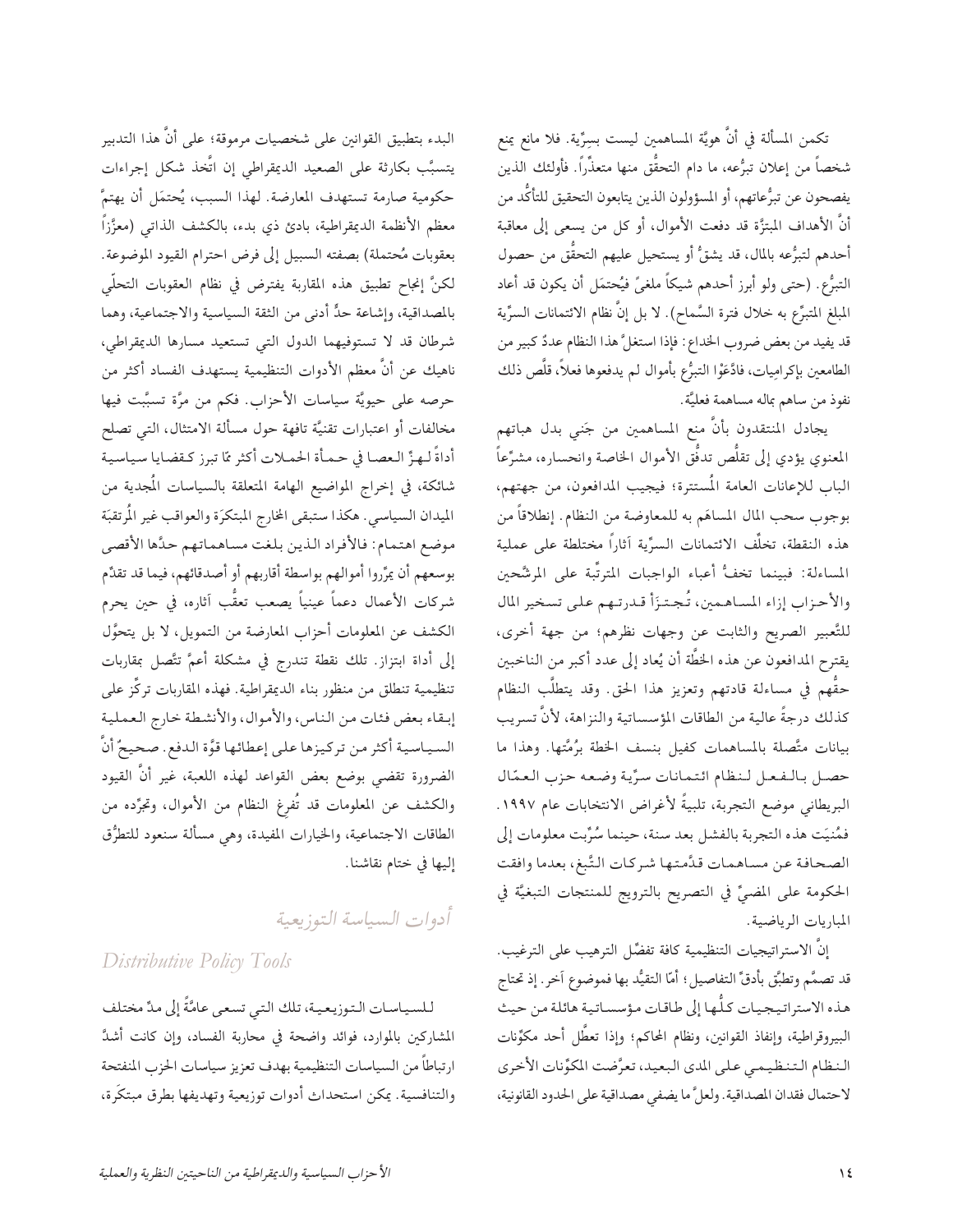ما يعطي دافعاً لتفعيل الأنشطة في عدَّة مراحل من المسار، أي خلال الحملات وفي ما بينها. ولكنَّها قد تكون أيضاً مفرطة في السخاء، ما يُضعف الحافز على بناء قاعدة شعبية عريضة وداعمة. والأسوأ أنَّها قد تنطلق من إساءة فهم دور الأحزاب في الديمقراطية، أو تُستغَل في تمويه استباحة الموارد العامة على يد من هم في السلطة. لا بد من القول، أخيراً، إنَّ المقاربات التوزيعية ترتَّب تكاليف مرتفعة حتماً، علماً أنَّ تقدير هذه التكاليف يتم بالمقارنة مع التكاليف الأشد ارتفاعاً والناشئة عن وظائف أخرى تؤدِّيها الحكومة، وباحتساب إجمالي القيمة التي يمثِّلها أي نظام ديمقراطي حيوي على المدى البعيد.

المعا*ملة الضريبية.* إذا كان مجتمعٌ ينعم بنظام ضريبي جدير بالثقة - والإذا الشَّرطية تجد معناها في عدد من الديمقراطيات الناشئة أو المُستعادَة - فهو يستعين بهذا النظام تشجيعاً على الانفاق والمساهمة، على اختلاف أحجامهما، وأياً كانت مصادرهما، وأوجه استعمالهما، وتجنُّباً لأشكال أخرى منهما. من جهة أخرى، يتبيَّن أنَّ المعاملة الضريبية الخصَّصة للمساهمات والمبنيَّة على أسس غير متينة، تغدو وسيلةً لتبييض المال أو لتغطية أوجه استعمال المال على نحو مخالف للقانون أو للديمقراطية، أو تتحوَّل إلى سياسة تقوِّض الأحزاب عن طريق إيجاد حوافز لتحويل الأموال الحصَّلة من الأحزاب إلى فئات أخرى من المستفيدين. تتَّصف الإدارة، في ظلِّ معظم الأنظمة الضريبية، بالبساطة وبتدنّى الكلفة نسبياً، مع أنَّ معظم الحوافز الضريبية لا يغري إلا من كان له من الثَّروات، في الأساس، ما يكفي لتسديد الضرائب.

تكمن المقاربة الأبسط في إعفاء مساهمات الأحزاب أو المرشَّحين من الضَّريبة، كلِّياً أو جزئيًّا. لكن لن يكون من الصَّعب (إذا ما تجنَّبنا الدخول الأن في اعتبارات سياسية واقعية) تصوُّر خطط أدقَّ تهديفاً، وميَّالة إلى تقديم مساهمات إلى مجموعات معنيَّة بتسجيل الناخبين أو إلى مثيلاتها من القوى الخزبيَّة، أو إلى مَنح مزيد من الإعفاءات الضرريبية للمساهمات الصغيرة (أو الرُّبع أو الشُّلث الأوَّل من المساهمات الضخمة)، أو إخضاع مساهمين لا يتخطى دخلهم عتبة معيَّنة لمدفوعات ضريبية سالبة، أو تقديم حوافز ضريبية لمحطات تلفزيونية ومؤسسات إعلامية أخرى توفّر للمرشّحين أو الأحزاب مساحة إعلانية مجّانية أو ذات تكلفة مخفَّضة.

وللحوافز الضريبية منافع جمَّة، يبيِّنها الجدول ١ في الصفحة ٨. فلو وُضعت أُسسها بعناية كان من شأنها تأجيج المنافسة وتعزيز قدرات

الأحزاب على الحشد والتعبئة. ولكنَّها تخلَّف انعكاسات مختلطة على طاقة الحزب التنظيمية: ففيما قد تقلَّص السياسة الشديدة السخاء الحافز على التنظيم في مختلف الجالات الوظيفية، فقد تدفع أفكارٌ أخرى (نتوقَّف مثلاً عند الفكرة التي يقرُّ الجميع بغرابتها، والقائلة "بَنح الإكراميات" علىي شكل اقتطاع ضريبي عندما يقنع أحدهم جاره بتسجيل اسمه للتصويت)، قد تدفع تلك الأفكار الأحزابَ إلى تنظيم نفسها تنظيماً يضمن حصول مناصريها على هذه المنافع، خصوصاً في الدوائر ذات الأهمية الاستراتيجية.

الإعانات أو التمصويل البعام الجزئي. يُعتبر الترغيب، كما الترهيب، جزءاً من سياسة التمويل السياسي، مع أنَّ كثرة التعويل على التمويل العام تضعف التنظيمات الحزبية، وإن ساهمت في ضمان استمراريَّتها ككيانات منظَّمة. وتتَّخذ الأموال التعامية شكل مِننَح تنؤول مباشرة إلى أحزاب، أو تنظيمات مرتبطة بأحزاب (مثل المؤسسات الحزبية في ألمانيا)، أو إلى مسرشَّحين منفردين، أو تنقترن بجمع أشكال مختلفة من المساهمات الخاصة. وبقدر ما ترتفع نسبة الإعانات إلى حدِّ تمكين التنظيمات من القيام بعملها، من غير أن تتيسَّر إلى حدِّ تشجيع السَّبَعسِة، تساعد المرشَّحين والأحزاب في توسيع قاعدتهم الاجتماعية ومساندة تنظيماتهم، فضلاً عن تعزيز ما لديهم من قدرة على الحشد. كما يجوز أن تُمنَح الإعانات مكافأةً على أنشسطة تـوطَّـد الـديمقـراطيـة، وبخـاصـة في الـفترة الـفـاصـلـة بين موسمَين انتخابيَّين، فتشجَّع على احتدام المعركة بين مصالح مستجذِّرة في المجتمع، وتطال أيضاً تسجيل الناخبين، وإنشاء التنظيمات ذات القاعدة الشعبية العريضة، والطاقات البحثيَّة، والتربيية المدنيية، وبيعض أوجيه استخدام وسائيل الإعبلام، وتشكيل تجمُّعات شببابية أو شُعَب تنظيمية تختصُّ بالمرأة وبالجموعات الإثنيَّة، وما إليها... ويُحتمَل أيضاً تطويع الاعانات، أقسَّه نيظرياً، على نحو يخدم مصالح المتنافسين، والأحزاب الجديدة، وهيئات المجتمع المدنى المستقلَّة، ويفي حاجات حملات ما زالت في أولى مراحلها. كما يمكن تحديد سقف لها بالنسبة إلى الحملات الضخمة أو إحالتها، نظرياً أيضاً، إلى مناهضي مبدأ الاسراف في الانفاق أو الأحزاب والمرشَّحين الميسورين.

تُعَدُّ الاعانات والأموال المماثلة من الأدوات الأشد طواعية في ترسانة سياسات التمويل السياسي. `` وبما أنَّ الجميع يرحَّب بتلقَّى المال،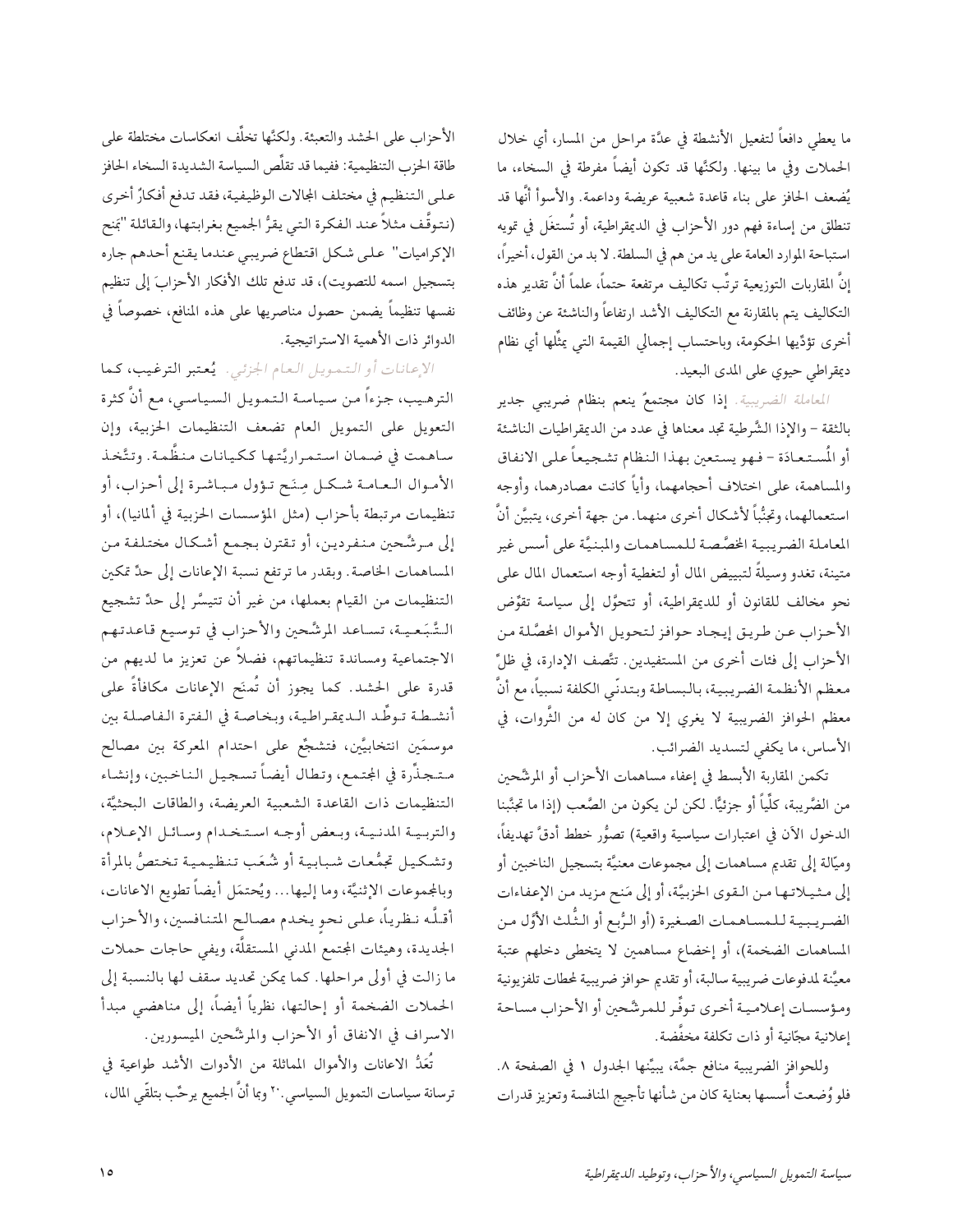يمكن توجيه السياسات إلى فئات متنوَّعة جداً من المستفيدين والأهداف والوظائف. وحدها الإعانات تخدم أغراض الوظائف الديمقراطية الأربع، دون سواها من الخيارات المستعرَضة إلى الأن، بالرَّغم من بروز مخاطر في مجال الـتـنـظـيـم أيضـاً. فـالاعـانـات تسـهـم في إذكـاء الـتـنـافس أثـنـاء الانتخابات، وتساعد في حشد الناخبين، وفي إيجاد حوافز قويَّة لتطبيق المساءلة لدى استغلالها بغرض تدعيم الالتزام بقوانين أخرى وبمستلزمات الشفافية، خصوصاً حينما تُحجَب الحوافز عمَّن يخالفون القواعد المرعيَّة. غير أنَّ الاعانات المُسرفة في سخائها، أو غير المرهونة بالامتثال لقواعد أخرى تقلَّص حجم المساءلة، في بعض من جوانبها، عن غير قصد. وبصرف النظر عن النتيجة، تتحجَّم مساءلة المانحين تبعاً لنسبة مجمل الإيرادات المستقاة من المصادر العامة، ولمدى سهولة الحصول على هذا الدعم.

لكنَّ المرونة الملحوظة في خطط تقديم الاعانات تثير قضايا شائكة: فمن يحقُّ له الحصول على فئة معيَّنة من الإعانات، ووفق أي معايير، وتحقيقاً لأي أهداف وأغراض؟ وهل تكون الاعانات سبيلاً إلى إطلاق أحزاب ومترشَّحين أو قوةً داعمةً لكافة مراحل السياسات الانتخابية؟ والأرجح أنَّ الاستمرار في تطبيق خطط الاعانات ما بين المواسم الانتخابية ضروري. ولكن، ما السبيل إلى ربطها، في هذه المراحل، ربطاً وثيقاً بأنشطة تعزيز الأحزاب والديمقراطية، عِوَض الاكتـفـاء بـتيسير تدفُّق الأموال؟ أيمكن توزيعها بما يضمن زيادة التنافس من غير إثارة حفيظة شاغلي المناصب الحاليين؟ ومن الناحية العملية الصِرف، على من يترتَّب واجب الدفع؟ بالكاد يكفي الاقتطاع الضريبي الطوعي لتمويل برامج الاعانات، سيَّما إذا كان الغرض منها تسديد المدفوعات الانتخابية الداخلية. فحيثما

انخفضت معدلات التدفُّق المالي ودرجة الثقة، أصبحت الأموال العامة، على أشكالها، مثار جدل على الصعيدَيْن الاقتصادي والحزبي. من الممكن تصوُّر ضرائب مُهدَّفة معيَّنة: فلطالما لعبت ضرائب الكنيسة (Kirchensteuer) دوراً في السياسة الألمانية. ولعل الضرائب السياسية (Politiksteuer) التي تتيح للمعترضين اختيار إجراء يقتصر على عدم المشاركة، على غرار ضرائب الكنيسة، تتيح ملء بعض الثغرات، على الرَّغم من نفور بعض القيادات الحزبية والبرلمانية، في ديمقراطيات متعدِّدة، من فرض ضريبة مخصَّصة لأنشطتهم. إنَّ الضرائب الخاصة المفروضة على الدعايات تتيح إعادة توزيع جزء من المال السياسي في العملية، مع ما قد يستتبع ذلك من تعزيز لعنصر المنافسة، على خلفيَّة اشتداد التَّصادم كلَّما ضاقت مساحة الضرائب المُهدَّفة. والعيب في كلٍّ من الإيرادات المقتطعة ومخصَّصات الأموال العامة هو في أنَّها تحيل مال المكلَّفين إلى مرشَّحين ما كانوا ليساندوهم.

التمويل العام الكُلّي. **إن كان التمويل العام الجزئي مستحباً،** فهل يُرجى المزيد من الخير من التمويل العام الكُلّي؟ ليست الاجابة على هذا السؤال سهلةً، لأنَّ فكرة إخراج المال الخاص، وما يستتبعه من نفوذ وتسلُّط بحسب اعتقاد الجميع، من العملية السياسية فكرةٌ مغرية من منظور محاربة الفساد، مع أنَّ التوقُّف لبرهة عندها يوحي بأنَّ مصالح الميسورين، المُحكَم تنظيمها، لن يقلَّ نفوذها بالاجمال في ظلِّ نظام انتخابي ذي تمويل عام، عنه في أي نظام أخر. فإذا كان أشد ما يقلقنا ما يتمتَّع به المتربِّعون في المناصب من سلطة ما بين الانتخابات، فلن يجدينا التمويل العام الكُلِّي نفعاً من ناحية ضبط التجاوزات.

#### الحسم الضريبي على المساهمات – كندا

يُجيز قانون ضريبة الدخل للمواطنين في كندا الإفادة من حسومات ضريبية، وهي تخفيضات مباشرة على الضرائب المستحقّة بدلأ من اقتطاع الضريبة من مجمل الدَّخل الخاضع للضريبة، على حصَّة من المساهمات السياسية يصل أقصاها إلى ٦٥٠ (دولاراً كندياً). وتتضمَّن المساهمات الصالحة للحسم تلك المقدَّمة إلى أحزاب وطنية مسجَّلة، أو فروعها الحليَّة، أو جمعيات سياسية مسجَّلة، أو مرشَّحين منفردين . ويتعيَّن على المساهمين والمستفيدين معاً توثيق المساهمات توثيقاً شاملاً؛ وتشرف على هذه العملية دائرة الإيرادات في كندا، ويتم الاعلان رسمياً عن المساهمين المؤهّلين بموجب أحكام قانون الانتخابات الكندي. ويمح النظام نسبة أعلى نوعاً ما من الحسومات الضريبية إلى المساهمات الصغيرة. وخلافاً للنظام الأميركي، وعلى غرار عدَّة أنظمة أوروبية، يجيز لشركات الأعمال أن تساهم باسمها، ما يؤهِّلها تالياً للاستفادة أيضاً من حسومات ضريبية. إنَّ النظام الكندي يعطي حوافز قوية للمساهمة، إذ يفرض مصروفات إدارية متدنية نسبياً، وينعم بمصداقية عامة عند شريحة واسعة من الناس. إلا أنّه يشترط التمتُّع بمستوى معيَّن من القدرات الإدارية يفوق المستوى الذي وصل إليه عدد من الديمقراطيات المُستعادَة.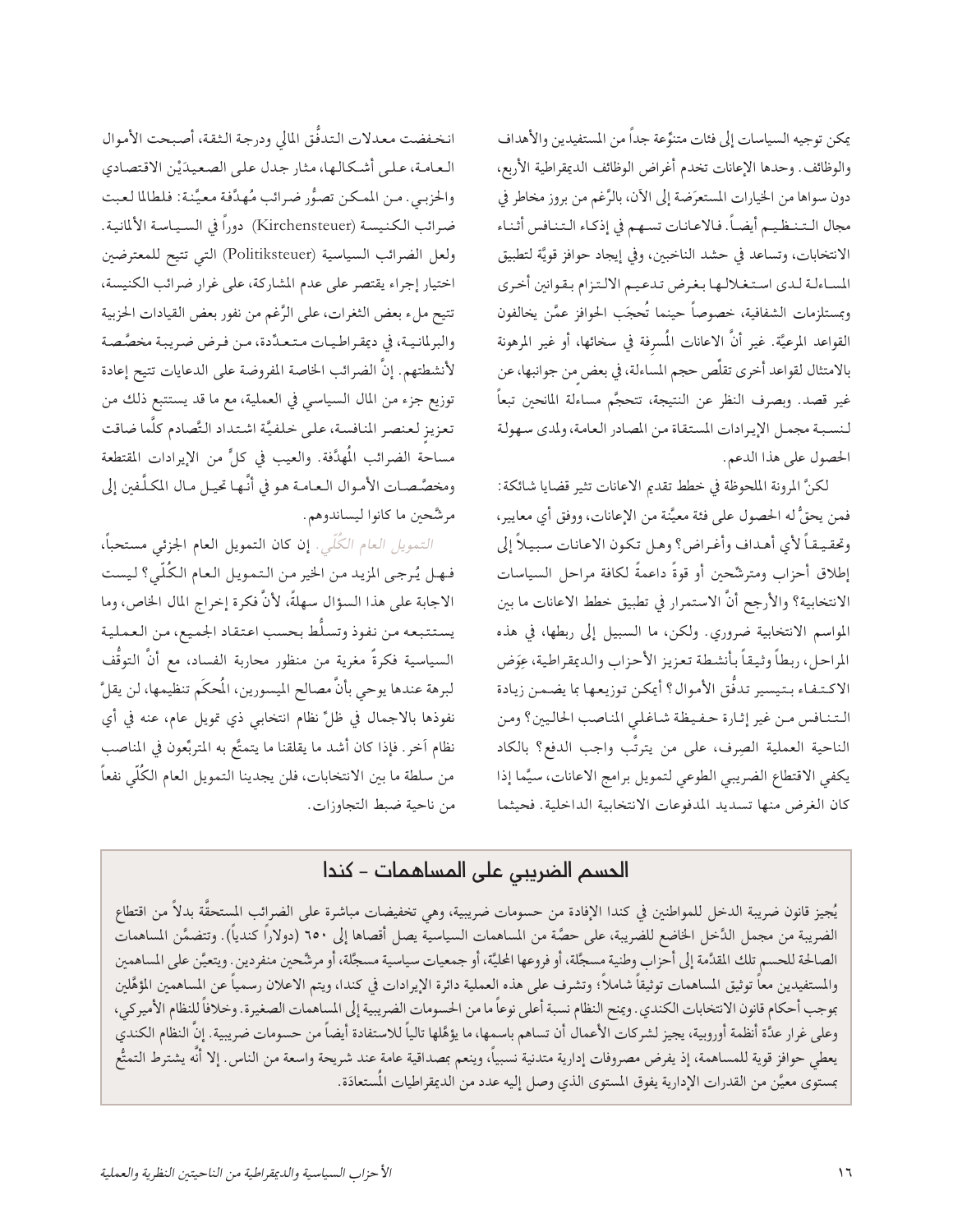#### الإعانات العامـّة – ألمانيا

يُرسى قانون ألمانيا الأساسي Grundgesetz مبدأ تساوي حقوق المشاركة في العمل السياسي، ويسند إلى الأحزاب السياسية دوراً فاعلاً في تكوين الإرادة السياسية الوطنية. وتحقيقاً لهذه الغاية، تغدق الجمهورية الفدرالية الأموال على الأحزاب. وفيما تستمدُّ الأحزاب الألمانية، التي تحظى بتمويل وافٍ، إيراداتها من عدَّة مصادر، بما فيها المستحقَّات والمساهمات، فإنَّ الاعانات المقدَّرة وفق عدد الأصوات التي نالها حزب من الأحزاب في أخر انتخابات، توفُّر للأحزاب الوطنية ما بين الرُّبع والثَّلث من الإيرادات الأساسية. وتعطي الإعانات على مستوى الولاية (Land) أيضاً. أمّا المؤسسات الحزبية (Stiftungen)، المستقلة رسمياً عن الأحزاب بالرغم من التحالف الوثيق معها لناحية أنشطتها، فتستمدُّ ما يعادل ٩٠ في المئة من إيراداتها من التمويل الفدرالي، فتدير عدداً كبيراً من البرامج التعليمية العامة وما يتَّصل بها من نشاطات. ويجسَّد نظام الإعانات سياسة من جملة السياسات التي نذكر من بينها شرط الحدِّ الأدني المطلوب من الأحزاب الفدرالية لتستحقَّ مقاعد برلمانية، وهي سياسات رامية إلى عدم تكرار سيناريو جمهورية وايمار التي عُرفت بأحزاب مفتقرة إلى الاستقرار، وغير متجذِّرة في الجتمع، وبغياب المركزيَّة القيادية الحيويَّة، وبالاجحاف في توزيع النفوذ على الأحزاب الثانوية. فكان من مفاعيل هذا النظام أن عزَّز موقع أبرز أحزاب البلد في قلب السياسات الألمانية. معلومٌ أنَّ تدفَّق الاعانات السخيَّة أتى إجمالاً بأفضل النتائج في ألمانيا، مع أنَّه يتطلَّب وفرة ماليَّة قد لا تنعم بها الدول الطامحة إلى الديمقراطية ردحاً من الزمن.

> أيًّا كانت مزايا التمويل العام الكُلِّي في محاربة الفساد (وهي ما زالت ظنِّية) فشوائبه التي تحول دون بناء ديمقراطية مستدامةٍ واضحةٌ. إنَّ كلَّ بلدٍ يعمل على إنشاء نظام حزبيٍّ تنافسي، أو على إعادة إنشائه، قد يؤثِر اللجوء إلى التمويل العام الكُلِّي (أو ما شابهه) لضخِّ الموارد المادية في الحياة السياسية ولتشجيع المنافسة. وهذا ما انتهجه عدد من أنظمة الحكم التبى سادت وسط أوروبا وشرقها بعد سقوط الشيوعية.'٢ بيد أنَّ ذاك الـتـمـويـل لا يفلح حقاً في تدعيم ركائز التنظيمات الحزبية (على قدرته، حسبما يتبيَّن لنا بسهولة، على زيادة عدد الموظفين المحترفين، ورفع رواتبهم). والأسوأ أنَّ التَّمويل العام الكُلِّي يُضعف البواعث على حشد المواطنين، في كلِّ المراحل خلا مرحلة الترشُّح للانتخابات، ناهيك عن إرساء أسس اجتماعية لها عمقها وامتدادها.

> كما أنَّ حِدَّة المساءلة تخبو أيضاً في ظل نظام التمويل العام الكُلِّي (إلا بمعناها الضيِّق، عند اشتراط المساءلة في طرق إنفاق المال)، ويتم استبدال الأموال المُساهم بها بدافع التَّعبير الثابت عن بعض وجهات النظر، بِنَح قلَّما تعبَّر عن خيارات الناخب المفضَّلة، لا بل مِنَحٍ تُقاس، في أسوأ الأحوال، بالقدرات الانتخابية، ويُحتمل أن تفرز عدداً صغيراً من الأحزاب الميسورة والمُهيمِنة، هي أقرب إلى التواطؤ في ما بينها صوناً لقواعدها، من خوض مخاطر التطوُّر والبحث عن ناخبين جُدُد. في هذه الحالة، تبقى المنافع التـي وفَّرها الـتمويل العام الكُلَّى لجهة إذكاء المنافسة منافعَ موقَّتة. ولا شكَّ في أنَّ أي محاولة لاحقة لوقف التمويل العام، ستلقى معارضة شديدة من شخصيات سياسية متعدِّدة. وكما في حالة الاعانات، يبقى السؤال مطروحاً عن

وسائل جمع الأموال، حيث تصبح هذه المسألة أشدً إلحاحاً كلَّما ارتفعت نسبة الأموال المطلوبة.

وتتجلَّى إحدى صيغ التمويل العام الكُلَّى البديلة في خطة "المال النظيف" التي تعمل الولايات المتحدة اليوم على تطبيقها في ولايتَي أريزونا وماين، وعلى مستوى بعض أنظمة الانتخابات البلديَّة في كاليفورنيا، وهي ما زالت قيد الدرس في ولاية أوريغون وولايات أخرى .\*\* يحقُّ للمرشَّحين أن يجمعوا مساهمات من القطاع الخاص وينفقوها إن شاؤوا، على أن يراعوا شروط الكشف عن المعلومات وحدود المساهمة، أو أن يؤثِروا التمويل العام الكُلَّى حال جمعهم مبلغاً يؤهِّلهم له على شكل مساهمات صغيرة. وهكذا، لاقت "السياسات النظيفة"، المُنادي بها باعتبارها استراتيجية تحدُّ من التكاليف وتعزَّز ثقة الناس، نجاحاً عامًّا لغاية يومنا هذا، كما أثبتت نجاعتها، على نحو خاص، في تمكين المرأة المرشَّحة من زيادة قدرتها التنافسية.

قد يُبين التمويل العام الكُلَّى، شأنه شأن ما يمكننا تصوُّره من بعض خطط التمويل الجزئي الأشد إغداقاً، سوء فهم جوهرياً لدور الأحزاب الديمقراطي. فكثيرة هي الديمقراطيات الناشئة التي باشرت العمل بسياسات التمويل العام الحيوية والرّامية، في جانبٍ منها، إلى توفير الموارد التي تفتقر إليها أحزابها، وحتى إلى نبذ مظاهر الغبن في السياسات والعمل السياسي، وكبح الفساد.\*٢ ولكنَّ التشديد على نظام عماده المساواة والحفاظ على النظام الحزبي يؤدّي إلى التَّعامى عن قيمتها كأداة لخوض المعركة على مصالح خاصة، وبالتالي عن مساهمتها في التطوُّر الديمقراطي الأساسي. في واقع الحال، يتم التَّعاطي مع الأحزاب على أنَّها مرافق عامَّة، إذ يتحوَّل الحزب في نظر البعض إلى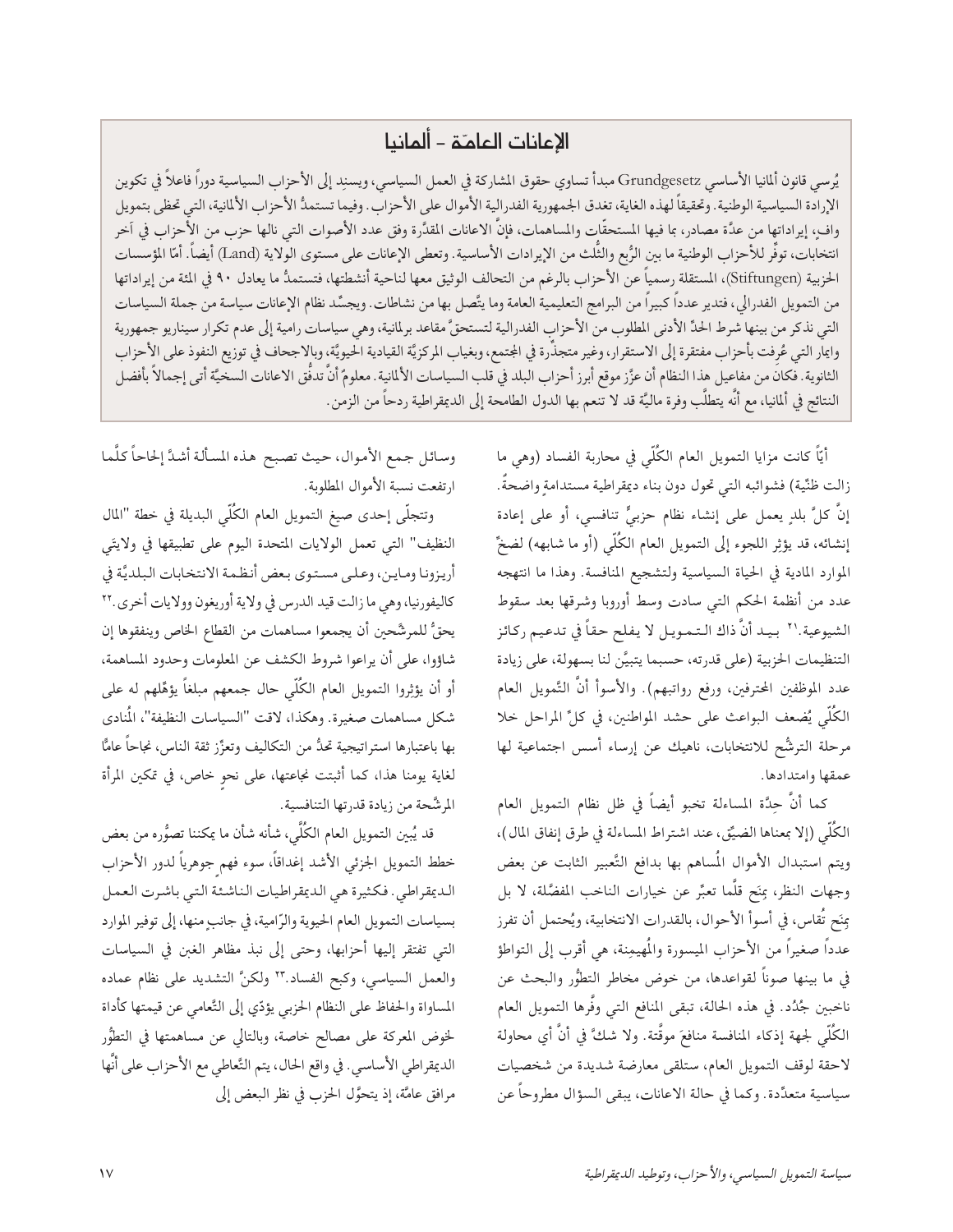… هيئة تقدُّم خدمات يوليها العموم اهتماماً خاصاً، كافياً لتبرير الرقابة التي تمارسها الحكومة على عملية التنظيم، ومنح امتيازات قانونية، لا لتبرير إخضاع أنشطة الهيئة برُمَّتها لملكية الحكومة أو إشرافها.٢٤

واضح أنَّ الأحزاب القوية تعود بالنفع على النظام السياسي، وعلى عامَّة الناس بالاجمال. لكنَّها تُغدق منافعها، عموماً، بصفتها نتاجات ثانوية متفرَّعة عن أنشطتها السياسية المباشرة والتيي ترعى مصالحها الذاتية بالدرجة الأولى. غير أنَّ التعاطي مع الأحزاب كمرافق عامة أو منظمات تُعنىي بالخدمات العامة لا يفرغ السياسات من جوهرها السياسي وحسب، بل يمنح الدولة (وقد يمنح المسؤولين المجرَّدين من الأخلاق)، صلاحيات واسعة على حساب الأحزاب الحاكمة فضلاً عن أحزاب المعارضة (وهذا أكثر ما ينذر بالسوء). لا بل إنَّ الأسوأ على حدٍّ ما ألحت إليه إنغريد فان بيزين، أنَّ هذه النظرة قد تجرُّ عواقب أشبه بأنظمة "الحزب الاتَّحادي" (المبنى على شكل "كارتل")،التي تدعم فيها الأحزاب

بقاءها بالتواطؤ في الانتخابات واستعمار أجزاء من الدولة.°٬ والمفارقة أنَّ مقاربة المرفق العام قد تسهم في استفحال الفساد إذا أمعن قادة الأحزاب في نهب الموارد العامة، ٢٦ كما درجت العادة في عدد من مجتمعات وسط أوروبا وشرقها بعد انهيار الأنظمة الشيوعية،٢٧ أو إذا كان القصد من التصويت إخراج حزب من المنافسة لإدخال أحد شركائه المتواطئين معه. إذا ضَعف عنصر المنافسة، وقلَّ الاعتماد على العضوية الجماهيرية والهبات الخاصة المقدَّمة من قبيل الدعم المالي أو زال، وأخيراً إن انـحسـرت الـعـلاقـات المُلزمـة بين الأحـزاب ومصـالـح المانحين والناخبين المناصرين، فقد تتضاءل الأسباب السياسية الدّاعية إلى الإحجام عن هذه التجاوزات.

الإعلام الجَّاني. إنَّ تقديم حيِّز زمني من البثَّ التلفزيوني وموارد إعلامية أخرى بالمجَّان، إلى الأحزاب وإلى عدد من المرشَّحين، مقروناً أحياناً بإجراءات حظر تطال نفقات الأحزاب والقطاع الخاص على الحملات الاعلامية، هو سياسة ثابتة في عدَّة ديمقراطيات، ومن الجائز

ّالإعلام المجاني¨

يشير اصطلاح "الإعلام الجاني" في هذا البحث، إلى الفرصة المتاحة أمام الأحزاب أو المرشَّحين المنفردين لبثِّ برامج أو نشر رسائل مطبوعة بتكلفة متدنِّية أو من دون أي تكلفة (ويختلف، بهذا المعنى، عما يحتمل من معانٍ أخرى عند استعماله، مثلاً، للدلالة على التغطية الاخبارية عوض الدعايات المدفوعة). وقد يقتصر نشر الرسائل على فترة الحملات، أو يستمر نشرها ما بين موسمين انتخابيين. ويجوز تغطية مجمل التكاليف، أو حصر الدعم بفترة بثٌ مجّانية وشغل مساحة في الاعلام المطبوع، على أن يتولَّى الأحزاب والمرشَّحون مسؤولية صياغة رسائلهم الخاصة. وتُدعَم تغطية التكاليف بالأموال العامة، أو بطلب وقت أو مساحة إعلاميَّيْن إلى مؤسسات إعلامية، أو تشجيعها على ذلك. ولا تخلو سياسات الاعلام المجاني من بعض التعقيد: إذ يُحتمل أن ترتفع عتبة الأهليَّة لاستخدام الاعلام المجاني أو تنخفض، مثلاً، كما يجب أن يعكس النفاذ إلى الاعلام بعض الوقائع، كدور الأحزاب مقابل المرشَّحين المنفردين في تنظيم الحملات، والأنظمة الانتخابية (الدوائر الانتخابية ذات العضو الواحد مقابل الدوائر المتعدِّدة الأعضاء)، وما إليه.

#### المملكة المتحدة

تحظى الأحزاب السياسيَّة، في المملكة المتحدة، بحيِّز من الوقت لبث "البرامج السياسية الحزبيَّة" بالجَّان على محطات تلفزيونية وإذاعية بثاً منتظماً، على أنها تتحمَّل التكاليف المترتَبة عن إنتاج برامجها الخاصة. وتَبثُّ هذه البرامج خلال الفترة القصيرة المخصَّصة للحملات الانتخابية في البلد. وتتأهَّل الأحزاب للفوز بعدد من الفترات الاعلاميَّة يصل إلى خمس على كل المحطات البارزة، تِبعاً لعدد الأشخاص المترشّحين إلى عضويَّة مجلس العموم، مع الاستمرار في بثِّ الرسائل ونشرها، بوتيرة أبطأ ما بين موسمين انتخابيين. ولكن تُمنَع الأحزاب، في مقابل بثٍّ برامج سياسية حزبية مجّانية، من شراء أي وقت للبثِّ على حسابها الخاص، مع أنَّها تحتفظ بحق استخدام الوسائل الاعلامية المطبوعة استخداماً كثيفاً، وتُقبل على ذلك. وتستمد هذه السياسة قوامها مباشرةً من إجراءات صارمة لضبط تكاليف الحملات، أبصرت النُّور في أواخر القرن التاسع عشر، إجراءات لم تُسهم (بالتزامن مع إقرار الاقتراع السرِّي) في القضاء على "ظاهرة الفساد القديمة" المتمثَّلة في شراء الأصوات في الدوائر البرلمانية وحسب، بل ساعدت أيضاً في تعزيز الحضور التنافسي لأبرز الأحزاب على مساحة الوطن. يُشار إلى أنَّ سياسة الاعلام المجاني المطبَّقة في المملكة المتحدة تنسجم مع النظام البرلماني الذي تتنافس فيه، في الانتخابات، أحزاب وطنية قوية؛ فيما يصعب تكييفه نسبياً مع مجتمعات يبادر فيها المرشَّحون المنفردون إلى تنظيم الحملات وجمع الأموال .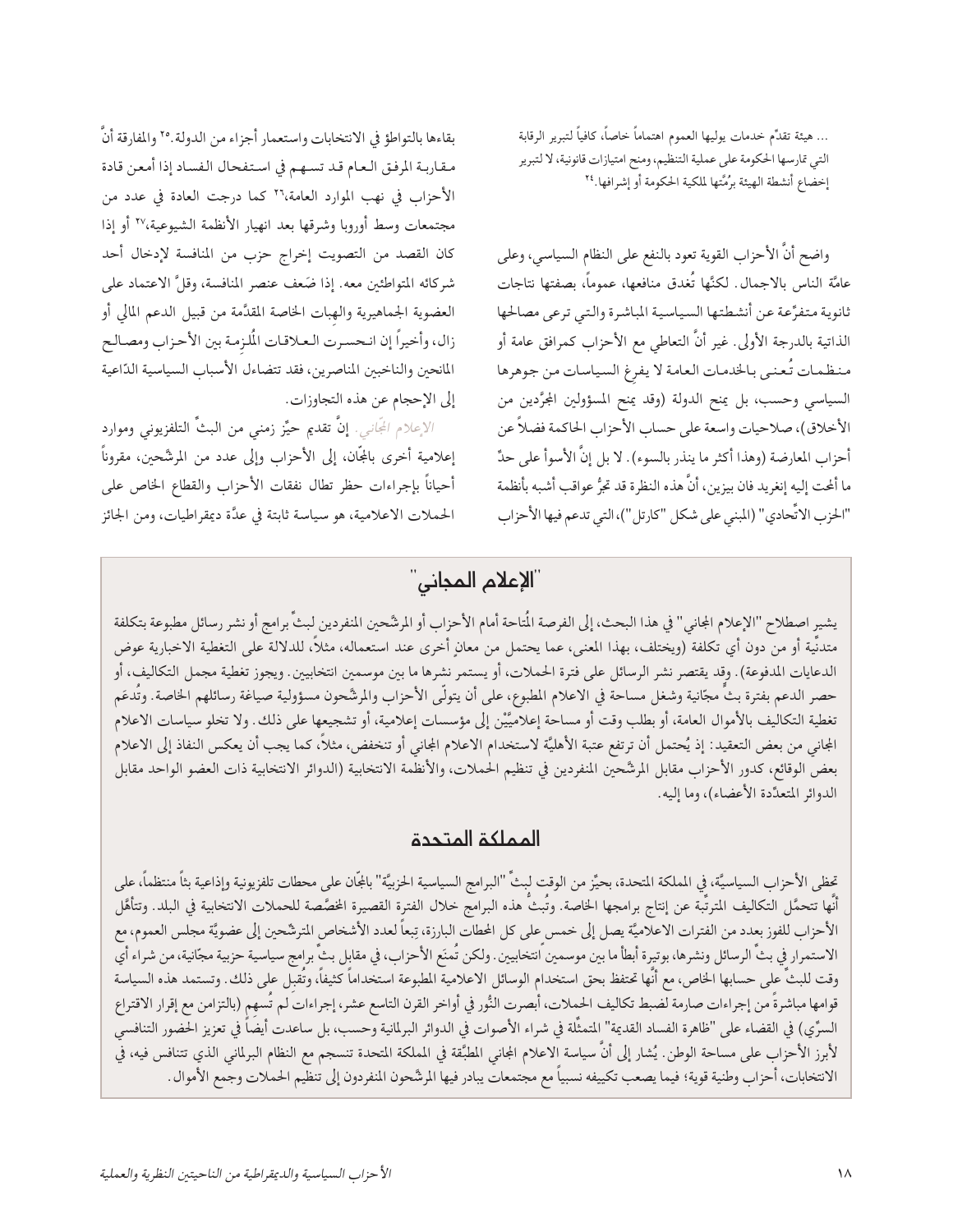اتِّباعها، في الحقيقة، في الفترة الفاصلة بين موسمين انتخابيَّين وطوال فترة الحملات. في هذا السِّياق أيضاً، تتمّ تسوية تُعدُّ في حالة كهذه من التَّسويات المستحبَّة: يبالغ الكثيرون في اعتبار المبادرات الاعلامية الجَّانِية سياسةً لحاربة الفساد، بينما تكتسى مزايا واضحة باعتبارها أداةً تتيح لعددٍ متعاظم من الأحزابِ، ومن وجهات النَّظر، فتحَ حوارات سياسية. علاوةً على ذلك، يستطيع المهتمّون بنوعية التنافس السياسي والحوار، ربط الاعلام المجاني بمدوَّنات سلوك سياسية. وقد يُشترط علىي المرشَّحين المسموح لهم بفترة من البثِّ التلفزيوني الظُّهور في دعاياتهم الخاصة أو الامتناع عن التهجُّم الشخصي. نشير هنا إلى مثال "ميثاق مينيسوتا"، وهو اتفاق ينيط الإفادة المجَّانية من الحملات الاعلامية ذات المحور الحواري، بسلسلة من القواعد التبي ترعى ممارسة السياسة المُجدية.^٢

وتثير هذه المقاربة أيضاً جملة أسئلة، بدءاً بقضايا حريَّة القول وبالوضع القانوني الملحوظ للقيود المفروضة على شراء أوقات ومساحات إعلامية من وسائط الاعلام الجماهيري واستخدامها. ونرى من الأهمية بمكان تعيين حدود الأهليَّة: فلو خُفِّضت العتبة تسبَّبت في هطول وابل من الرسائل الاعلامية التي لا تستوقف أحداً، ولو رُفعت أدَّت إلى تكبيل مرشَّحين، وأحزاب، ووجهات نظر برزت حديثاً، فيما تشجِّع الأحزاب المُهيمِنة على التواطؤ على النَّحو المُشار إليه أعلاه. ولعل خطط الاعلام المجَّاني تحصد نجاحاً كبيراً حينما تستهدف أحزاباً، لا مرشَّحين منفردين. لكنَّ هؤلاء المرشَّحين هم الـذيـن يـنـظَّـمـون الحمـلات، في بعض الـبلدان، لـدواع قـانونيـة وسياسية. وتجدر الإشارة إلى أنَّ عنصر المصداقية يثير بعض القضايا أيضاً في الديمقراطيات الناشئة والمُستعادة: إذ يُحتمَل ألا يقتنع المواطنون بما يطرحه ظاهر الرسائل الاعلامية – بعدما تلقَّنوا الدَّرس القاسي فانفطروا على الارتياب.'' زد أنَّ الاعلام المجاني قد تنتفي عنه صفة المجَّانية من الوجهة المالية: فما لم تنصَّ تراخيص البثِّ الاعـلامـي عـلـي المقـتضـيات، وما لم يتم إنفاذها، يمكن أن تتوقَّع الإذاعـات مـن الخزيـنـة الـعامـة أن ترفع التَّعرفة (الـتـي يُحتمَل أن تُحتسب مضخَّمةً). يقتضى معظم هذه الخطط من الأحزاب أن تسدِّد تكاليف الانتاج، أياً كانت الرسائل . أمَّا الخطر الأخير فيكمن في أنَّ اقتران صورة المرشَّحين أو الأحزاب بمصالح الشركات التجارية من شأنه أن يحوِّل برامجهم السياسية إلى إعلانات تجارية بالكاد مبطَّنة، والعكس صحيح.

ومع ذلك، تبقى لخطط الاعلام المجانى طاقة هائلة لتعزيز التَّنافس بين الأحزاب أو حمايته (وهي تُسهم، بحسب إجراءات الأهليَّة، في إرساء قواعد الديمقراطية والمساءلة داخل الأحزاب بإيجاد منبر عام يطلق منه المُنتَقِدون أصواتهم)، وفي حثِّ المواطنين على المشاركة. فهذه الخطط تمثُّل، دونما شكٌّ، شكلاً من أشكال الاعانة. والمساعى المبذولة لربط الاعلام المجانى بمدوَّنات السلوك التي ترعى السياسات الْمَجدِية تؤدي، عند التمادي في تطبيقها، إلى فرض نظريَّة الأحزاب مرفقاً عاماً بطرق غير مباشرة. لا بد من الغوص في خطط الاعلام المجاني في الديمقراطيات الحديثة أو المُستعادَة، على أن تقترن بسياسات توزيعية حكيمة من نوع أخر، وبتوقُّعات واقعية حول المنافع المرتقَب أن تحقَّـقها لـلمجتمع، وقد تكون هذه الخطط إحدى أدوات التوزيع المتيسِّرة الأقل كلفة.

> الأهداف والقوى الفاعلة: إحياء السياسات

TARGETS AND AGENTS: **BRINGING POLITICS TO LIFE** 

تقوم أدوات سياسة التمويل السياسي على مجموعة أهداف أو قوى فاعلة تستكمل أفعالُها عمليةَ التطبيق، إن بالامتثال إلى السياسة التنظيمية أو بتفاعلها مع الحوافز التوزيعية. ويرتبط اختيار أهداف سياسة التمويل السياسي، في جزء منه، بما توفُّره أدوات السياسة من خيارات أخرى، ولكنَّه يترجم أيضاً نظرة عامَّة على ما يعانى نظام معيَّن من مشاكل وما يزخر به من إمكانات. كما يُفترض في اختيار الأهداف أن يعيِّن مدى الشمولية أو الفعالية المطلوبة في نظام التمويل السياسي. ونذكر من الأهداف والقوى الفاعلة الرئيسة:

الأحزاب السياسية نفسها، أكانت كيانات وطنية أو كيانات لها وجودها الإداري على مستوى مناطقي أضيق، بحسب بُنيتها السياسية. ويندرج في هذه الفئة مسؤولو الأحزاب وقياديّوها، وهي مجموعة يُحتمل أن تتداخل، في الأنظمة البرلمانية، مع السلطة التنفيذية الوطنية (وهي مسألة نناقشها لاحقاً). كما تضمُّ هذه الفئة أيضاً جملة من التنظيمات المتفرِّعة عن الأحزاب، تبعاً للتَّقليد السياسي السائد في البلد. ومثالاً على هذه الفئة الأخيرة، نذكر المؤسسات الحزبية في ألمانيا، وبعض الاتحادات العُمّالية، والمؤسسات الخيرية، وخلايا التَّفكير أو معاقل وضع السياسات.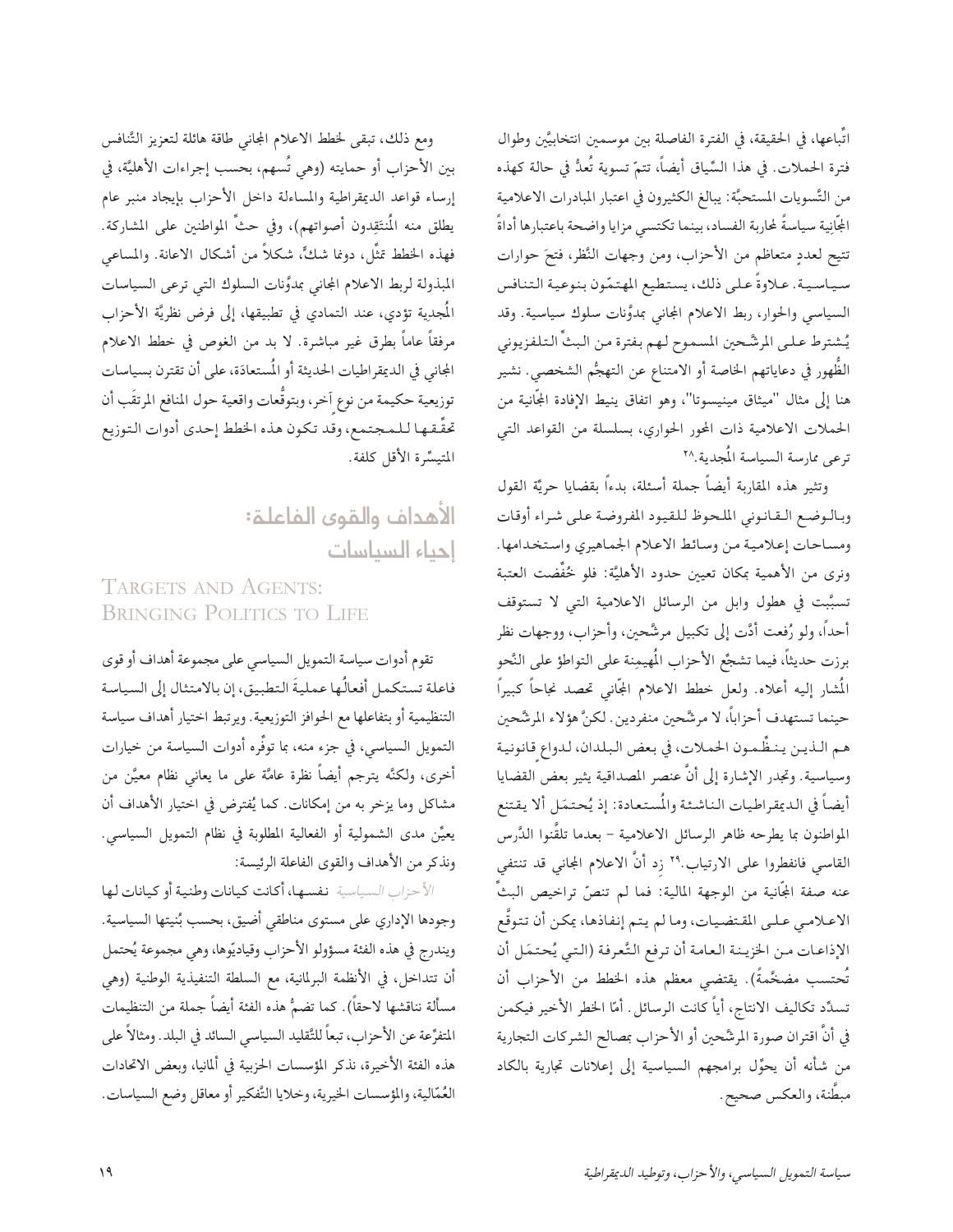وتندرج في هذه الفئة أيضاً الصُّحف وسواها من وسائل الاعلام، والجموعات المعنيَّة بشؤون المرأة والشباب، والنوادي الاجتماعية وسواها من التنظيمات الخاصة بفئات هامَّة من الناخبين. أما الأسئلة الحَوَريَّة فتتناول مدى استقلالية هذه التنظيمات الفرعية على وجه التحديد، واحتمال تحوُّلها إلى قنوات لجمع الأموال وإنفاقها، أشبه ما تكون بما عُرف قديماً بالمال المُيَسَّر.

الرشَّحون المنفردون ومشاريعهم التجارية الخاصة ومقتنياتهم الشخصية قد تستهدفها الأنظمة أيضاً، والدعاوي، والتشريعات، كما تستهدف ما يرتبط بهم من تنظيمات تُعنى بالحملات، إلى جانب تنظيمات أخرى، كالمؤسسات الخيرية الشخصية أو مجموعات العمل السياسي. فتراها تأتي، في قضايا مثل "لجان العمل السياسي المعنِيَّة بالقيادة" (Leadership PAC's) التي أُثيرت في الولايات المتحدة، في جملة النتائج الناشئة عن الأنظمة، أو الطُّرق التي يتَّبعها القادة في استغلال الأنظمة. لكنَّك تراها تتحوَّل، في حالات أخرى، إلى أحزاب أو حركات جماهيرية: فقد اخترقت حركة "فورزا إيتاليا"، بزعامة سيلفيو برلوسكوني، المشهد السياسي جامعةً بين طبيعة التنظيم التابع لشخص، والتجمُّع السياسي الجماهيري، والامبراطورية التجارية. ولا عجب من بروز مجموعة متنوَّعة من التنظيمات التي لا تتَّخذ شكل الأحزاب السياسية الرَّسمي، فيما تتبنَّى نهجاً في الحملات والتمويل أقرب ما يكون إلى نهج الأحزاب، خصوصاً في البلدان التي تشهد فورة أنظمة حزبية.

المساهمون، أفراداً كانوا أو منظمات، محليّين أو دوليّين، يمثِّلون هدفاً واضحاً لأي نظام يبيح التبرُّع بأموال خاصة. إنَّ بعض الأنظمة سيتناول أساليب مساهمتهم في تمويل الحملات، وحجمها. وتُعتبر المساهمات الفردية الصغيرة وسيلة الدعم المعهودة، وتكمن فائدتها في تحديد المستفيدين من مرشَّحين وأحزاب، وما يلقَون من معاملة. ويجوز أن تقابَل هذه المساهمات بأموال عامة، تضاهيها كلياً أو جزئياً، لزيادة حجم دعم القواعد الشعبية. ولطالما كان الأفراد المساهمون بمالغ ضخمة -"الْمُكتنِزون" – مثار قلق لجهة الفساد. أما لجهة السياسات التنافسية، فلا بد من إعادة النظر في دور الأفراد المتبرَّعين بمبالغ ضخمة. فقد نُجيز لعدد صغير مـن الـهـبـات الخاصـة الضخمـة، مـثـلاً، أن تسـاهـم في إطـلاق الحملات، فيما تقلقنا، في الوقت ذاته، قدرة المساهمين الفاحشى الثَّراء وتنظيماتهم الشخصية على خلافة الأحزاب السياسية، خاصةً في الأوقات العصيبة (راجع مثل "فورزا إيطاليا" الأنف الذِّكر). لقد شغل مقدِّمو الدعم العيني واضعى السياسات ردحاً من الزمن، لكنَّنا نستطيع تصوُّر مسائل جديدة متعلِّقةً بأنشطتهم تطرح نفسها: أنعتبر أنَّ الحطة

التلفزيونية التي تُبدي تحيُّزاً حزبياً صريحاً تقدِّم دعماً عَينِياً إلى من تناصر من أحزاب أو مرشَّحين؟ وما هي الحلول التبي يُفترض في السياسات تبنِّيها في هذه الحال؟ هل تُعتبر هذه "المساهمات" تجاوزاً لحدود الحزب أو المرشّح، أو يُعـاد تـقييـم وضع هـذه المحطات عـلـي المستويَين الضريبي والتنظيمي؟

هيئات الجتمع المدني. قد يخضع البعض، وليس الجميع، من هيئات المجتمع المدنى المشاركة في أنشطة ذات طابع سياسى صريح، وفي جمع الأموال وإنفاقها، لقيود على الانفاق والمساهمة، ولشروط الكشف عن المعلومات، وما شاكلها من قيود. لكنَّها قد تتلقَّى إعانات، أو هبات سخيَّة لقاء ما يتسجَّل من ناخبين، مثلاً، أو تنال مكافاَت مقابل تحصيلها مساهمات صغيرة من الأفراد. ولعلَّ أكثر هذه الهيئات إثارة للجدل تلك التي تستغل الوضع القانوني المُعطى للمؤسسات الخيرية، فيما تقوم عملياً مقام المساعد لتنظيمات تُعنى بالحملات أو للأحزاب نفسها.

اتَّباع رؤية استراتيجية

Toward a Strategic View

من السَّهل علينا البحث في أهداف وقوى فاعلة محتمَلة أخرى: فوسائل الاعلام الاخبارية، وبعض قطاعات الأعمال، ونخبة المفكِّرين، وهيئات المساعدة الدولية (تحديداً في الديمقراطيات الناشئة) والفِرَق الاستشارية، تلعب جميعها دوراً في نجاح أي سياسة تمويل سياسي أو فشلها. إنما الصعوبة تكمن في التكهُّن بالنتائج التي ترتُّبها التَّدابير على اختلافها على أهمٍّ فئات اللاعبين الأربع أو تقييم هذه النتائج: إذ تتبدَّل الظروف، وتختلف الأهداف والقوى الفاعلة نفسها اختلافاً كُلِّياً من مجتمع إلى أخر، ما يجعل كل مساحة من مساحات السياسة الخاضعة للدرس في هذا البحث، عرضةً لجملة متنوِّعة من التغيُّرات.

ومع ذلك، لا يصعب على أحدنا إخضاع الأثار المَوعودة لتقويم عام، أقلَّه على مستوى اختيار توجُّهات عامة للاستراتيجية. ويشير الجدول ٣، ص ٢١، إلى آثار الأدوات التنظيمية ("تن") والتوزيعية ("تو") المرتقبَة على كل مجموعة من مجموعات الأهداف الأربع المُشار إليها أعلاه، ليس من حيث التكاليف أو المنافع الناشئة أساساً عن تلك المجموعات، بل على ضوء الأهداف أو الوظائف الأربع التي ناقشنا وهي: التنافس، والتنظيم، والحشد، والمساءلة.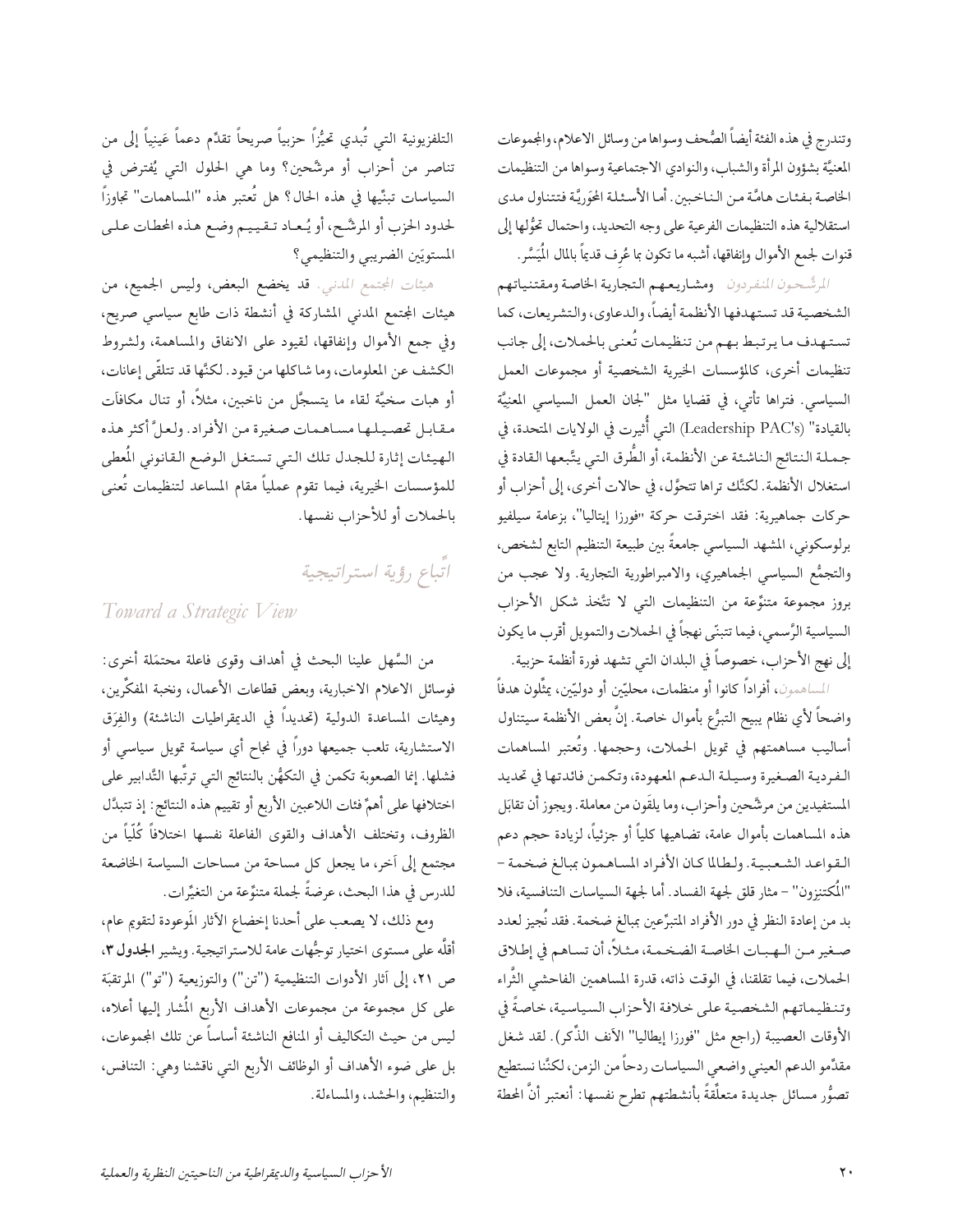| المساءلة | الحشد   | التنظيم                               | التنافس      | الأهداف/القوى الفاعلة |
|----------|---------|---------------------------------------|--------------|-----------------------|
| تن+ تو−  | تن- تو+ | تن- تو+                               | تن- تو+      | الأحزاب               |
| تن- تو-  | تن- تو- | تن- تو-                               | تن– تو+/–    | المرشّحون المنفردون   |
| تن+ تو−  | تن- تو- | تن- تو-                               |              | المساهمون             |
| تن- تو+  | تن- تو+ |                                       | تن- تو+      | هيئات المجتمع الأهلي  |
|          |         | + = إيجابية                           | تن = تنظيمية |                       |
|          |         | - = نتائج سلبية لناحية الهدف أو العمل | تو = توزيعية |                       |

الجدول ٣: الانعكاسات المحتمَلـة للـمبادرات التنظيـميـة والتوزيـعيـة علـى الأهـداف والـقوى الـفاعلـة

يبدو أنَّ الموارد التي توفِّرها السياسات التوزيعية تساهم في تعزيز دور الأحزاب أكثر من القيود التي تحدِّدها الأدوات التنظيمية، (وأهمُّ هذه الأخيرة، في معظم البلدان، هو الكشف عن المعلومات والقيود والمخطورات). ولكنَّ ما يشذُّ عن هذا التعميم لجهة المساءلة، هو أنَّ تطبيق مستلزمات الكشف عن المعلومات والشفافية تطبيقاً سليماً، إذا افترضنا أنَّ الاختيار لم يتمَّ بداعي إيجاد ائتمانات سرِّية، قد يرتدُّ عليها إيجاباً، وأنَّ عملية توزيعية شديدة السَّخاء أو هشَّة الاعداد قد تُحِلُّ الموارد العامة محلَّ إقامة الروابط مع الناخبين والمناصرين . وينسحب ذلك على شركاء الأحزاب المحتملين في الجتمع المدنى: ففيما لا تخلُّف السياسات التنظيمية والتوزيعية، حسبما تطبَّق على هيئات الجتمع المدني، انعكاسات خطيرة على بُنى الأحزاب من حيث تنظيمها، تفلح عملية توزيع الموارد الجارية – على نحو يكافئ المشاركة الفاعلة في الأحزاب والعمليات الانتخابية، في أحسن الأحوال – في زيادة قدرة الجتمع المدنى على مساندة الأحزاب في دخول المنافسة، وحشد المواطنين، فضلاً عن إخضاع الأحزاب للمساءلة. في المقابل، لا تبدو الأنظمة القانونية التي ترعى هيئات المجتمع المدني قادرة على تعزيز قدرة الأحزاب على العمل، فضلاً عن كونها تحتمل مخاطر جمَّة تقوِّض الديمقراطية، لناحية حيويَّة الجتمع المدنى نفسه واستقلاليَّته. ولا نعني المُدافعة عن استراتيجية تعتمد اعتماداً كاملاً على عدم التدخُّل، في القسم المتعلِّق منها بالمجتمع المدنى: فلا يطيب لأحد أن تبسط حفنة من هيئات الجتمع المدنى نفوذها على تلك الحلبة أو أن تصبح مصدر المال السياسي الأوَّل؛ إنَّما نودُّ أن تبرز أشكال مختلفة من المشاركة والتنظيمات ذات القاعدة العريضة. غير أنَّ النتيجة الثانية تبقى الأقرب إلى التحقُّق، تبعاً لما يتمتَّع به المواطنون

والمجموعات من حريَّة، وما يلقُّون من تشجيع فعلى لتنظيم مصالحهم والدفاع عنها بما أمكنهم من الحيويَّة والاستمرارية.

لكنَّ المشهد يختلف عند المرشَّحين والمساهمين المنفردين. إنَّ توزيع الأموال وموارد أخرى على مرشَّحين منفردين يعود بشيء من النَّفع من حيث إذكاء المنافسة، إلا أنَّ قدرة الأحزاب على التنافس ستقوَّض حتماً حتى في هذه الحالة. وخلا هذه المنفعة المحدودة، قلَّما تتمكَّن السياسات الموجَّهة أساساً إلى مرشَّحين منفردين، لا إلى أحزاب، من تعزيز دور الأحزاب في الحياة الديمقراطية، أكانت مُركَّزة على أدوات تنظيمية أو توزيعية. حتى في مجال المساءلة، تتحقَّق هذه المكاسب على حساب الأحزاب باعتبارها قوى طرف في المساءلة السياسية العامة. ففي الجتمعات التي تركُّز أساساً على مرشَّحين منفردين (نذكِّر بأنَّ الولايات المتحدة إحداها)، يخيِّم خطر تحوُّل شعارات الأحزاب إلى علامة تجارية تطبع المرشَّحين الذين يستوفون الشروط القانونية، عِوض أن تكون دعماً تقدِّمه الأحزاب، دعماً يدلُّ على درجة معيَّنة من الالتزام بمواقف الحزب.

قد تساوي أدوات السياسة المؤثِّرة علىي المساهمين ما بين نتائج التنافس بين الأحزاب، أو لا تساوي. لكنَّه لا يرجَّح، في ظلِّ أي تغيِّرات يرتضيها المنطق، أن تؤثُّر هذه الأدوات في قدرات الأحزاب على إذكاء التنافس في العملية السياسية الكُلِّية. بيد أنَّه يُرجَّح أن تخلُّف السياسة، بشقَّيْها البارزَيْن معاً، انعكاسات سلبيَّة على التنظيم والحشد، نظراً إلى أنَّ هذه المقاربات قلَّما تنجح في تدعيم المساعي التي تبذلها الأحزاب لإنماء قدراتها المؤسساتيّة الخاصة، أو مكافأتها. يُحتمَل أن تفعِّل الأدواتُ التنظيمية التي تطال المساهمين المساءلةَ، إلى حدٍّ ما، بقدر ما تتيح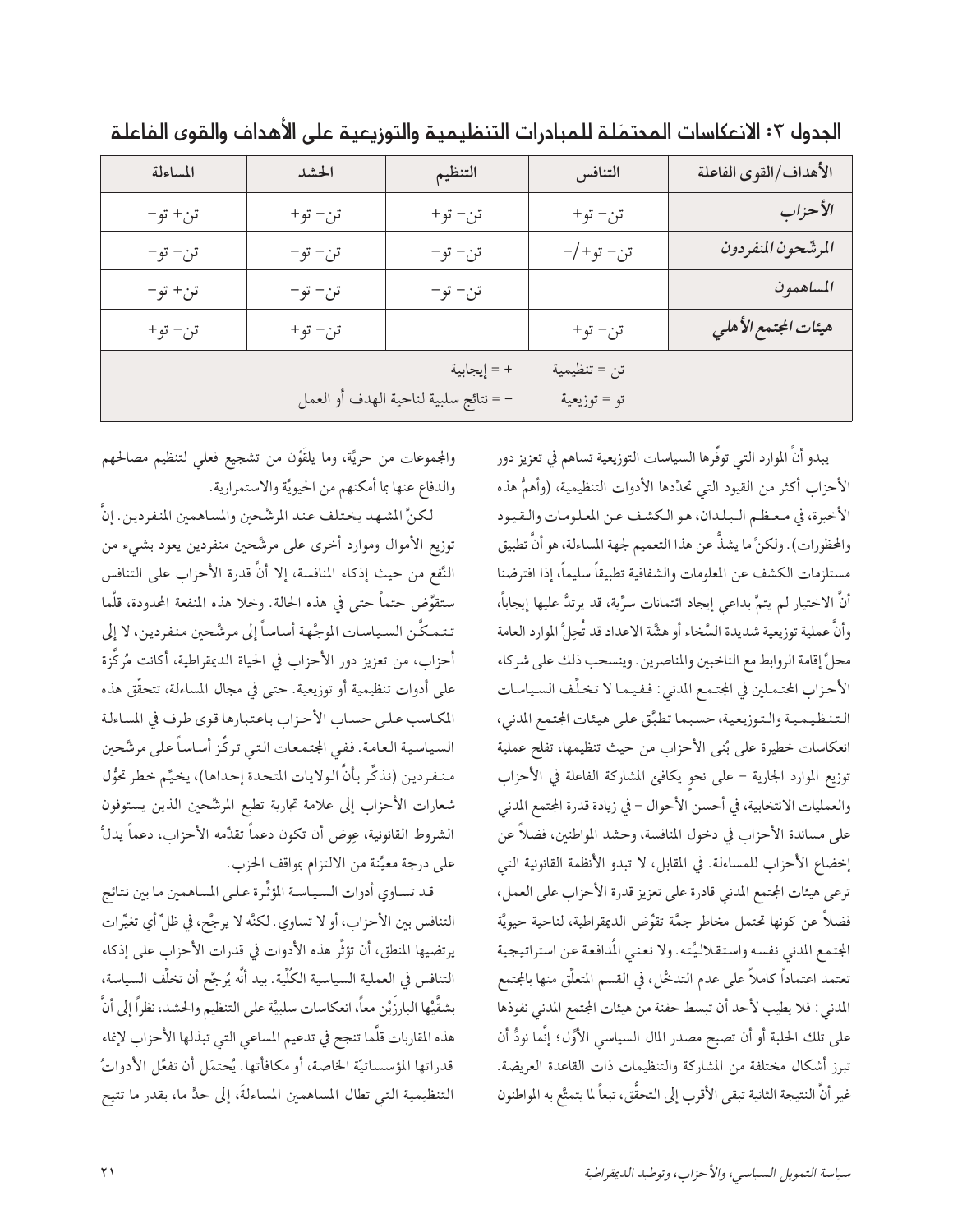للأحزاب معرفة مصادر دعمها، من دون أن تقع تحت سطوة حفنة من كبار المساهمين (ونفترض مجدَّداً أنَّ الائتمانات السرِّية لم تُعتمَد). غير أنَّ المبادرات التوزيعية لن تُفلح في تفعيل دور الأحزاب في مجال المساءلة سيَّما إذا استبدلت المال الخاص بالعام.

وبقدر ما تتأكَّد صحَّة هذه المزاعم، التي يطغي عليها التعميم ولا ريب، يبرز نسق قد يصلح دليلاً مفيداً، يعود بنا على الأقل إلى التسويات القائمة بين ضبط الفساد وتمويل سياسات حزبيَّة قوامها الانفتاح والتنافس. فقد تُفضِّل مبادرات ضبط الفساد التنظيم على التوزيع وقد تركِّز (في معظم البلدان) على المساهمين والحملات الفردية عوض تركيزها على الأحزاب والمجتمع المدني. (لا شك في أنَّ هذا القول يحتمل استثناءات، على حدٍّ ما نراه في ألمانيا التي تتَّبع سياسات توزيعية شاملة وتشدِّد على المساواة في حقِّ المشاركة.) قلَّما تُوفَّق هذه المقاربات إجمالاً في تـدعيـم الأحـزاب أو تـوطـيـد السـيـاسـات الديمقراطية. ٣٠ وكونـها تتألف تماماً مع الديمقراطيات الراسخة قول صحيح، وغير ذي أهمية في جملة من الأنظمة الديمقراطية الناشئة. فالسياسات التيي أثبتت منتهي النَّجاعة في تعزيز السياسات الديمقراطية، وقدرة الأحزاب على تطويرها، تبدو توزيعية في جوهرها وتركَّز على زيادة الأحزاب والمجتمع المدني قوةً.

أمّا المغزي العام فهو: فيما تشدِّد عملية كبح الفساد على القيود وتقلَّل من أهمية الأحزاب، يتعيَّن على بلد ساع إلى استخدام أدوات المال السياسي لتوطيد نظام ديمقراطي مُستعاد، أن يُعنى بمن يودُّ تمكينهم ودعمهم أكثر من عنايته بمن يرمي إلى تقييدهم؛ كما يجدر به أن يصبَّ جلَّ اهتمامه على الأحزاب ونظرائها في المجتمع المدنى مِمَّن يفعِّلون التنافس، والتنظيم، والحشد، والمساءلة. ومع مرِّ الوقت، لن تزيد السياسات التنافسية المحتمَل بروزها، وما تضعه من خيارات المساءلة وأليّاتها في متناول المواطنين، الحياةَ الديمقراطية زخماً وتعزُّز طابعها المستدام وحسب، بل ستكون خير كابح للفساد على المدى الطويل.

#### Related Issues مسائل على صلة بالموضوع

تؤثُّر في نجاح سياسة التمويل السياسي أو فشلها جملةٌ من العوامل الأخرى. وقد يستحق تحليل هذه العلاقات تحليلاً كاملاً، إفراد كتاب لها في حالات كثيرة. أما إن شئنا الاختصار فحسبُنا العناوين التالية:

نوع الدستور. من الأهمية بمكان التمييز ما بين نظام برلماني ونظام رئاسي قائم على فصل السلطات. ففي ظلِّ النظام البرلماني، تزداد الأحزاب قوَّةً أو تكتسب قدرة على تعزيز موقعها، ما يتيح لها فرصاً حقَّة لتعزيز التنظيم وتفعيل الحشد. غير أنَّ دور هذه الأحزاب القوية، إلى جانب تداخل أدوار قادتها على الأصعدة التنفيذي والتشريعي والحزبي، يثير تحدِّيات خاصة على صلة بالمساءلة. وهذا ما ثبَّتت صحَّته إن لناحية ضبط الفساد (قد لا يتحلَّى نوَّاب المقاعد الخلفيَّة بما يكفي من النُّفوذ الصالح للتجيير، لكنَّ بعض قادة الأحزاب الجرَّدين من الأخلاق قادر على إدارة عملية واحدة "تلبّي جميع احتياجات" متبرَّعيهم المفضَّلين، وقد يجدون أنفسهم في وضعيات تخوِّلهم ممارسة الابتزاز) أو لناحية إرساء الديمقراطية، حيث يصعب الحفاظ باستمرار على منهجية المساءلة تجاه المواطنين، ومجموعات المصالح، والأقسام الأخرى من الجهاز الحكومي. وقد يصلح استخدام الأحزاب البرلمانية التي تلعب أيضاً دوراً رائداً في اتَّخاذ قرارات جمع الأموال وإنفاقها، قنواتٍ تسهَّل مرور الأموال المرصودة لحملات الدائرة الفردية، ما يساعد كذلك في بناء التنظيمات وإن على حساب حيويَّة المجتمع المدنى.

أمَّا الأحزابِ في الأنظمة الرئاسية فتجنح، في المقابل، إلى الابتعاد عن المركزية، ويحتلُّ قادتها غالب الأحيان مرتبة دون مرتبة كبار المسؤولين المنتخبين، خاصة حينما يعتلى الحزب سدَّة الحكم. غالباً ما تحتاج هذه الأحزاب إلى تفعيل تنظيمها، وإنماء قدراتها على الحشد، في حين أنَّ المسؤولين والمرشَّحين المنفردين قيد يـقـاومون مبادرات تذهب في هذا الاتجاه. أمَّا المساءلة فتثير مشكلة من نوع أخر، وهي تتمحور، في بعض الأحيان، حول معرفة ما إذا كان أحدهم سيتحمَّل المسؤولية، كما قد تسود الرَّيبة في شأن تحديد الجهة التي يُفترض أن تُخضع الحزب وقادته للمساءلة. أخيراً، تعتبر الأنظمة الرئاسية، بما فيها من أحزاب أقلَّ لحمة ومن تركيز شديد على الحملات الفردية، مقترحات أعلى كلفةً من زاوية السياسة التوزيعية. نشير إلى أنَّ معظم المزاعم السابقة ينطبق أيضاً على الأنظمة الفدرالية، التي يتم فيها إنفاذ عدد من سياسات التمويل السياسي في أي وقت من الأوقات، والتي تجري فيها عمليَّتا التنافس والحشد بواسطة عدد من الحلبات السياسية المستقلة جزئياً.

الشؤون القانونية، بما فيها الوضع القانوني الملحوظ لحرِّية القول والتعبير، والصحافة، والأحزاب السياسية تثير أيضاً اهتماماً واضحاً. فكل ما قدَّمناه من حجج في هذا البحث، انطلق من فرضيَّة أنَّ الديمقراطيات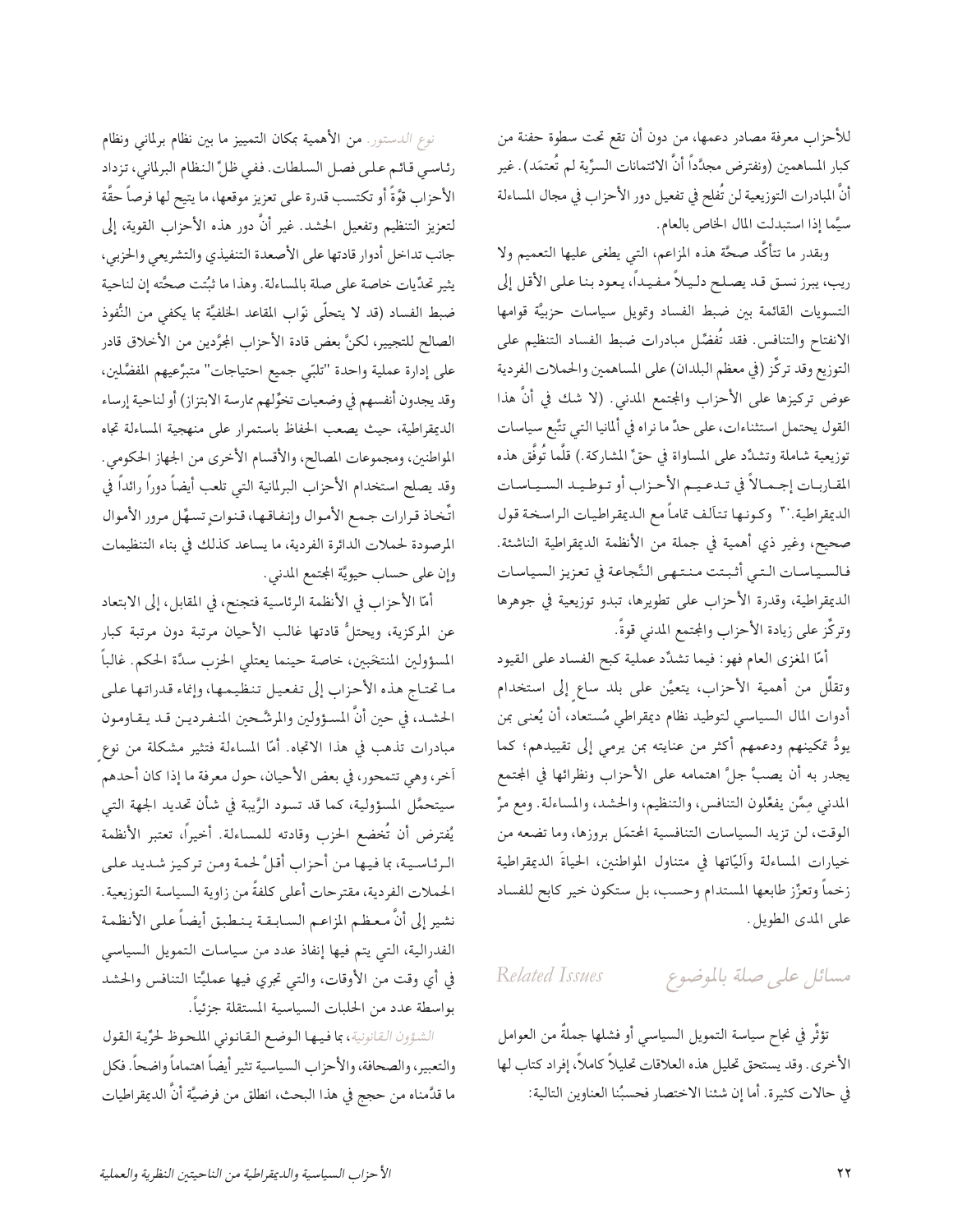المستعادة ستتعهَّد احترام حقوق التعبير، وحرِّية الصحافة، والحرِّيات المدنية. وإن بدت هذه الحرِّيات في غالب الأحيان مُجتزَأة أو مثار جدل في مضمار التطبيق، سيكون من بالغ الصعوبة، ما لم تحظَ كلُّها بدعم كبير، المضيُّ في إرساء الديمقراطية، وفي تعزيز الأحزاب السياسية، وفي تدعيم التنافس والمعركة السياسية المنفتحَيْن، وفي ضبط الفساد. ولوضع الأحزاب القانوني شأن له أهميته أيضاً. فليس من مصلحة أي مجتمع أن تتحوَّل الأحزاب إلى "مرافق عامَّة"، حسبما سبق ذكره، كما ليس من مصلحته، وللاعتبارات ذاتها، تهميش الأحزاب. لذا يتعيَّن على كل نظام شامل للتمويل السياسي أن يحدِّد مقوَّمات الحزب، ومواضع تطبيق السياسات التنظيمية والتوزيعية الختلفة، وأبسط مستلزمات الحكم والمساءلة، ووضعه الضريبي (ووضع ما يتفرَّع عنه من تنظيمات)، وما عداها من أمور، وإلا انبرت عشرات أو مئات الكيانات زاعمةً أنَّها أحزاب سياسية، لا سيَّما في الديمقراطيات الحديثة العهد أو المستعادَة. وفيما تأتي التصفيةُ سياسيةً (وهذا ما يجب أن تكون عليه)، لا بد من إعطاء أولئك السّاعين إلى إنشاء أحزاب سياسية وتطويرها فكرةً واضحة عن المشروعية، والتدابير الاحترازية، والمسؤوليات المنوطة بمشاريعهم.

الأنظمة الانتخابية تتغيَّر كثيراً، حتى أنَّ تقاطعها مع موضوع التمويل السياسي كفيل بملء صفحات غير كتاب. وتتنوَّع أنظمة التمثيل النسبي، كما تتنوَّع أنظمة الدائرة ذات العضو الواحد من حيث العتبات المطلوبة لإحراز أهليَّة الترشُّح، وإجراء الانتخابات على مرحلة واحدة مقابل إجرائها علىي عدَّة مراحل، وسواها من الخصائص. والتَّعميم في هذا المجال صعب، وإن تحتَّم على واضعى سياسة التمويل السياسي، بأقلِّ تعديل، الخوض في نظام الحوافز والقيود الناشئة عن جملة أنظمة انتخابية. فنظام التمثيل النسبي القائم على انتخابات تجري في عدَّة مراحل والذي يشترط حداً أدنى من الأصوات للحصول على تمثيل في البرلمان، يحثُّ على تنامى عدد أكبر من الأحزاب السياسية، ذات المركزية الشديدة، لكنَّه يجرُّ في المقابل تفكُّك التحالفات بين الأحزاب التي تدخل في مؤامرات على مستوى النُّخب. وقد تتحوَّل السياسات التوزيعية، التي تفترض خضوع التمويل لسلطة مركزية ضمن الأحزاب، في هذه الوضعية، إلى برنامج إعانات عامة تُمنح إلى سياسيين منفردين يسعون إلى بناء قاعدة أتباع خاصة، مقوِّضة بذلك دعائم المساءلة والتنافس. كما أنَّ نظام اللائحة الحزبية الذي يحضُّ مرشَّحين من حزب واحد على الترشُّح ضدَّ

بعضهم البعض، كما درجت العادة في اليابان عدَّة سنوات، ٣١ يمكنه أن يجعل التنافس شأناً حزبياً داخلياً، ويضاعف احتياجات المرشَّحين المنفردين المالية. أضف أنَّه لا يخدم المساءلة المُجدِية.

### "نظام أوّل الواصلين"

تجرى الانتخابات وفق "نظام أوَّل الواصلين" في الدوائر ذات العضو الواحد، وعلى مرحلة واحدة. لا يستوجب هذا النظام الحصول على أكثرية الأصوات لنيل المقعد، إذ يفوز المرشَّح الحائز أكبر عدد من الأصوات، حتى لو لم يحُز الأكثرية.

بينما يتبيَّن أنَّ "نظام أوَّل الواصلين" الموافق لنظام ويستمنستر المُتَّبعِ في بريطانيا، والمُقترن بتحديد سقوف ملائمة للنَّفقات (مع احتمال رصد إعانات مُهَدَّفة للأحزاب)، يُموَّل بأقلِّ كلفة، فضلاً عن أنَّه، إلى جانب تميُّزه بالفعالية من حيث الحشد، يسمح بتوزيع الأموال (أياً كان مصدرها) داخل الحزب، فيصلح وسيلةً للتنظيم. نشير إلى أنَّ الصِّيغ المُحتمَلة التي تجمع بين نظام انتخابي وأدوات التمويل السياسي تكاد لا تُحصى؛ ولكنَّ الأهم يكمن في تقييم الأهداف المنشودة من اتَّباع هذه السياسة أو تلك، والحوافز الراهنة وأنظمة الرقابة التي يوجدها النظام الانتخابي أو يدعَّمها، وإلى حجم التجانس الذي يتيسَّر بين هذه التأثيرات.

وضع الفساد في البلد، بالاضافة إلى نطاق ومصادر الدعم المقدَّم إن علمي مستوى تأييد التدابير الاصلاحية، أو على مستوى معارضتها، تخلَّف أثارها على صنع سياسات التمويل السياسي. وفيما يحتلُّ موضوع لجم الفساد مرتبة ثانوية في المواضيع المطروحة في هذا التحليل، لا يصعب علينا تصوُّر حالات يستفحل فيها الفساد، إلى حدِّ أن تتعثَّر سياسات التمويل السياسي المدروسة بعناية بمصالح لها منفعة في المراوحة في الوضع الراهن، أو لا تلقى فيها أي سياسة جديدة ثقة الشعب. من هنا حاجة واضعى سياسات التمويل السياسي إلى تقدير مدى ثبات الاجراءات السياسية المَرعِية في ضبط الفساد وحيويَّتها، كونها جزءاً لا يتجزَّأ من مخططهم السياسي. ولا نعني بقولنا هذا إلا ضرورة أن ينعموا النظر في وضعية التنافس، والتنظيم، والحشد، والمساءلة، إن لمصلحتهم الخاصة أو لأَنَّها مؤشَّر يبيِّن مدى قدرة النظام على ضبط الفساد بالعملية الانتخابية وبأعمال المراقبة المستمرة.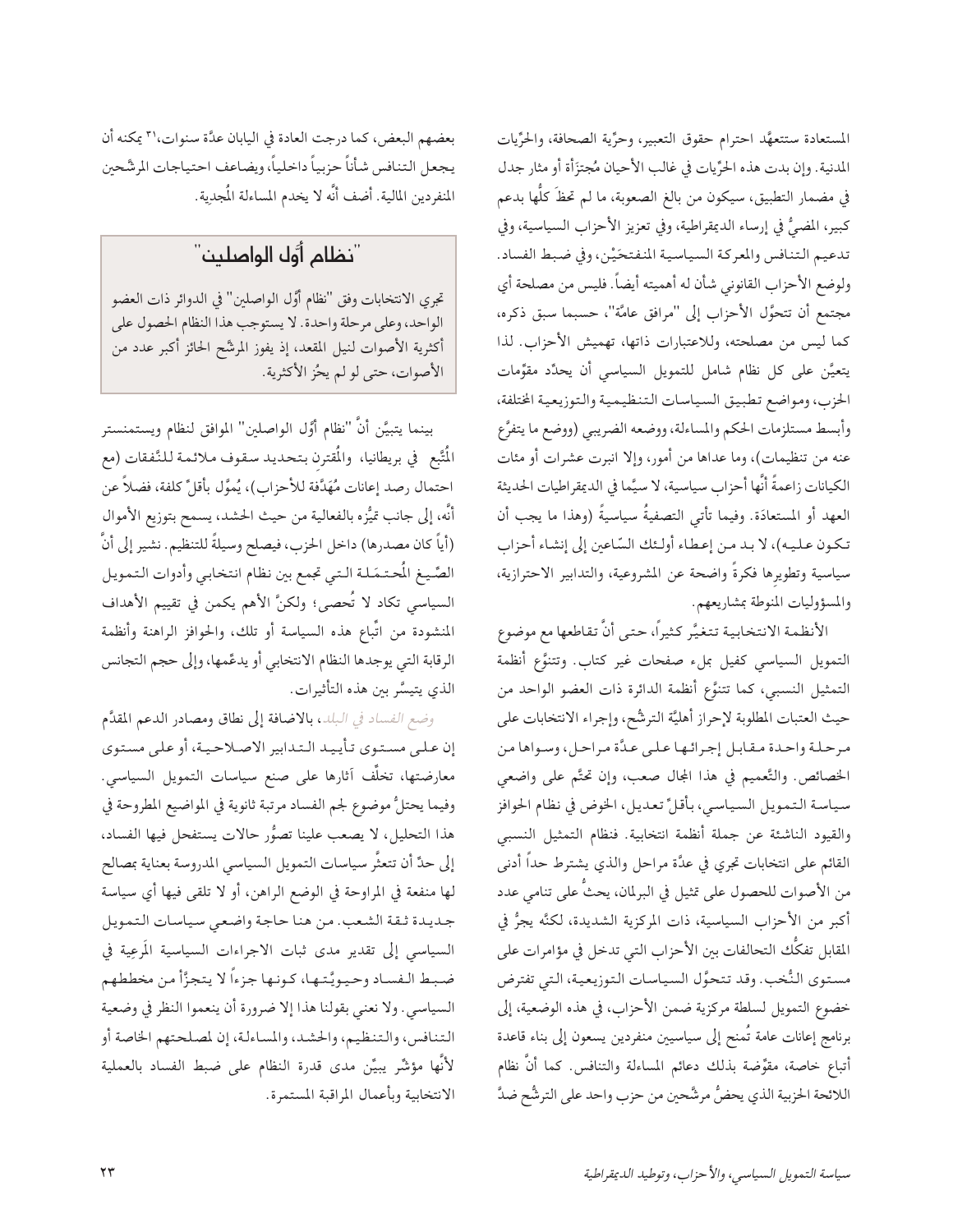الكفاءة الإدارية. يظهر وضع الفساد، في جانب أخر منه أوثقُ ارتباطاً بالتمويل السياسي، في مستوى الطاقات الإدارية التي يمتاز بها المجتمع، إن لجهة سياسة التمويل السياسي: هل في وسعها أن تفعَّل عمل سلطة مركزية حائزة الثقة لتطبيق القوانين؟ أو بشكل عام: ما هي أوجه الخلل في الإدارة التي تسهَّل انتشار الفساد، فتوجد للطبقة النخبوية منفعة في البقاء على الوضع الراهن الأنف الذِّكر؟ نلفت أيضاً إلى أنَّ مستوى المصادر وأنواعها البشرية أو المالية، والمتيسِّرة لأنشطة إنفاذ القوانين، هي بدورها إحدى أهم الاعتبارات. فكلَّما تقيَّدت سياسة التمويل السياسي بالتوجيهات العامة الملخَّصة في هذا البحث، والمرتكزة على تمكين المشاركين في العملية السياسية أكثر من تعويلها على إخضاعهم للقيود، والمتمسَّكة بالأدوات التوزيعية أكثر منها الأدوات التنظيمية، فستسير المشاكل الإدارية في اتجاه الحلحلة والتفاقم على السواء: فالشاكل تتحلحل، إلى حدٍّ ما، بتحجيم دور المحظورات والعقوبات، فيما تتفاقم بسبب الموارد المالية المطلوبة.

درجة الثقة. يتعلق أخر المسائل العامة المطروحة كخلفيَّة للموضوع في درجة الثقة التي يتبادلها الناس أو التي يضعونها في الحكومة، والسياسيين، والأحزاب، والقيِّمين على إنفاذ القوانين. إنَّ جميع الخيارات الموضوعة قيد المناقشة في هذا البحث تلقى نجاحاً أكبر حينما تبلغ الثقةُ درجةً عالية، خلا استراتيجية عدم التدخُّل؛ في المقابل، يساعد انتهاج الصِّدق في تطبيق أي مجموعة من المبادرات، مع مرور الزمن، في تعزيز الثقة. ومع رسوخ تلك الأمثولة في الذهن، تتَّضح أهمية توخّى الحذر عندما يقطع راسمو سياسة التمويل السياسي الوعود في معرض مناداتهم بالتغيير؛ لا بل يُستحسن انتهاج التدرُّج في تبنَّى مختلف مراحل السياسة الكُلِّية، والسَّهر على تطبيق كل مرحلة منها تطبيقاً فعَّالاً قبل الانتقال إلى المرحلة اللاحقة. هذا ما نجد فيه مجدداً ذريعةً للتركيز على الأدوات التوزيعية، خاصةً تلك التى تمدُّ الأحزاب وهيئات المجتمع المدني بموارد جديدة. وعليه، لا بدَّ من أن تكون معايير الأهليَّة للحصول على الموارد، والصِّيَغ المَّبعة في توزيعها واضحةً، وسريعة الفهم، ولها تغطية إعلانية واسعة، ومطبَّقة بالعدل والانصاف. فمن الضروري إرضاء حسِّ العدالة والانصاف عند الناس، أو تلافي تعميق الانقسامات الاجتماعية السابقة والحالية من خلال سياسة التمويل السياسي. ولا يُفترَض في السلطة القيِّمة على إدارة السياسة، أكانت تنظيمية أو توزيعية، أو الاثنين معاً، أن تكون مستقلة عن الأحزاب والنُّخَب القائمة وحسب؛ بل عليها أن

تبدو مستقلَّة أيضاً. فإذا قُدِّر لأحد دعاة الديمقراطية، لـ"بطل" وطني لم يتولَّ منصباً بعد أو لم يسعَ إلى الفوز بمنصب، أن يبرز على الساحة السياسية، فالأرجح أنَّ صاحبنا سيفرض نفسه قائداً فاعلاً، وإن اكتفى بلعب دور رمزي.

كما تبيَّن من كل ما تقدَّم، السِّياق له أهميته. وهذا ما يصحُّ قوله سيَّما في الديمقراطيات المستعادة أو الناشئة إثر نزاع، وهي الشغل الشاغل لهذا البحث الذي يركِّز، في القسم الأساسى الأخير منه، على الإجابة عن السؤال التالى: كيف تؤثُّر الحالات المنظوميَّة الكُلِّية على سياسة التمويل السياسي؟

#### الخيارات السياسة: مطابقة الأدوات والحالات

#### **MENUS FOR POLICY CHOICE: MATCHING TOOLS TO SITUATIONS**

يقوم معظم نماذج السياسات المتَّبعة في مضمار التمويل السياسي على تجارب الديمقراطيات الراسخة. فلا تتمتَّع هذه المجتمعات بنعمة اتَّباع سياسة التمويل السياسي، لصون العمليات الديمقراطية المعمول بها من أي تجاوزات، عِوَض استعمالها لدعم استدامة الديمقراطية وحسب؛ بل إنَّ معظمها زوَّد نفسه بمؤسسات اجتماعية وقانونية وسياسية سليمة الأطر، وبأحزاب راسخة (تكون عادةً تنافسية)، وبصحافة حرَّة، فضلاً عن قيَم اجتماعية داعمة. فتجاربها هي أحد بواعثنا على البحث في أنظمة التمويل السياسي على ضوء "محاربة الفساد"، لا على خلفيَّة "توطيد الديمقراطية" (علماً أنَّ احتدام التنافس السياسي عامل يعوز عدداً من الديمقراطيات) وعلى أساس أنَّها أدوات تنظيمية لا توزيعية.

لكن، حيثما تكون الأحزاب الديمقراطية ضعيفة أو مهدَّدة أو خارجة من فترة نزاع وقمع، قد تبدو برامج محاربة الفساد سابقة لأوانها، وقد تقوَّض برنامج تدعيم السياسات الديمقراطية نفسه. وغالباً ما تفتقر هذه الجتمعات إلى مؤسسات وأحزاب وبُنيي اجتماعية داعمة تحفل بها مجتمعات أخرى، بينما نصطدم فيها بمواطنين معرَّضين للتَّرهيب، ومجتمعات مدنية مقسَّمة، ومستويات متدنَّية من الثقة الاجتماعية والسياسية، وقوى مناهضة للديمقراطية لها نفوذها. وللأحداث في هذه المجتمعات وقعٌ على الخيارات؛ فإمَّا أن تدفعها إلى الأمام أو تودي بها إلى أفق مسدودٍ، في مثل هذه الأوضاع التي تقودنا إلى استخلاص التالي: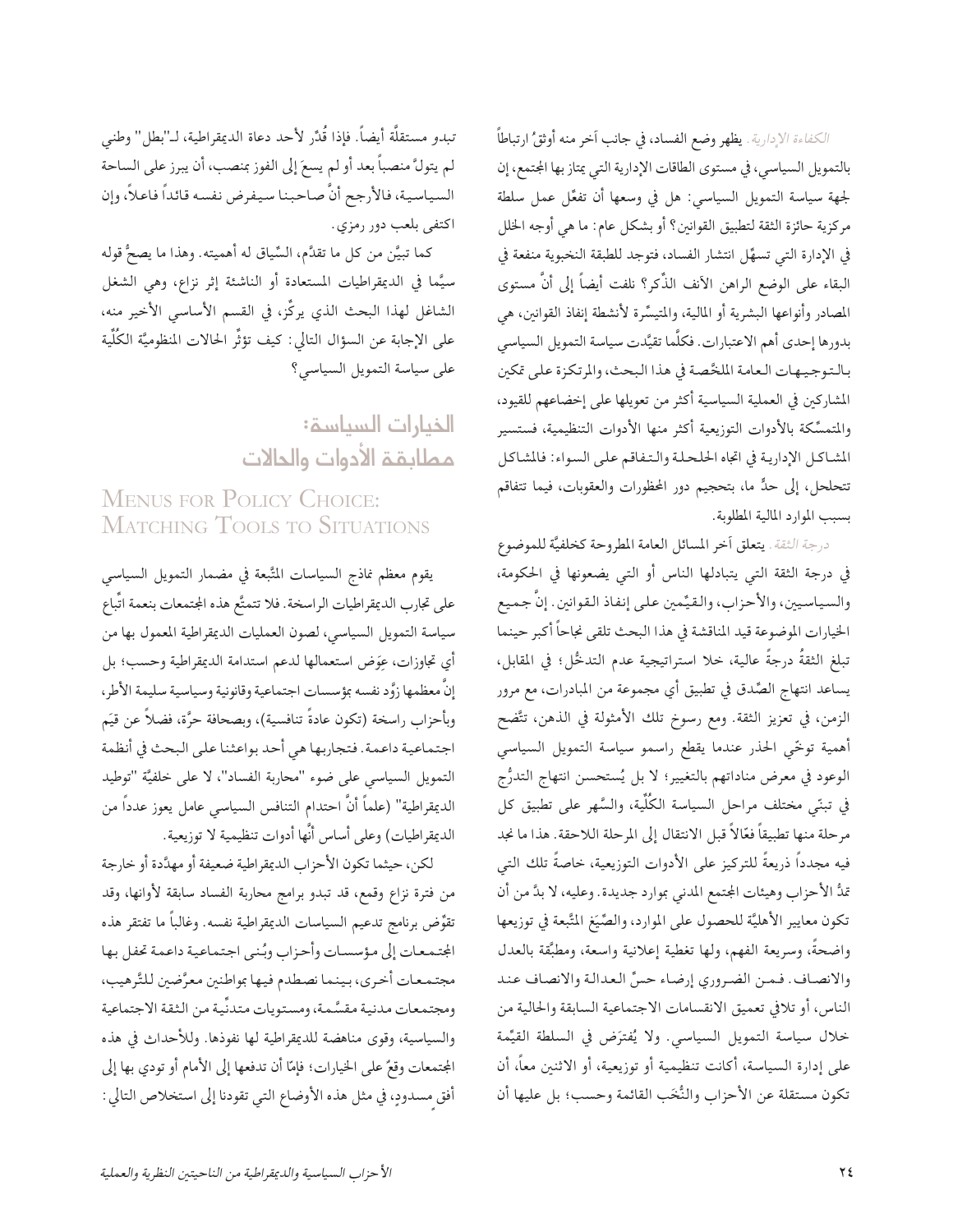قلَّما تتَّخذ الفترة الانتقالية شكل المراحل مبرمجة بعناية، وإنَّما المعضلات الاقتصادية، بدءاً بالخطير منها ووصولاً إلى شبه الكوارثي، هي الخلفيَّة التي يُبنى عليها صنع السياسات على اختلافها.

#### توسيع المشاركة وإنشاء الأحزاب **Enabling Participation**, Building Parties

يغرينا أن نقيَّم مدى نجاح سياسات التمويل السياسي من حيث قيام توازن تنافسي في النظام السياسي الكُلّي، باستخدام تعبير "تكافؤ الفرص المتاحة" المُشار إليه في مطلع البحث. إلا أنَّ هذه المقاربة تبالغ في تقدير القوَّة والدِّقة المكن التوصُّل إليهما في استعمال الأدوات السياسية، بهدف رسم سياسات منظوميَّة وتحدِّد معايير وهميَّة للنجاح. فكيف تبدو الحال في أي سياق يسوده مفهوم "تكافؤ الفرص المتاحة"؟ إذا تكرَّر تناوب حزبَيْن أو أكثر على السلطة، فقد تُقصى شريحةٌ كبيرة من المجتمع عن الحكم، وقد تلجأ الأحزاب نفسها على التواطؤ سراً (أو علناً). فهل الجتمع التنافسي مجتمعٌ تكاد تتوازن الأحزاب فيه قوَّةً، أو مجتمع تعكس فيه قوَّة الأحزاب الانقسامات والخلافات الاجتماعية؟ قد لا يتجاوز الولاء الحزبي نفسه عدد الأتباع الشخصيّين، كما يُحتمَل أن يخاف الناخبون من الخطَّطات السـيـاسـيـة المتصـلَّبـة خوفاً كلِّياً أو جزئياً؛ وقد لا يري المُحازبون في الانتخابات سوى وسيلة لتحديد من يحقُّ له حصد مغانم القطاعين العام أو الخاص؛ إلخ... لذلك نستبعد أن يطلعنا التوازن الـتـنـافسـي الـكُلّي، المبنـي علـي نتائج الانتخابات الجارية في أحد المجتمعات، على ما يفوق تصوُّراتنا. إنَّما يجب أن ينصبَّ الجهد على تعديل الامكانات والسلوكيات على المستوى الفردي وداخل الأحزاب السياسية، لتمكين المواطنين والأحزاب معاً من استغلال الفرص الديمقراطية المتاحة، والحضِّ على توسيع المشاركة واحتدام المعركة عند تفعيل دور الأحزاب.

لا شك في أنَّ ما أشرنا إليه تختلف معانيه باختلاف الأوضاع. والجدول ٤، الوارد في الصفحة التالية، هو الأوَّل من جداول ثلاثة تطرح خيارات السياسة الخاصة، في هذه الحالة، بمجتمعات تعرَّضت الأحزاب السياسية فيها للتهديد أو القمع.

ونغوص، في هذا الموضع من الدراسة، في صلب وجود الأحزاب وبقائها. من غير المستبعد أن تعادي السلطات القمعيَّة الأحزاب برُمَّتها،

أو أن ينعم حزب واحد بوضع رسمي، لا بل أن يحتكر الموارد والفرص. وفي مثل هذه الأوضاع، تصبح المنافسة والمساءلة شأنين ثانويين، فيما يتطلَّب التنظيمُ الأساسي للأحزاب نفسها، ونسجُ علاقات مع المواطنين بواسطة أنشطة الحشد، المالَ والحماية. إذا استمر نظام الحكم في معاداة الأحزاب، أو الأحزاب غير التابعة له، فقد يكون هامش التحرُّك المتاح لها ضيِّقاً: فتمرير المساعدات والنصائح إلى قادة المعارضة الطامحين إلى أحد المناصب، من شأنه إشاعة البلبلة بين صفوف قادة النظام، وتعريض أولئك الذين نودُّ مساعدتهم لمزيد من القمع. غير أنَّ الخيارات تكثر حيثما يتميَّز نظام الحكم بمزيد من الانفتاح، بصرف النظر عن أسبابه.

تتمثَّل الأهداف والقوى الفاعلة التي حدَّدنا، في هذا الوضع، في أحزاب وقادة أحزاب حقيقيين، ينتمون عادة إلى المعارضة، ما لم يلتزم نظام الحكم دعوة الأحزاب التابعة له إلى خوض منافسة فعليَّة، وإلى تنظيمات مرتبطة بالأحزاب، وهيئات ناشطة سياسياً تنتمي إلى المجتمع المدني، ومساهمين منفردين. أمَّا الأدوات فتتمحور على توزيع الأموال، والاعلام المجانى، والحوافز الضريبية، المقترنة عند الامكان بأنشطة تنظيم الأحزاب وحشدها. حينها ينال أي حزب، أو مجموعة فرعيَّة، أو منظَّمة من منظمات المجتمع المدنى، مكافأة لقاء تسجيل الناخبين أو الاشراف على التربية المدنية. قد يرتاب عدد كبير من المواطنين وهيئات المجتمع المدنى من المشاركة في العمل السياسي في وضع كهذا. لذا يصبح كل مسعاً يُبذَل لزيادة الحوافز الايجابية بالتزامن مع تقليص المخاطر مسعاً مطلوباً. وبذلك ينطوي الكمُّ الأكبر من مزيج السياسات على خيار المساهمة في الائتمانات السرِّية، وحوافز ضريبية مُهدَّفة بعناية، فضلاً عن مِنَح حكومية مقابلة ومضاهية للمساهمات الصغيرة في حالة السَّواد الأعظم من الناس الذين يشكِّكون، بحكم أوضاعهم الاقتصادية، في جاذبية الحوافز الضريبية أو في إمكانية تطبيقها. وعلى أنظمة الكشف عن المعلومات أن تستثنى المساهمات التى تتدنى عن حدٍّ أدنى معتدل، بقصد الحدِّ من مخاطر ظنِّية على صلة بعنصر المشاركة. وربطاً بهذه المسألة، تبرز ضرورة إرجاء الكشف العلني عن المساهمات الفردية الصغيرة أو المتوسطة الحجم نسبياً إلى حين انقضاء فترة من الهدوء النسبي. ولا بدَّ من تحديد حجم المساهمات، على أن تتصف بقدر مقبول من السَّخاء، كما يجوز السماح بعدد محدود من المساهمات الضخمة الخصَّصة للشُّروع في الدورة الانتخابية، أو تشجيع تقديمها بما أنَّ الغرض منها هو إطلاق مسيرة بناء الحزب، لإذكاء روح التنافس، والإيحاء إلى مانحين أخرين بأنَّ الحزب أو الحملة يستحقَّان دعمهم.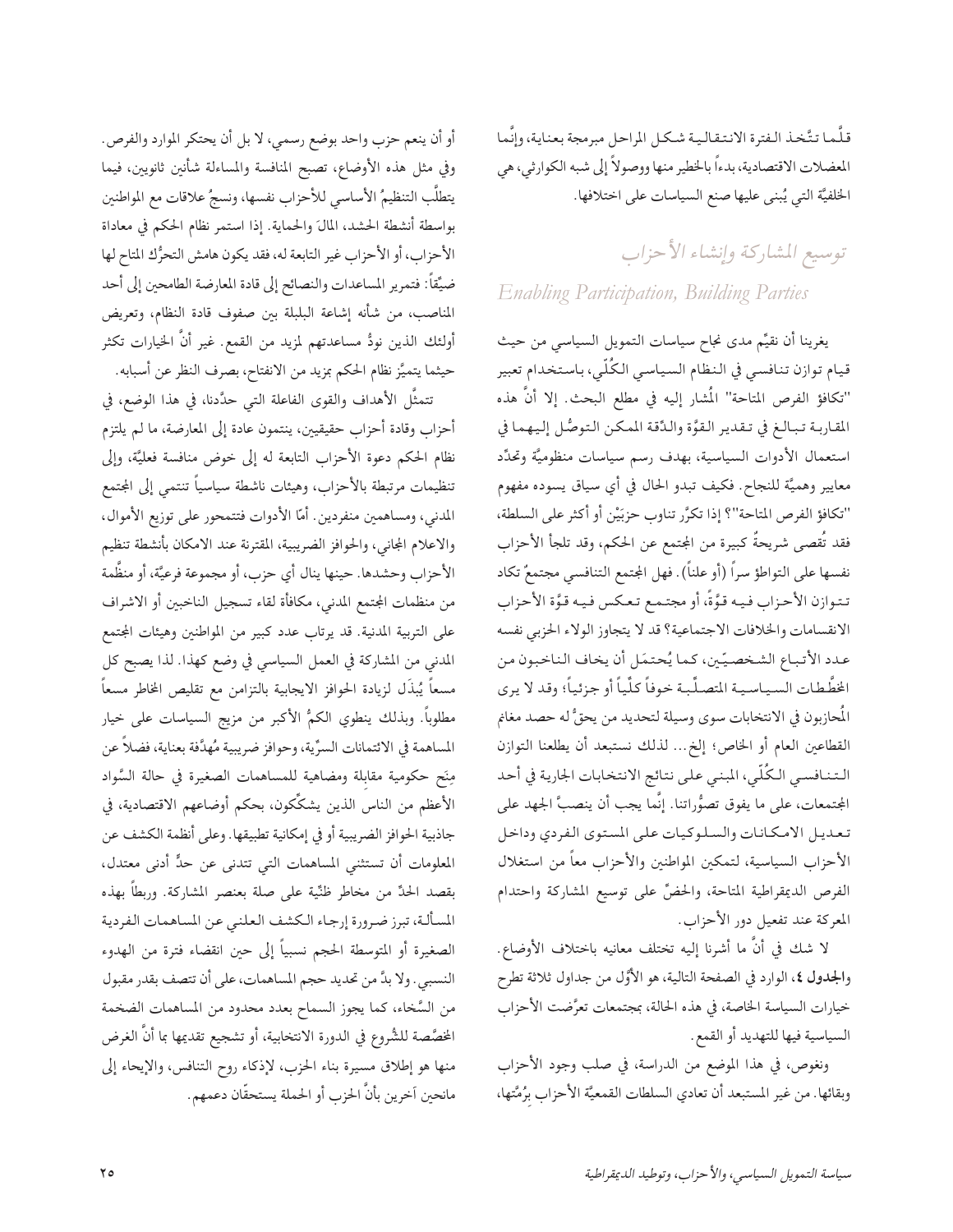| القضايا المطروحة<br>والتدابير الوقائية                    | الأدوات                                                                          | الأهداف/القوى الفاعلة                           | التحدِّيات<br>الوظيفية | الأحزاب                                 |
|-----------------------------------------------------------|----------------------------------------------------------------------------------|-------------------------------------------------|------------------------|-----------------------------------------|
| تقديم مِنَح مُقابلة ومضاهية<br>للمساهمات الفردية فكرة     | الإعانات، والاعلام المجاني؛ والعلاقة<br>بتعزيز الحشد والتنظيم؛ والِنَح المُقابلة | الأحزاب (في حالات<br>الحزب الواحد أو "الحزب     | التنظيم                | المهدَّدة                               |
| سديدة؛ ولا بد من ضمان<br>حصول الأحزاب على                 | والمااهية للمساهمات الصغيرة؛<br>والكشف عن المعلومات لإحلال                       | الرسمي"، تُعدُّ أحزاب<br>المعارضة القوى الفاعلة | الحشد                  | المقموعة                                |
| وضع قانوني ملائم                                          | المساواة بين الأحزاب الرسمية وغيرها<br>من الأحزاب.                               | الأساسية)                                       |                        | (قد يتعرَّض أي حزب<br>لتهديدات رسمية أو |
| يُشترَط عليها التّسجيل<br>والمراقبة                       | المعاملة الضريبية التفضيلية، مقترنة<br>بالكشف عن الإيرادات والنّفقات             | التنظيمات المرتبطة<br>بالأحزاب                  |                        | جماهيرية وقد يسيطر<br>"حزب رسمي" واحد   |
| عليها أن تقدِّم دعماً<br>واسعاً؛ ويتحتَّم صون             | طرح ائتمانات سرٌية خاصة<br>بالمساهمات، أقلَّه اختيارياً؛ وتعيين                  | هيئات المجتمع المدني                            |                        | فيما يُقمَع سواه من<br>الأحزاب)         |
| الحرِّيات المدنية؛ وتجنُّب<br>إثارة الشعور بانعدام الأمان | حدود المساهمة وفق مستويات<br>متوسِّطة؛ إقران الإعانات بعملية                     |                                                 |                        |                                         |
| نتيجة الكشف عن المعلومات<br>اتخاذ تدابير وقائية تحظى      | الحشد (مثل تسجيل الناخبين)<br>طرح ائتمانات سرٌية خاصة بالمساهمات                 | المساهمون المنفردون                             |                        |                                         |
| الثقة؛ وتجنُّب إثارة الشعور<br>بانعدام الأمان نتيجة       | كخيار على الأقل؛ وتقديم الحوافز<br>الضريبية، والِنَح المُقابلة والمضاهية         |                                                 |                        |                                         |
| الكشف عن المعلومات                                        | للمساهمات الصغيرة؛ وعدد صغير من<br>المماهمات الضخمة المسموح بها                  |                                                 |                        |                                         |
|                                                           | "للشروع في الحملات"                                                              |                                                 |                        |                                         |

الجدول ٤: حيثما تتعرَّض الأحزاب السياسية للتهديد أو الحظر

إنتقد هذا البحث إجراءات الكشف عن المعلومات، على ما تمثِّله من قيمة في هذا الوضع، باعتبارها وجهاً من أوجه السياسة يعزِّز المساواة والمصداقية، وسيادة القانون. وتبيَّن لنا أنَّ السماح بألا يطال الكشفُ الاستثناءات المُشار إليها أعلاه، وإبراز تدفُّق المال في مفاصل العملية السياسية، وتبيان لزوم تقيُّد أيٍّ من لاعبي الأدوار الرِّيادية بقواعد منصفة موثوقة، أمُساهمين كانوا أو مستفيدين، كل هذه العناصر تؤدي دوراً توضيحياً قيِّماً. والكشف عن المعلومات يشير بدوره إلى وجود معضلة عامة في الوضعيَّة الخاضعة للدرس، تكمن في الحاجة إلى رفع مستوى الكفاءات البيروقراطية والإدارية، ومواجهة تحدّى تعزيز الثقة في المجتمع والاقتصاد على المدى البعيد. ويقترن بهذه المعضلة شأن مؤسساتي يقضى بضرورة صون الحرِّيات المدنية وحماية المواطنين

وهيئات المجتمع المدنى من أي أعمال انتقامية يخشَّوْن التعرُّض لها إذا ما ارتأوا المشاركة. وفي النطاق الثاني، تلعب الأحزاب دوراً ناشطاً، عن طريق تنظيم أنشطة الجتمع المدنى، على اختلافها وتشعُّبها، لا سيَّما تلك المنيَّة بالفئات الشبابية، لأنَّ النشاطات المتميَّزة أساساً بطابعها الاجتماعي تبني، مع الوقت، أرضيَّة لقبول الأحزاب وتساهم في تعزيز الثقة.

يلخِّص الجدول ٥، في الصفحة التالية، وضعاً أخر من الأوضاع العصيبة التي تتخبَّط فيها أحزاب لا تعانى القمع بل الضعف والريبة المتبادلة. هنا أيضاً نرى أنَّ بعض الأحزاب لا يعدو كونه امتداداً لنظام الحكم، فيما تكون أحزاب أخرى أداةً شخصيةً لقادة سياسيّين (في الحكومة أو المعارضة) أكثر منها أداة متجذِّرة اجتماعياً تفعٌل مشاركة المواطنين.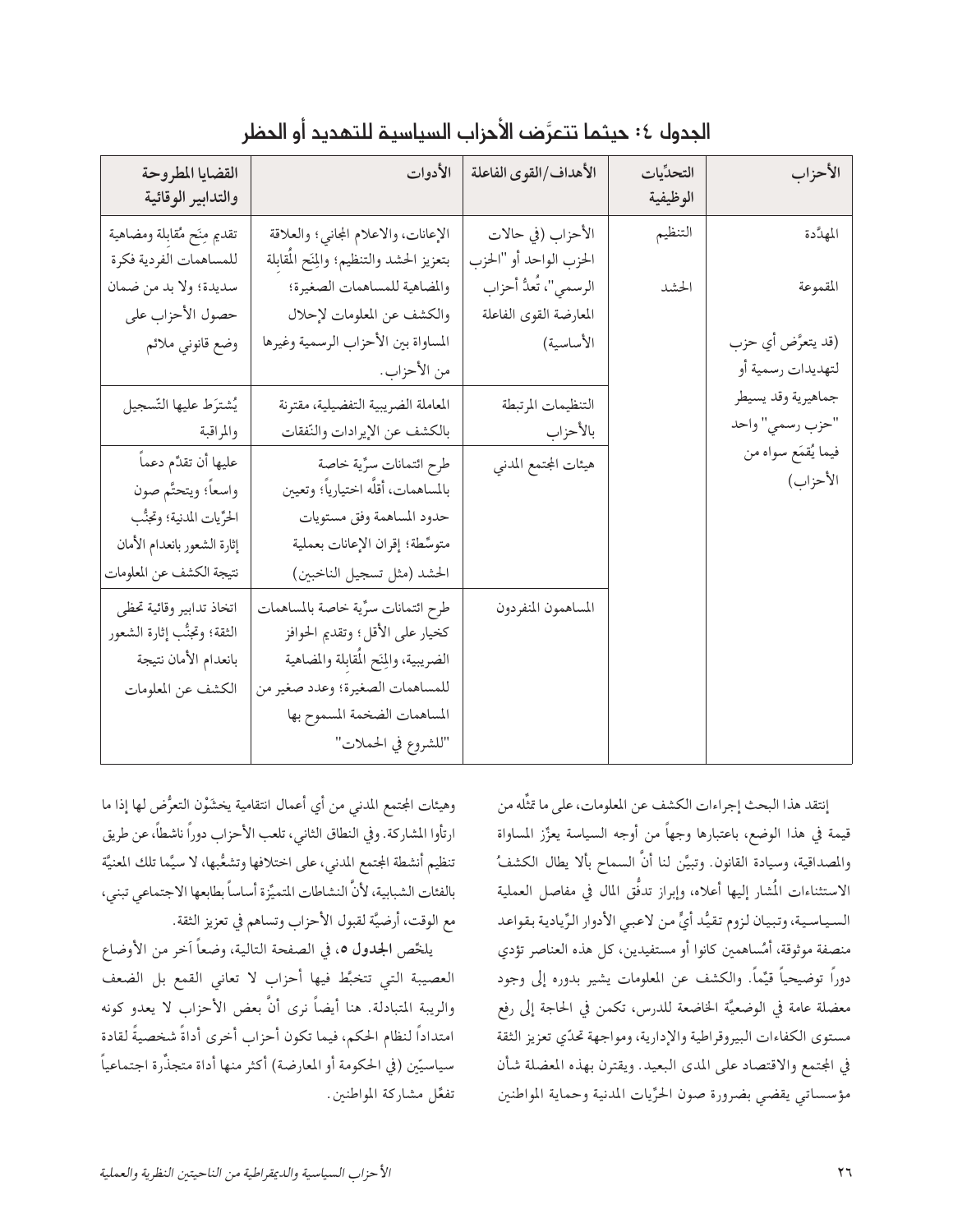| القضايا المطروحة<br>والتدابير الوقائية                                                                                       | الأدوات                                                                                                                                                                                                                               | الأهداف/القوى فاعلة                                     | التحدِّيات<br>الوظيفية | الأحزاب                                                                      |
|------------------------------------------------------------------------------------------------------------------------------|---------------------------------------------------------------------------------------------------------------------------------------------------------------------------------------------------------------------------------------|---------------------------------------------------------|------------------------|------------------------------------------------------------------------------|
| تفضيل التمويل العام<br>الجزئي على التمويل                                                                                    | الإعانات: هي مرهونة بتفعيل اليّات<br>التنظيم، والحشد؛ والكشف عن                                                                                                                                                                       | الأحزاب التي تتمتَّع بحيِّز<br>حقيقي من تأييد الناخبين؛ | التنظيم                | الضعيفة التنظيم                                                              |
| الكُلِّي؛ تمرير الأموال العامة<br>في قنوات الأحزاب دون                                                                       | الإيرادات، والنفقات؛ والاعلام المجاني؛                                                                                                                                                                                                | والتنظيمات المتفرُّعة من<br>الأحزاب؛ عليها أن تتأهَّل   | الحشد                  | المفتقرة إلى الموارد                                                         |
| سواها                                                                                                                        |                                                                                                                                                                                                                                       | جميعاً بإظهار قاعدة<br>جماهيرية لها                     | المساءلة               | المتبادلة الارتياب                                                           |
| مراقبة ضروب الاحتيال<br>وتبييض الأموال؛ تقييد<br>الأموال بإنشاء التنظيمات<br>وأليّات الحشد؛ ربط تدفّق<br>أي أموال بفوز الحزب | المساهمات، وحدود الانفاق (مرتفعة،<br>في ما يتعلَّق منها بالأنشطة الانتخابية،<br>ومتدنِّية في ما خلا ذلك)؛ والكشف<br>عن الإيرادات والنفقات العائدة إليها<br>أو العابرة في قنواتها؛ يجوز لها أن<br>تتأهَّل لنيل الاعانات بواسطة الأحزاب | التنظيمات التابعة<br>لشخص مرشَّح أو قائد                |                        | بعض الأحزاب أحزابُ<br>معارضة في ظاهرها أو<br>شركاء في تحالفٍ ترعاه<br>الدولة |
| صون الحقوق المعترف بها،<br>بإعداد تدابير وقائية لا غني<br>عنها؛ تحصين الأعضاء ضد<br>ضغوط تُمارَس عليهم<br>للتبرُّع بالمال    | طرح الائتمانات السرِّية خياراً،<br>وتعيين حدود (تراوح بين نِسَب<br>متوسطة ومرتفعة) للمساهمات التي<br>تقدِّمها هذه الهيئات؛ ومِنَح مقابلة<br>ومضاهية للمساهمات الصغيرة                                                                 | هيئات المجتمع المدني                                    |                        |                                                                              |
| اتخاذ إجراءات وقائية<br>موثوق فيها، وإيلاء أهمية<br>كبيرة لحقُّ المواطن في<br>الاطّلاع على بيانات<br>منشورة                  | الائتمانات السرِّية وحدود المساهمات<br>(مرتفعة إلى حدٍّ ما)؛ ومِنَحٍ مقابلة<br>ومضاهية للمساهمات الصغيرة؛ إباحة<br>تقديم عدد محدود من المساهمات<br>الضخمة "للشروع في الانتخابات"                                                      | المساهمون المنفردون                                     |                        |                                                                              |

الجدول ٥: حيثما تكون الأحزاب السياسية حرَّة وضعيفة

في هذه الحالة، تبقى التحدِّيات الأولى متمثِّلة في التنظيم والحشد، علماً أنَّ المساءلة لا تقلُّ أهمية لدورها في تمييز أحزاب أصيلة ذات قاعدة عريضة عن أشكال أخرى من التنظيمات (مثل زُمَر الأتباع الشخصيين، أو الحركات الاصلاحية الثقافية أو الوطنية، أو الامتدادات السياسية للمنظمات التجارية)، وتشجيع تنامي الفئة الأولى من الأحزاب. يمكن إجراء هذا التَّمييز إلى حدٍّ ما، بما أنَّ الموارد أيلة إلى الأحزاب السياسية، فضلاً عن جواز، لا بل وجوب، اتخاذ الأحزاب الأصيلة ذات القاعدة العريضة قنوات منظَّمة لتمرير أي إعانات تتوافر إلى تنظيمات مرتبطة

بقادة أو مرشَّحين، وإلى مجموعات متفرَّعة منها؛ في أي حال من الأحوال، لا بد من أن يبقى هذا التمويل مرهوناً بأنشطة بناء التنظيمات (ونعني بها مجدداً تسجيل الناخبين، والتربية المدنية) وبفوز الحزب في الانتخابات، لأنَّ ذلك يدفع هذه الجموعات إلى المراهنة على إنشاء أحزاب ناجحة ذات قاعدة عريضة. يُغرينا تطبيق هذا المنطق على هيئات المجتمع المدنى أيضاً، مع أنَّنا نأمل، على المدى البعيد، أن تشغل هذه المجموعات موقع شريك مستقل في سياسات الأحزاب، عوض أن تعمد الأحزاب بنفسها إلى إعادة تنظيم الجتمع المدنى، استجابةً لحوافز اقتصادية.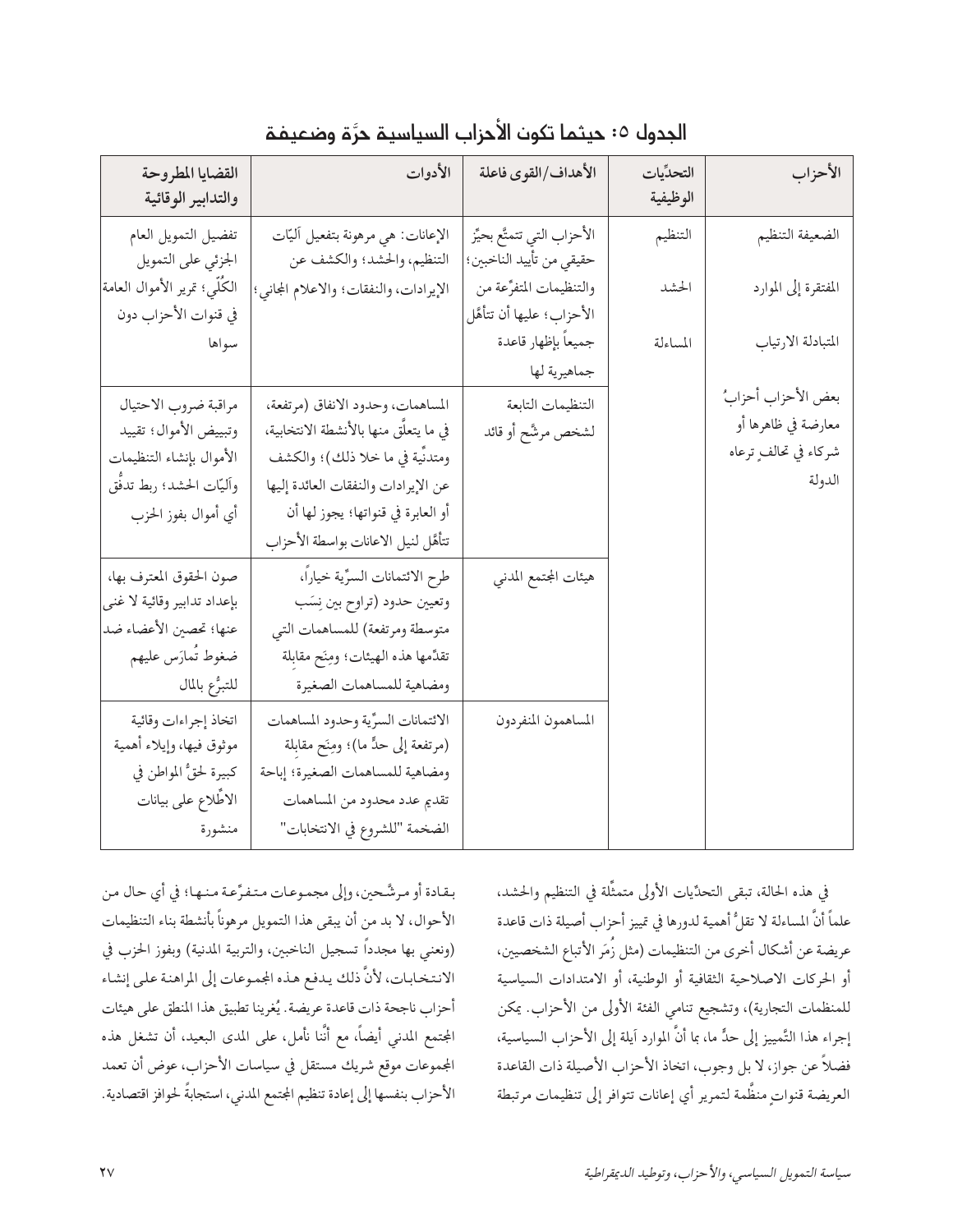| القضايا المطروحة           | الأدوات                              | الأهداف/القوى الفاعلة | التحدّيات | الأحزاب                 |
|----------------------------|--------------------------------------|-----------------------|-----------|-------------------------|
| والتدابير الوقائية         |                                      |                       | الوظيفية  |                         |
| إستغلال الأموال المُقابلة  | الإعانات المرهونة ببناء قواعد شعبية؛ | الأحزاب               | التنظيم   | المفكّكة أو ذات         |
| بمختلف الأساليب            | والكشف عن الايرادات والنفقات؛        |                       |           | الأعداد الكبيرة         |
| الابداعية المُتاحة؛ مكافأة | طرح الائتمانات السرِّية خياراً       |                       | الحشد     |                         |
| بناء التحالفات؛ اشتراط     | للمساهمين؛ الاعلام المجاني؛ تعيين    |                       |           |                         |
| نيل أكثرية الأصوات للفوز   | حدود مرتفعة للمساهمة                 |                       | المساءلة  | غير المتجذّرة اجتماعياً |
| بالمقاعد في جولات الإعادة  |                                      |                       |           | والواقعة تحت سيطرة      |
| الانتخابية                 |                                      |                       |           | أهم الشخصيات النافذة    |
| تنظيم الأنشطة بواسطة       | الكشف عن المعلومات، وتخفيض           | التنظيمات المرتبطة    |           |                         |
| قنوات الأحزاب              | حدود المساهمات؛ الكشف عن             | بالأحزاب              |           | متواطئة أو تخوض         |
|                            | النفقات؛ وقف أي معاملة ضريبية        |                       |           | المنافسة شكلياً         |
|                            | تفضيلية؛ تخفيض سقف الاعانات          |                       |           |                         |
| تنظيم الأنشطة بواسطة       | الكشف عن المعلومات، وتخفيض           | التنظيمات التابعة     |           |                         |
| قنوات الأحزاب              | حدود المساهمات؛ الكشف عن             | لشخص مرشَّح أو قائد   |           |                         |
|                            | النفقات؛ وقف أي معاملة ضريبية        |                       |           |                         |
|                            | تفضيلية؛ ربط تقديم الاعانات بنجاح    |                       |           |                         |
|                            | الحزب، وتمريرها بواسطة التنظيمات     |                       |           |                         |
|                            | الحزبية                              |                       |           |                         |
| تجنُّب التهرُّب الضريبي؛   | المعاملة الضريبية التفضيلية؛ الكشف   | هيئات المجتمع المدني  |           |                         |
| الفصل بين هيئات المجتمع    | عن الإيرادات والنفقات؛ تعيين حدود    |                       |           |                         |
| المدني والجموعات التجارية؛ | المساهمات (مرتفعة)؛ الاعلام المجانبي |                       |           |                         |
| فرض حدود للدعم العيني      |                                      |                       |           |                         |
| إقتراح خيار الائتمانات     | الذتح المقابلة والمضاهية للمساهمات   | المساهمون المنفردون   |           |                         |
| السرِّية للتبرُّع بالمال   | الصغيرة، والحوافز الضريبية،          |                       |           |                         |
| للأحزاب                    | وتعيين حدود المساهمات (مرتفعة)       |                       |           |                         |

#### الجدول ٦: حيثما يشكو نظام الأحزاب السياسية من الضعف

في هذه الوضعيَّة ممّا هي عليه في وضعيَّة ما بعد القمع. فقد لا تنتقص من المساءلة انتقاصاً بالغاً: (أ) إذا بقينا قادرين، بفعل الكشف عن النفقات، على تحديد الأحزاب المشاركة في تفعيل عمليَّتَي التنظيم والحشد الجاريتَين؛ و(ب) بقدر ما ترتبط تلك الإعانات (لا سيَّما التمويل العام الجزئيي) بأنشطة من هذا النوع وتحتوي على مِنَح مُقابلة ومضاهية للمساهمات الفردية الصغيرة.

ولا يضاهي الدور الذي تلعبه عملية الكشف عن المعلومات في هذه الوضعيَّة، دورَها في الوضعيَّة السابقة، وكتدبيرٍ لتفعيل المساءلة المُهدَّفة (من أين تأتي الأحزاب بأموالها؟ علامَ تنفق هذه الأموال؟)، على أنَّ حسن إدارتها ومصداقيَّتها، قد يسهمان في الحدِّ من الارتياب المتبادل بين الأحزاب، وقادتها، وأتباعها. وتبقى الائتمانات السرِّية خياراً معطى للمواطنين ولمساهمي المجتمع المدنى، مع أنَّها قد تكون أقلَّ أهمية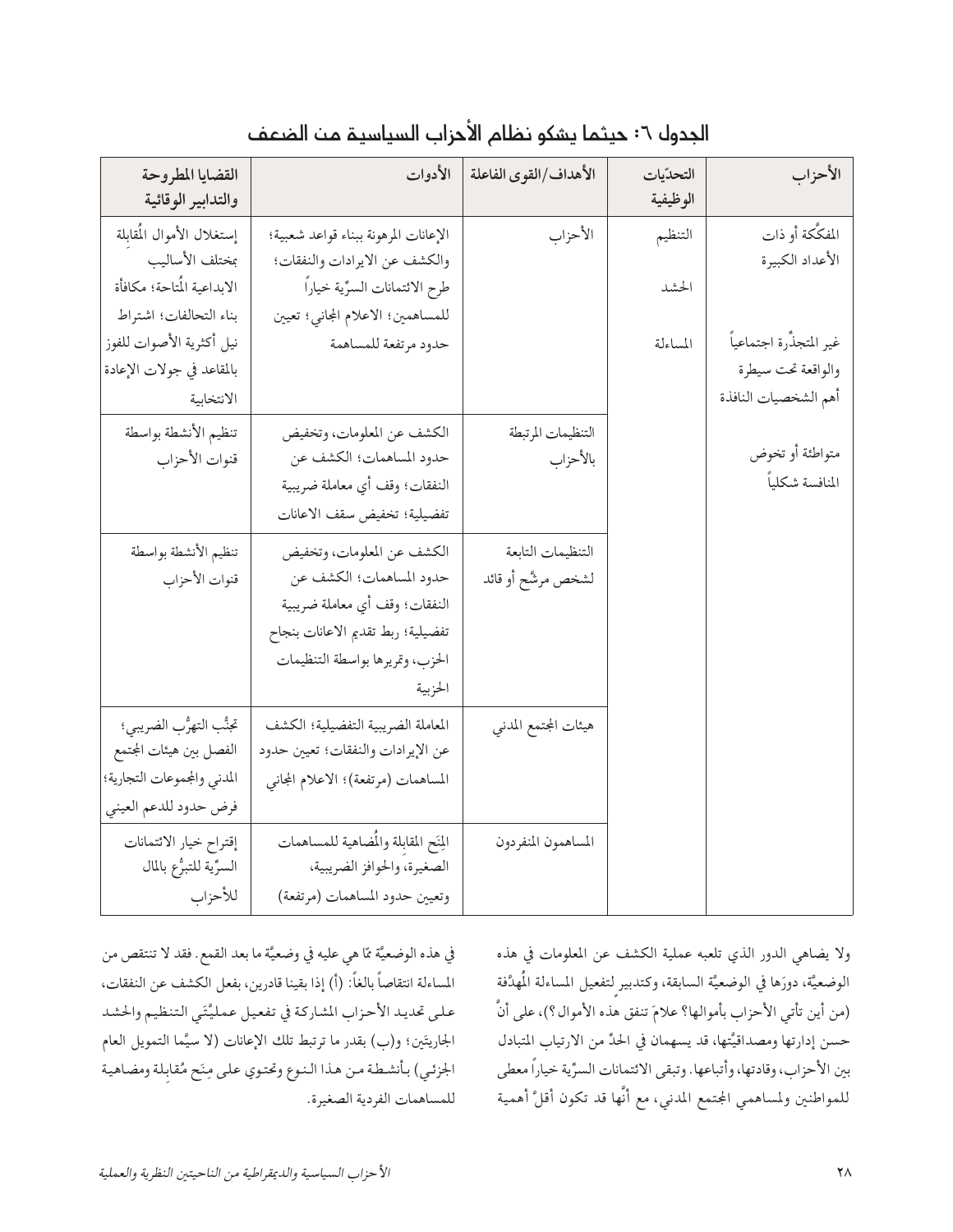هنا أيضاً، تكثر المشاكل العملية، لأنَّ القادة والمرشَّحين الذين ينعمون بعدد كبير من الأتباع الشخصيين، لن يرحَّبوا باستخدام الأحزاب أداةً للمساءلة والتنظيم؛ فالأحزاب الضعيفة الهشَّة تصبح تابعة لتنظيمات القادة، إلا إذا تحدَّدت شروط الأهليَّة وأُنفِذَت، مُركِّزةً على إنماء قاعدة جماهيرية حقَّة ومكافأتها. إلا أنَّ الأحزاب والتنظيمات القيادية معاً معرَّضة للتحوُّل إلى معبر لتمرير عمليات تبييض الأموال، ما لم نراقبها عن كثب ونيسِّر الاطِّلاع الواسع على بيانات تكشف عن أنشطتها. وقد تدعو الحاجة إلى اتخاذ تدابير احترازية على مستوى المجتمع المدنى، إضافة إلى تدابير ترمي إلى تبيان ما لجمع الأموال من طابع طوعي والحفاظ عليه. ولا بدَّ من أن تتَّصف حدود المساهمة بالسَّخاء (على ألا تبلغ حداً يشجِّع على الاحتيال)، توسيعاً لحجم المشاركة، مع أنَّ الاستفاضة في تقديم مِنَح مضاهية للمساهمات الفردية الصغيرة هو أيضاً عامل هام. وقد تكمن نقطة الضَّعف، في بعض الحالات، في طاقات الدولة في المجال الاداري. ولكن، حيثما غاب تاريخ القمع الحديث الملخَّص أعلاه، فإنَّ هيئات المجتمع المدني، تلك التي تتَّبع برنامجاً حكومياً سليماً، وتشرف على "التنظيمات الأخرى" بدواعي المصلحة السياسية، كفيلة بإكمال المسيرة على صعيد مراقبة نظام التمويل السياسي.

وقد نشـهـد أخيراً وضـعاً شبيهاً بوضع الجحدول ٦، الــوارد في الصفحة ٣٠. في هذا الوضع، ليست الأحزاب الفردية من يحتاج المساندة بل النظام برُمَّته، حيث تبرز عدَّة أحزاب، أو يُحتمَل أن يَحرِم التصدُّعُ الذي يصيب الأحزاب الضخمة المتعدِّدة العقائد، شريحةً كبيرة من الناس من صوت سياسي يعبِّر عنها. هنا أيضاً، قد يعمد أتباع وجهاء السياسة إلى بسط نفوذهم أو إعاقة بروز الأحزاب الأكثر تشاركيَّة. وفي هذه الحالة، نغدو مقبلين على نوع من التواطؤ في التنافس الصوري القائم بين قادة يعملون ضمن حلقات نخبويَّة، أو "كارتلات" (أحزاب اتِّحادية) بين انتخابات وأخرى ٣٠ وقد لا يهمُّنا هنا البحث في أليَّات الحشد بقدر ما يعنينا استحداث مجموعة خيارات أكثر تماسكاً، وهنا يتَّخذ الهدف المتمثَّل في خوض منافسة شرسة، ومفتوحة، وحاسمة أهمية خاصة.

تكمن الغاية هنا في جعل الأحزاب ممرًا رئيساً للفوز في الانتخابات، وهو الدور الذي اعتبره شاتسشنايدر أفضل دور يمكِّن الأحزاب من توسيع المشاركة الجماهيرية ومن تعزيز المساءلة الديمقراطية، فيما يُحكم الطَّوق على المجموعات التقسيمية والمتطرفة.٣٣ ونرى في الجدول ٦ أن

الأحزاب تؤدي مجدَّداً دور قنوات تمرير الاعانات؛ وتلك الإعانات مرهونة ببناء قاعدة جماهيرية، فيما تبقى الائتمانات السرِّية خياراً أمام من يرغبون في الـتبرُّع لـلأحزاب، إنما بما يـوفِّر لـهم حداً أدنى من الضمانات. وفيما تواصل الأحزاب، وهيئات الجتمع المدنى على السواء، الاستفادة من الإعانات المذكورة في هذا السيناريو، وبينما تستفيد الثانية من معاملة ضريبية تفضيلية وحوافز تشجيعاً على المساهمة، تُستحدَن اليوم روادع تنهي عن العمل من خلال تنظيمات مرتبطة بأشخاص أو بأحزاب، فتضع حداً لأي معاملة ضريبية تفضيلية تلقاها هذه المجموعات. (وتحظى هذه الأخيرة معاملة مختلفة باختلاف طبيعتها: فقد تستمر المؤسسات والجموعات الحزبية الشبابية في الاستفادة من وضع المؤسسات الخيرية القانوني، لكنَّها تُحرَم الحوافز الضريبية مقابل تبرُّعها بالمال لهذه الجموعات، كما يخضع أي صحيفة أو منفذ إعلامي تعود ملكيَّتهما إلى حزب، لضرائب توازي الضرائب المفروضة على شركات الأعمال.) كذلك تخضع التنظيمات المرتبطة بالأحزاب والتنظيمات التابعة لمرشَّح أو قائد لقيود صارمة على التبرُّعات، مقرونة بحوافز تحتُّها على العمل من خلال الأحزاب: وقد تخضع التنظيمات الأولى لشروط متزايدة الصرامة لجهة الكشف عن المعلومات ولقيود على الإيرادات والنفقات، وقد تحظى معاملة ضريبية أقلَّ مراعاة، كلُّ ذلك بداعى حماية ما تتمتَّع به الأحزاب من ميزات تنافسية تصلح لإذكاء المعركة السياسية (ما يعزِّز المنافسة). من غير المسموح، بالطبع، أن تتَّخذ هذه الروادع طابعاً قمعياً. أمّا بعد إمعان التفكير في شؤون التمويل من كلُّ جوانبها، فقد يتبيَّن أنَّها فاعلة.

ربَّما ترغب هيئات المجتمع المدني والمساهمين المنفردين في الاستفادة من خيار الائتمانات السرِّية، غير أنَّ هذا الخيار يفترض تسويات مُحتمَلة ترمى إلى مضاعفة جاذبية الأحزاب كأداة سياسية يستخدمها مجموعات وأفراد لهم غاية في توجُّهات سياسية محدَّدة. يتَّضح، ختاماً، أنَّ الهبات العينيَّة تزداد ألقاً كلَّما خبا وهج التنظيمات المرتبطة بأحزاب أو بأشخاص، من ناحية الدعم المالي، نتيجة فرض القيود وشروط الكشف عن المعلومات. (تصوَّر أنَّ تعمد إحدى الشركات التي حُظِّر عليها تقديم مساهمات مباشرة، أو تبرَّعت بحدٍّ أقصى من المبالغ، إلى "وهب" جهود محامين، ومستشارين في حقل الاعلام، وسواهم، مواصلةً دفع رواتبهم الباهظة. كلَّما متَّن نظام ديمقراطي مداميكه، تحتَّم عليه تعزيز قدرته على إدارة ما يستصوب تبنّيه من سياسات التمويل السياسي، حيث أنَّ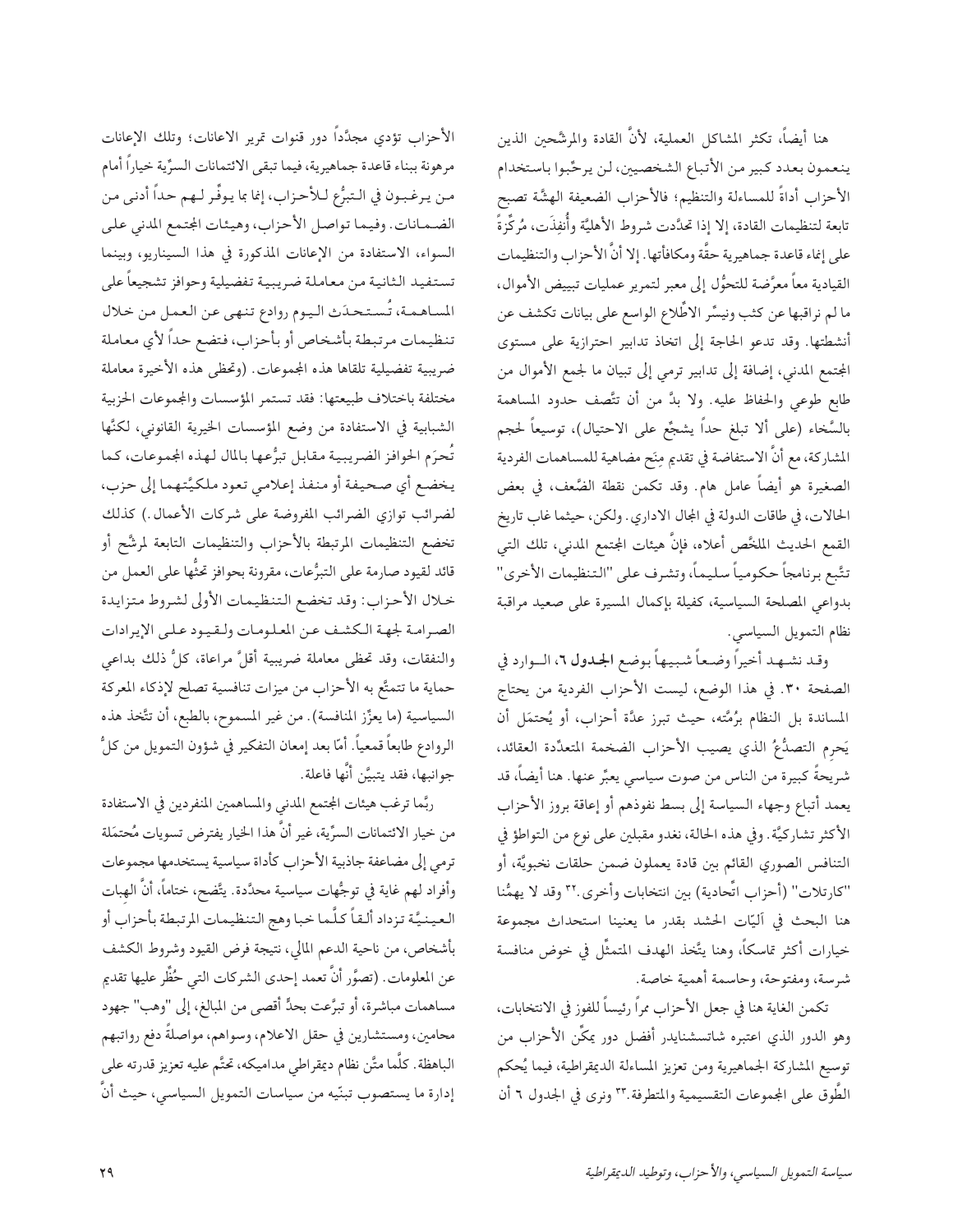الحوافز المتنامية على بسط النُّفوذ عن طريق السياسات الانتخابية، من شأنه تفعيل مجموعة يصعب استباقها من تقنيّات جمع الأموال وإنفاقها. ومن أشكال الدعم العَيني التي يمكن إدراجها في النظام: الإعلام المجاني المعروف لأهميَّته والذي يصلح أداةً لتعزيز المنافسة، تتاح للأحزاب ولهيئات الجتمع المدنى وفق شروط ترسِّخ قواعد التعاون وبناء التحالفات.

لم نُطِل النقاش في الأنظمة الانتخابية، في هذا الموضع من البحث، لما في الموضوع من تشعُّب. ولكن، في هذا السيناريو الذي لا يطرح مسألتَى بقاء الأحزاب وحرِّية المشاركة، ومع أنَّ النظام الحزبي لم يحقِّق بعد نتائج حاسمة، تتَّخذ القوانين الانتخابية أهمية خاصة، ويُحتمَل أن تثبت جدواها. تلك قوانين يجب أن تحثَّ الأحزاب على نسج تحالفات من عدَّة مجموعات حزبيَّة، ربَّما باشتراط نيل الأكثرية في جولات الإعادة الانتخابية للفوز بمقاعد أو من خلال أنظمة التمثيل النسبي، من خلال رفع عتبة الشروط التي تتيح التأهُّل لنيل أي مقعد. من هذا المنطلق، لا بد من الابتعاد عن أنظمة اللوائح الحزبية التي تذكي المنافسة داخل الأحزاب، لا بينها. وعليه، ينبغي إبراز الأحزاب عوض التركيز على تنظيمات المرشَّحين المنفردين أداةً للتمويل.

ولا بد من التوقُّف أيضاً عند سؤالين اَخرين هما: كيف تختار الأحزاب قادتها وما هي صلاحيات الحكم الواجبة إناطتها بهم. ومع أنَّ بحثاً ٱخر تناولهما ضمن هذه السلسلة، نشير هنا إلى أنَّ الأوفق، في السيناريو الأخير، أن يبرز قادة الحزب من خلال تنظيم حزبي، وهم يحظَّوْن بدعم عارم من الناخبين، والأعضاء، والمساهمين في تمويل الحزب عِوَضٍ أن يعمدوا إلى تشكيـل أحزاب ذات ولاءات شـخصـيـة أو الاستيلاء بالاكراه على أحزاب أخرى. وهذا ما يصحُّ قوله أيضاً في المرشَّحين والمُترَشَّحين، إذ، حيثما تُعتبر تسمية الحزب للمرشَّح لازمة لإعطائه المقدرة التنافسية، وحيثما يشكَّل هذا الاصطفاف دليلاً قاطعاً على نصرة مبادئ الحزب والتزامها جدياً، نستبعد أن نرى أتباعاً يرتبطون بأشخاص يقوِّضون سياسات الأحزاب. ولكن، ينبغي أن تتقبَّل الأحزاب وجهات النظر المتضاربة، في موازاة ذلك، كما ينبغي أن تجري المنافسة داخل الأحزاب بانفتاح ونزاهة.

### خلاصة وتنبيم CONCLUSIONS AND A NOTE OF CAUTION

لا مفرَّ من أن يميل بعضنا، عند تحليل مفاعيل أي أدوات مُستخدَمة

لتطبيق سياسة في موضوع شائك مثل موضوع توطيد الديمقراطية بتعقيداته، إلى قطع وعود أبعد ما تكون عن الواقع، والمبالغة في تقدير الدقَّة التي نستطيع بها تحقيق النتائج المنشودة. وهذا ما يصحُّ قوله سيَّما في المقاربة التي اتَّبعها هذا البحث، والتي تعوِّل كثيراً على المعركة السياسية بما يشوبها من تساؤلات. وفي حين تعطي سياسات التمويل السياسي عدَّة حوافز هامة، وتنجح في تنظيم النشاط السياسي بطرائق مفيدة، فلن يسود أيَ نظامٍ سوى مجموعة واحدة من المؤثَّرات الفاعلة. نعرف أنَّ للتاريخ أهميته: هو يختلف باختلاف المجتمعات، تاركاً بصماته عليها. وكذلك الهويّات، والجذور، والتقاليد السياسية التي تجري عليها النُّخَب وهيئات الجتمع المدني، فلها أيضاً أهميتها. لم يتناول هذا البحث موضوع القانون الانتخابي، على ضخامته وتشعُّبه، إلا لماماً. وما يسهم في حصر هذا النقاش كلِّه ضمن نظرة واقعية بحتة هو أنَّنا لا نعرف بدقَّة ما يصنع الديمقراطية أو كيف السَّبيل إلى توطيدها في مجتمعات تسودها الاضطرابات. وفي هذا الإطار، لا ينمُّ نقاش دانكوارت روستو في المعركة السياسية عن عمق الرؤية وحسب، بل يوحي أيضاً بأنَّ الديمقراطية المستدامة تتعزَّز على مرِّ الأجيال، كمنتج ثانوي صنعته عمليات إنتاجية متعاقبة، ولا تنشأ عن جهود إصلاحية بُذِلَت على المَديَيْن القريب أو المتوسط.\*\* والتَّنيبه تكرارًا من النَّظر إلى الأحزاب باعتبارها "مرافق عامة''، تجهد نفسها في تحقيق نتائج ''مدنيَّة'' بطرق أنيَّة وفوريَّة من شأنه توليد سياسات غير تنافسية، وغير قابلة للمساءلة، وغير مدنيَّة.

كما يُحتمَل الإفراط في استقراء التوصيات الصادرة عن هذا البحث أو في تطبيقها. فقد تطيح القيود المفروضة على المساهمة والانفاق بالحرِّيات المدنية، وذلك ينطبق أيضاً على شروط الكشف عن المعلومات. قد تكون الاعانات بديلاً غير مناسب عن القواعد الشعبية المنظَّمة والمشاركة الحزبية؛ وإن جاءت الاعانات مسرفة في السخاء أو غير مهدًفة بدقَّة، فقد تخلق حافزاً لأنشطة ونتائج مسيئة جداً. ومن الضلال أيضاً أن نري في أي نظام يصلح تطبيقه في فترة محدَّدة "حلاًّ" لـ"معضلة التمويل السياسي"؛ فالتغيُّرات التي تطرأ على الجتمعات، والمهارة التي تستنفدها المصالح السياسية والاقتصادية في التحايُل على هذا النظام أو القضاء عليه تكاد لا تنتهى. إنَّما تكمن المشكلة في خطر الإقدام على عمل خاطئ لأسباب وجيهة. نذكر، على سبيل المثال، أنَّ الحدَّ من نفوذ كبار المتبرَّعين بأموال خاصة قد يوقف تدفُّق الهبات إلى حدٍّ حرمان الأحزاب والحملات من المال، بما يسيئ إلى عمليَّتَى المنافسة والحشد؛ أمَّا الكشف عن المعلومات فقد يضرُّ بالمتنافسين؛ والإعانات التي لم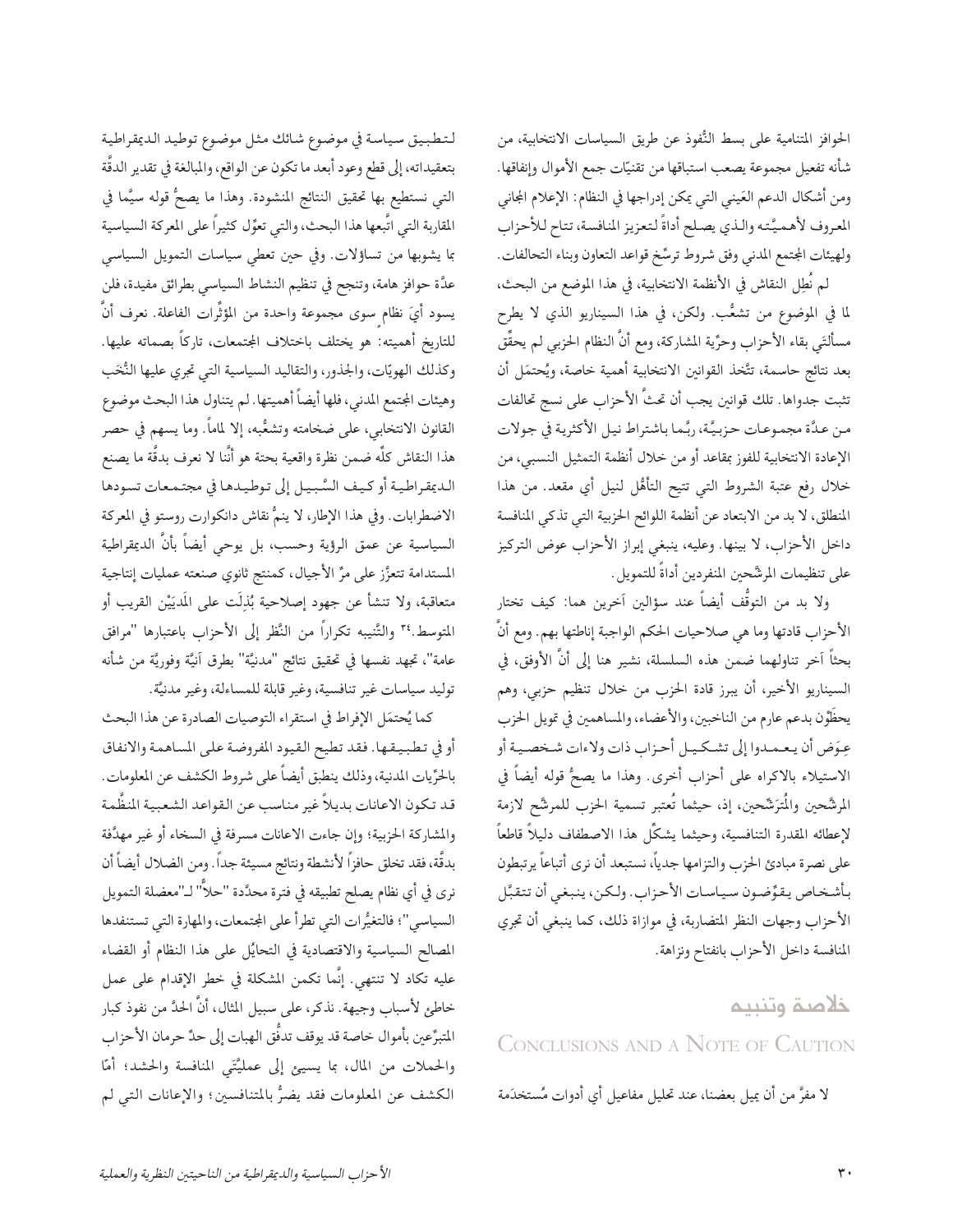تُحدَّد لـها عـتـبـات أهـليَّـة صـائـبة تضيع هدراً، وتفضي إلى تفسيخ السياسات الديمقراطية عِوض تدعيمها. في المقابل، من شأن أي نظام يحضُّ على تقديم مساهمات صغيرة أن يوزَّع ما ندُر من الأموال العامة "بالتَّقطير"؛ وكل نظام يكشف عن كامل المعلومات على وجه السُّرعة يعيق المشاركة في مجتمعات مشلَّعة الأوصال، تعانى انعدام الثقة، أو يقنع المتنافسين بأنَّ شاغلي المناصب يتقدَّمون أشواطاً في السباق إلى المال، وأنَّ لا جدوى من الترشُّح ضدَّهم، وما إليه. إنَّ توطيد نظام دائم من الانتخابات التنافسية يتطلَّب، في الديمقراطيات الراسخة المعاصرة، عدَّةَ أجيال، وليس ما يدعو إلى الإيمان بأنَّ الديمقراطيات البارزة حديثاً قادرة على إنجاز هذه المهام بين ليلة وضحاها.

لم يستنفد هذا البحث قطعاً دراسة كافة الأوضاع التي تستدعي رسم سياسة التمويل السياسي، ويتعذَّر عليه تقييم كل الاعتبارات التي ستلعب دوراً في وضع من الأوضاع. إنَّما الغرض من البحث إبراز الطواعية والفرص المتاحة بتنوُّعها، إضافة إلى بعض المخاطر والضرورات التي تفرض نفسها، حينما نرى في سياسة التمويل السياسي أداةً لتوطيد الديمقراطية أكثر منها أداة لقمع الفساد في الأساس. حتى على ضوء هذه النظرة العامة، يُرجَّح أن تكون العلاقة بين الأدوات المتاحة في السياسة وإنماء ديمقراطية سليمة وتنافسية علاقةً مباشرة بالدرجة الأولى، وتكون الدوافع إلى العمل أشدَّ إيجابية ووضوحاً ممّا هي عليه في معرض الحدِّ من الفساد. وفي حين تتخذ الدوافع أهميةً واضحة، فقد ركَّز أحد المحاور المتتابعة في هذا البحث على أنَّ الأحزاب الخالية من كل علَّة، والتنافسيَّة، والخاضعة للمساءلة، وما تقدِّم من خيارات سياسية، تصحُّ بدورها رادعاً للفساد على المدى البعيد.

ختاماً نقول لا مجال لبرمجة سياسات حزبية سليمة أو تفويضها، لكن يمكننا تحديد حوافز الدعم، وإزالة العقبات التي تعترض الطريق عبثاً. وفي هذا المسار، لا بدَّ من تسخير المصالح الذاتية عِوَض السَّعي إلى كبحها. ولا تنطبق هذه الفكرة على الديمقراطية عامةً وحسب، بل إنَّها قد تجسِّد نقطة تختلف عليها مقاربتا توطيد الديمقراطية وضبط الفساد اختلافاً صارخاً. علينا أن نولي اهتماماً خاصاً أيضاً لمفاهيم العدالة، والانصاف، والهويَّة الوطنية والجماعية، والقيادة، والسياسة المُجدية، والديمقراطية في حدٍّ ذاتها، وهي مفاهيم شائعة التداول (وتثير نزاعات في بعض الأحيان) في الجتمعات التي نسعى إلى تقديم المشورة لها. لا يمكننا إلغاء هذه التأثيرات، ولكنَّنا نستطيع، لا بل يتحتَّم علينا رسم سياسات تتكيَّف مع مقوَّمات أشد ديمقراطية. عندئذِ، تأتي خطوة ربَّما تكون الأهم،

لا بل الأصعب، تقتضي التراجع والسماح للمواطنين بإنشاء أحزاب وإرساء قواعد عملية سياسية يسخّرونها لإعطاء قوَّة الدفع لختلف المصالح والقيم التي يؤمنون شخصياً بأنَّها ذات أهمية عظمى.°٣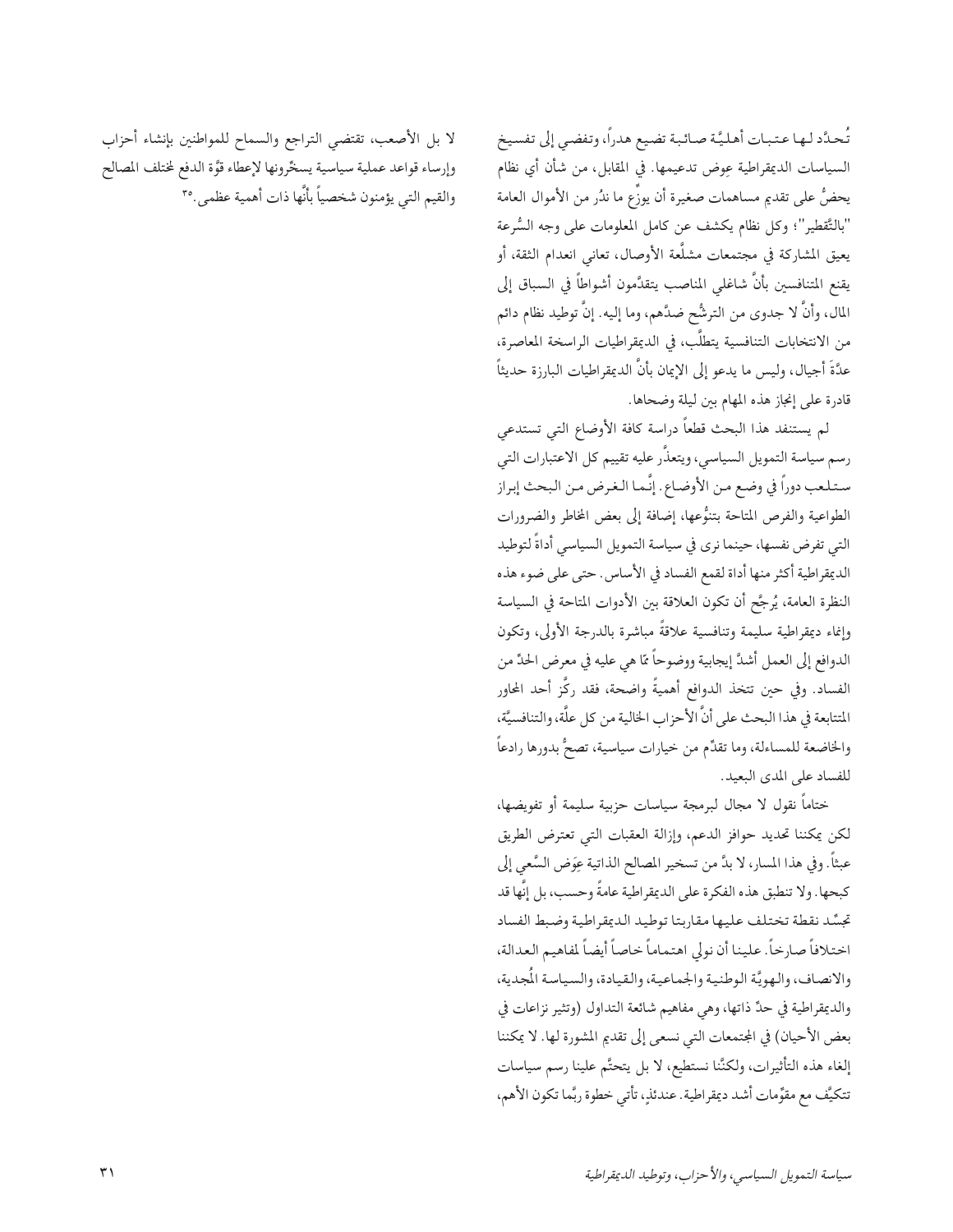## حلاحظات نهائية و $\blacksquare$ ENDNOTES

| R.B. Jain, "Money and Democratic Politics: Emerging Critical Issues in Select Asian Countries"<br>قَدَّم خلال مشغل تحت عنوان "المال والسياسات الديمقراطية" رعاه المعهد الدولي للديمقراطية والمساعدة الانتخابية وأمانة الكومونوولث، نيو دلهي، الهند، تشرين                                                                                           |                   |
|-----------------------------------------------------------------------------------------------------------------------------------------------------------------------------------------------------------------------------------------------------------------------------------------------------------------------------------------------------|-------------------|
| الثاني /نوفمبر ٢٠٠١.                                                                                                                                                                                                                                                                                                                                |                   |
| Mancur Olson, The Logic of Collective Action (Cambridge, Mass.: Harvard University Press, 1965).                                                                                                                                                                                                                                                    |                   |
| Ingrid Van Biezen, "Political Parties as Public Utilities," Party Politics 10 (November 2004): 701-22; Janis Ikstens, Daniel Smilov, and .<br>Marcin Walecki, Campaign Finance in Central and Eastern Europe: Lessons Learned and Challenges Ahead (Washington, D.C.: IFES/USAID,<br>$2002$ ).                                                      |                   |
| Janis Ikstens, Daniel Smilov, and Marcin Walecki, Campaign Finance in Central and Eastern Europe.                                                                                                                                                                                                                                                   |                   |
| R.B. Jain, "Money and Democratic Politics."                                                                                                                                                                                                                                                                                                         |                   |
| 7. Office of Democracy and Governance, Bureau for Democracy, Conflict, and Humanitarian Assistance, U.S. Agency for International                                                                                                                                                                                                                   |                   |
| Development, Money in Politics Handbook: A guide to Increasing Transparency in Emerging Democracies (Washington, D.C.: USAID, 2003).                                                                                                                                                                                                                |                   |
| Reginald Austin and Maja Tjernström, Funding of Political Parties and Election Campaigns (Stockholm: International IDEA, 2003).                                                                                                                                                                                                                     | $\cdot^{\vee}$    |
| Janis Ikstens, Daniel Smilov, and Marcin Walecki, Campaign Finance in Central and Eastern Europe; and Andrew Leigh, "Blind trusts for polit-<br>ical gifts are a surer bet than trusting blindly," Sydney Morning Herald, October 7, 2004. http://smh.com.au/arti-<br>cles/2004/10/06/1096949586382.html?from=storylhs (accessed November 9, 2005). | $\cdot$ $\lambda$ |
| Michael Johnston, Syndromes of Corruption: Wealth, Power, and Democracy (Cambridge and New York: Cambridge University Press, . 4                                                                                                                                                                                                                    |                   |
| $2005$ , ch. 4.                                                                                                                                                                                                                                                                                                                                     |                   |
| E.E. Schattschneider, The Semisovereign People (New York: Holt, Rinehart, and Winston, 1960).                                                                                                                                                                                                                                                       |                   |
| Donatella della Porta, "Parties and Corruption," Crime, Law, and Social Change 66 (August 2004): 35-60; Ingrid Van Biezen, "Political Parties .11                                                                                                                                                                                                   |                   |
| as Public Utilities."<br>١٢. للاطِّلاع على حجَّة أكثر اعتدالاً حول "التبادل الكبير" بين المساهمين والمرشَّحين، راجع الكتاب التالي:                                                                                                                                                                                                                  |                   |
| Frank J. Sorauf, Inside Campaign Finance: Myths and Realities, (New Haven: Yale University Press, 1992), ch. 3.                                                                                                                                                                                                                                     |                   |
| ١٣. للتعمُّق في مناقشة مقاربات "شاملة" لسياسة التمويل السياسي، راجع الكتاب التالي :                                                                                                                                                                                                                                                                 |                   |
| Reginald Austin and Maja Tjernstrom, Funding of Political Parties and Election Campaigns, ch. 10.                                                                                                                                                                                                                                                   |                   |
| ١٤. تمييزُ أحسنَ استخدامه أوستين وتيرنستروم، ولكن عُد أيضاً إلى المقالة التالية:                                                                                                                                                                                                                                                                    |                   |
| Theodore J. Lowi, "American Business, Public Policy, Case Studies, and Political Theory," World Politics 16 (July 1964): 677-715.                                                                                                                                                                                                                   |                   |
|                                                                                                                                                                                                                                                                                                                                                     |                   |
| ١٥. تطالعنا خلاصة مفيدة للغاية لأهم شروط سياسة التمويل السياسي، في دراسة مقارنة بين البلدان، في الجزء الذي يحمل عنوان Matrix من الكتاب التالي :                                                                                                                                                                                                     |                   |
| Reginald Austin and Maja Tjernstrom, Funding of Political Parties and Election Campaigns, p.180-223.                                                                                                                                                                                                                                                |                   |
| Bertram J. Levine, "Unrecorded Legislative Activities: A Study of How Members of the U.S. House of Representatives Work 'Behind- .11<br>the-Scenes' to Accomplish Policy and Career Objectives," Ph.D. thesis, Department of Political Science, Rutgers University, 2004.                                                                           |                   |
| Janis Ikstens, Daniel Smilov, and Marcin Walecki, Campaign Finance in Central and Eastern Europe.<br>Bertram J. Levine, "Campaign Finance Reform Legislation in the United States Congress: A Critique," Crime, Law, and Social Change 28 .11                                                                                                       | ۰۱۷.              |
| (January 1997): 1-25.                                                                                                                                                                                                                                                                                                                               |                   |
| Andrew Leigh, "Blind trusts for political gifts are a surer bet than trusting blindly."                                                                                                                                                                                                                                                             | ۱۹                |
| ٢٠. تحاجج المؤسسة الدولية للنُّظم الانتخابية بقوَّة بأنه غالباً ما يتم التَّغافل عن تشجيع المساهمات الفردية الصغيرة. راجع:                                                                                                                                                                                                                          |                   |
| Janis Ikstens, Daniel Smilov, and Marcin Walecki, Campaign Finance in Central and Eastern Europe.                                                                                                                                                                                                                                                   |                   |
| Janis Ikstens, Daniel Smilov, and Marcin Walecki, Campaign Finance in Central and Eastern Europe.                                                                                                                                                                                                                                                   | ۱۲.               |
| Public Campaign, "Clean Money, Clean Elections."                                                                                                                                                                                                                                                                                                    |                   |
| ٢٢.<br>زُرَ الموقع الإلكتروني التالي :<br>المزيد من المعلومات عن هذا الوضع في وسط أوروبا وشرقها، راجع :<br>Eastern Europe<br>التالية = تاليالية<br>www.publiccampaign.com                                                                                                                                                                           |                   |
| Ingrid Van Biezen, "Political Parties as Public Utilities."                                                                                                                                                                                                                                                                                         |                   |
|                                                                                                                                                                                                                                                                                                                                                     |                   |
| Janis Ikstens, Daniel Smilov, and Marcin Walecki, Campaign Finance in Central and Eastern Europe                                                                                                                                                                                                                                                    |                   |
| وللاطلاع على الوضع في أميركا اللاتينية، راجع  المحاضرة التالية التي قدَّمت في مؤتمر حمل عنوان: "سياسات التمويل السياسي والديمقراطية"، عُقِد في شرق اَسيا، في<br>سیول، کوریا، ما بین ۲۸ و ۳۰ حزیران/یونیو ۲۰۰۱:                                                                                                                                      |                   |
| Eduardo Posada-Carbó, "Democracy, Parties and Political Finance in Latin America"                                                                                                                                                                                                                                                                   |                   |
| Leon Epstein, <i>Political Parties in the American Mold</i> (Madison: University of Wisconsin Press, 1986), 157;                                                                                                                                                                                                                                    | ٢٤.               |
| راجع أيضاً:                                                                                                                                                                                                                                                                                                                                         |                   |
| Ingrid Van Biezen, "Political Parties as Public Utilities."                                                                                                                                                                                                                                                                                         |                   |

 Ingrid Van Biezen, "Political Parties as Public Utilities"; Richard S. Katz and Peter Mair, "Changing Models of Party Organization and Party Democracy: The Emergence of the Cartel Party," *Party Politics* 1 (January 1995): 5-28.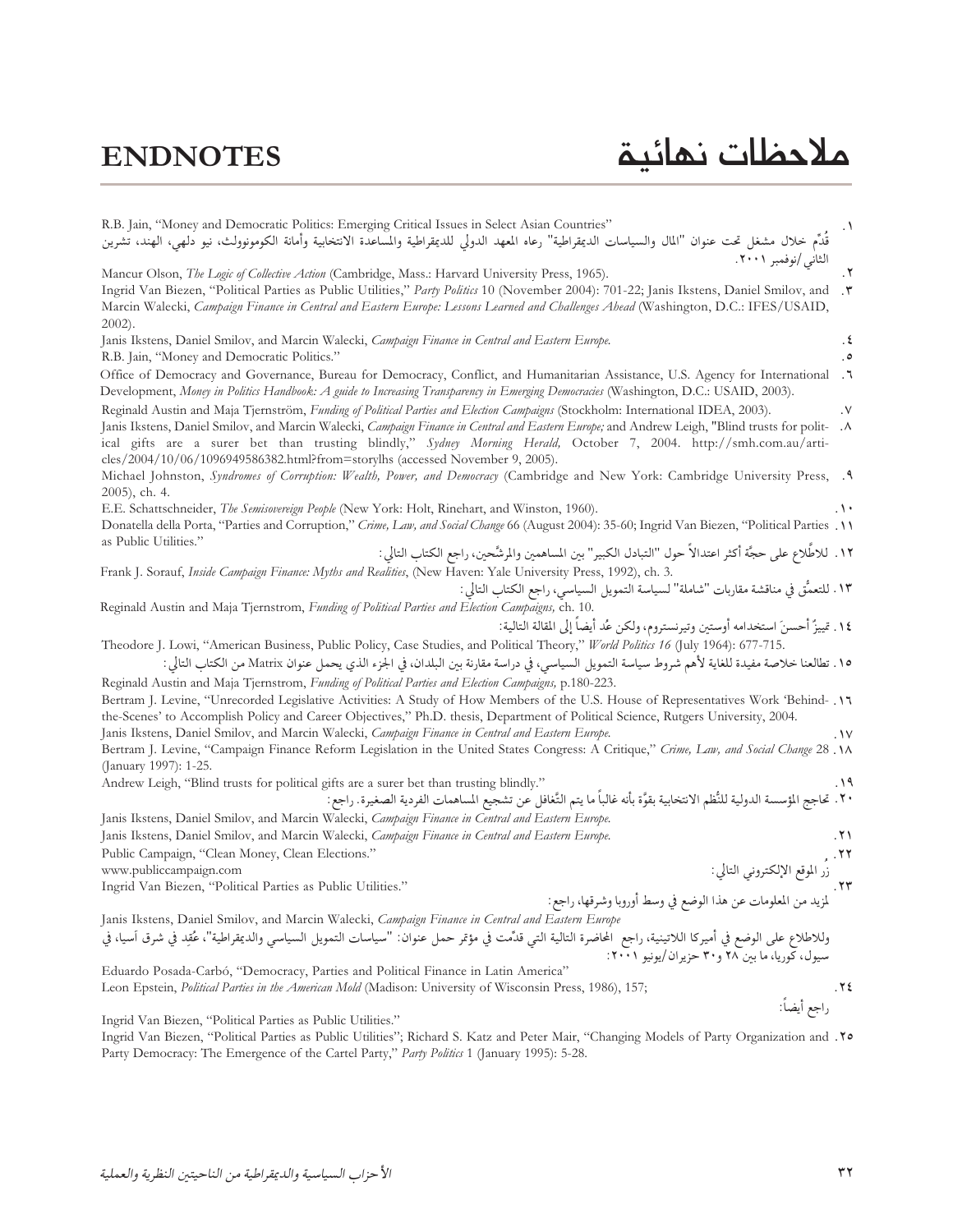| Ingrid Van Biezen, "Political Parties as Public Utilities"; Diego Gambetta, "Corruption: An Analytical Map," in Stephen Kotkin and .11                                                                                           |                 |
|----------------------------------------------------------------------------------------------------------------------------------------------------------------------------------------------------------------------------------|-----------------|
| András Sajó, eds., <i>Political Corruption in Transition: A Sceptic's Handbook</i> (Budapest: Central European University Press, 2002), 33-56.                                                                                   |                 |
| Janis Ikstens, Daniel Smilov, and Marcin Walecki, <i>Campaign Finance in Central and Eastern Europe</i> .                                                                                                                        | .7 <sub>V</sub> |
| Minnesota Compact on Campaign Standards, "A Citizen Initiative to Improve Elections."                                                                                                                                            | $.7\wedge$      |
| زر الموقع الإلكتروني:<br>www.lwvmn.org/MNCompact                                                                                                                                                                                 |                 |
|                                                                                                                                                                                                                                  |                 |
| ٢٩. نذكر هنا المثال الذي درج تداوله عن سلسلة إعلانات الخدمة العامة لمكافحة الفساد التي أُعدَّت بإنتاج جيَّد وبُثَّت في الإكوادور في منتصف التسعينات. ففيما كانت هذه<br>الرسائل تصدر عن منظَّمات غير حكومية يُشهد لها بمصداقيتها، |                 |
| ٣٠. تطرَّق مفصلاً إلى الصعوبات الناشئة عن الاستراتيجيات التنظيمية أخر تقرير صدر عن المعهد الديقواللوظني للشّؤون الدولية والمجلس الليبرالي والديمقراطي الاسيوي،                                                                   |                 |
| تحت عنوان: ورشة عمل حول استراتيجيات الأحزاب السياسية لحاربة الفساد، (العاصمة واشنطن: المهد الديقراطي الوطني للشّؤون الدولية، ٢٠٠٢).                                                                                              |                 |
| ٣١. للاطلاع على المساعي المبذولة في اليابان من أجل إحالة الأموال إلى الأحزاب وعبر قنواتها، راجع:                                                                                                                                 |                 |

Masaru Kohno, "Political Financing in Japan: Regulations, Reality, and Prospect for Future Reform," paper prepared for a conference cosponsored by the Sejong Institute, Sungnam, Korea, and the National Endowment for Democracy, Washington, D.C., on Political Finance and Democracy in East Asia, Seoul, Korea, June 2001.

| Michael Johnston, Syndromes of Corruption: Wealth, Power, and Democracy, ch. 5. |  |
|---------------------------------------------------------------------------------|--|
| E.E. Schattschneider, The Semisovereign People.                                 |  |

E.E. Schattschneider, The Semisovereign People.

Dankwart A. Rustow, "Transitions to Democracy: Toward a Dynamic Model," Comparative Politics 2 (April 1970): 337-63.  $.75$ 

٣٥. المعهد الديمقراطي الوطني للشَّؤون الدولية، والجلس الليبرالي والديمقراطي الأسيويّ، أخر تقرير: ورشة عمل حول استراتيجيّات الأحزاب السياسيّة لحاربة الفساد.